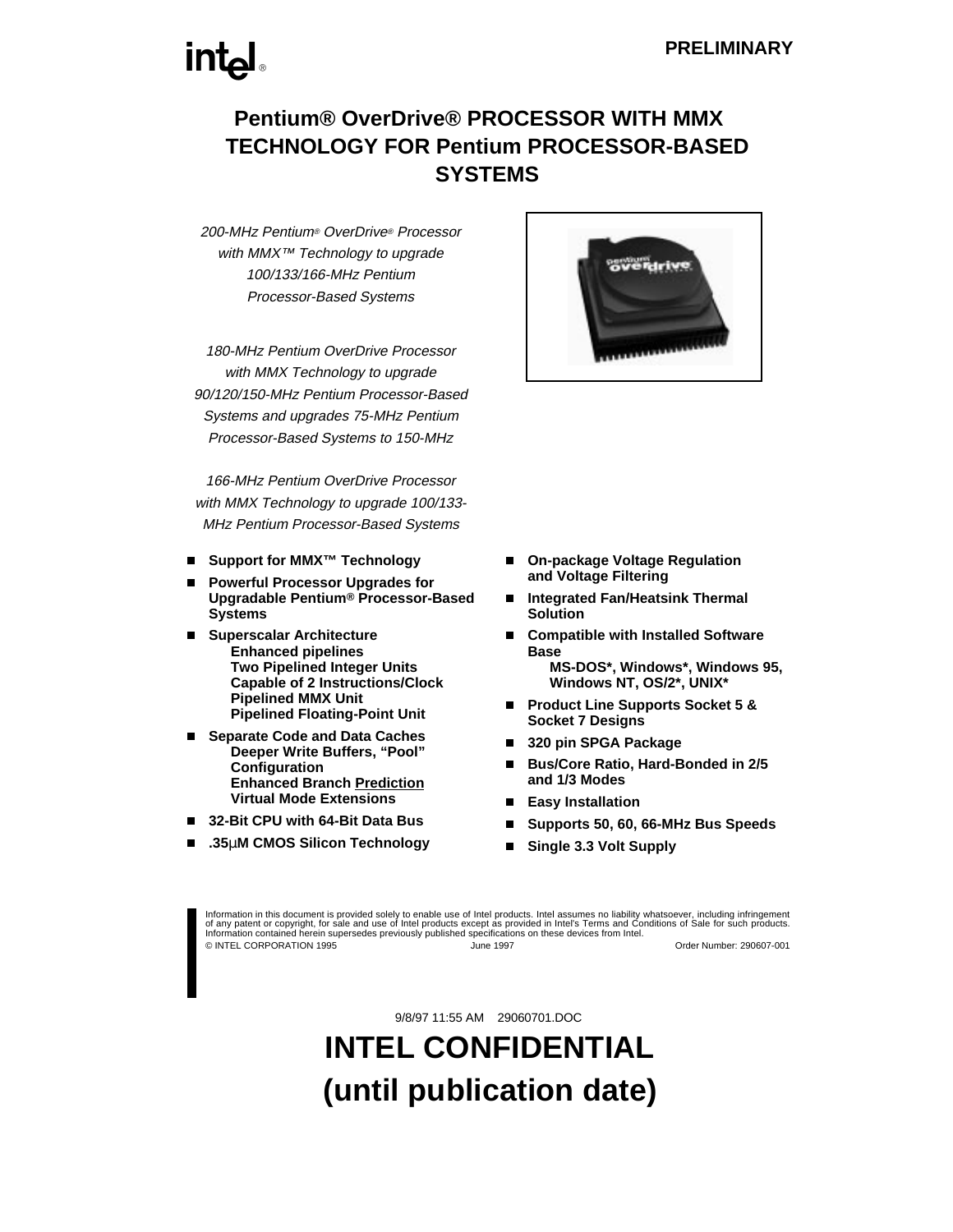# **Pentium® OverDrive® PROCESSOR WITH MMX™ TECHNOLOGY**<br>
PROCESSOR WITH MMX™ TECHNOLOGY

The Pentium® OverDrive® processor with MMX™ technology is an end-user, single chip, Pentium processor upgrade product. The end user is able to add support for Intel's new MMX technology and increase the performance of their PC by simply replacing the existing 75, 90, 100, 120, 133, 150, and 166-MHz Pentium processor with a Pentium OverDrive processor with MMX technology. The Pentium OverDrive processor with MMX technology provides the performance needed for today's mainstream desktop applications and workstations. The Pentium OverDrive processor with MMX technology is binary compatible with the Pentium processor and compatible with the entire installed base of applications for MS-DOS\*, Windows\*, Windows 95, Windows NT, OS/2\*, and UNIX\*.

The 200-MHz Pentium OverDrive processor with MMX technology is designed to upgrade 100, 133, and 166-MHz Pentium processor-based systems. All most all of these systems use ZIF sockets that allow easy end user installation of the processor upgrade.

The 180/150-MHz Pentium OverDrive processor with MMX technology is designed to upgrade 75, 90, 120, and 150-MHz Pentium processor-based systems.

The 166-MHz Pentium OverDrive processor with MMX technology is designed to upgrade 100 and 133-MHz Pentium processor-based systems.

The Pentium OverDrive processor with MMX technology for Pentium processor-based systems has 4.5 million transistors and is built on Intel's advanced 0.35-micron silicon technology. The Pentium OverDrive processor with MMX technology is equipped with high reliability, integrated fan/heatsinks.

#### **Technical Product Notice**

Information in this document is provided in connection with Intel products. No license, express or implied, by estoppel or otherwise, to any intellectual property rights is granted by this document. Except as provided in Intel's Terms and Conditions of Sale for such products, Intel assumes no liability whatsoever, and Intel disclaims any express or implied warranty, relating to sale and/or use of Intel products including liability or warranties relating to fitness for a particular purpose, merchantability, or infringement of any patent, copyright or other intellectual property right. Intel products are not intended for use in medical, life saving, or life sustaining applications.

Intel may make changes to specifications and product descriptions at any time, without notice.

Designers must not rely on the absence or characteristics of any features or instructions marked "reserved" or "undefined." Intel reserves these for future definition and shall have no responsibility whatsoever for conflicts or incompatibilities arising from future changes to them.

The Pentium OverDrive processor with MMX technology may contain design defects or errors known as errata which may cause the product to deviate from published specifications. Current characterized errata are available on request.

Contact your local Intel sales office or your distributor to obtain the latest specifications and before placing your product order.

Copies of documents which have an ordering number and are referenced in this document, or other Intel literature, may be obtained from:

 Intel Corporation P.O. Box 7641 Mt. Prospect IL 60056-7641

or call 1-800-879-4683 or visit Intel's website at http://www.intel.com

Copyright © Intel Corporation 1996, 1997.

\* Third-party brands and names are the property of their respective owners.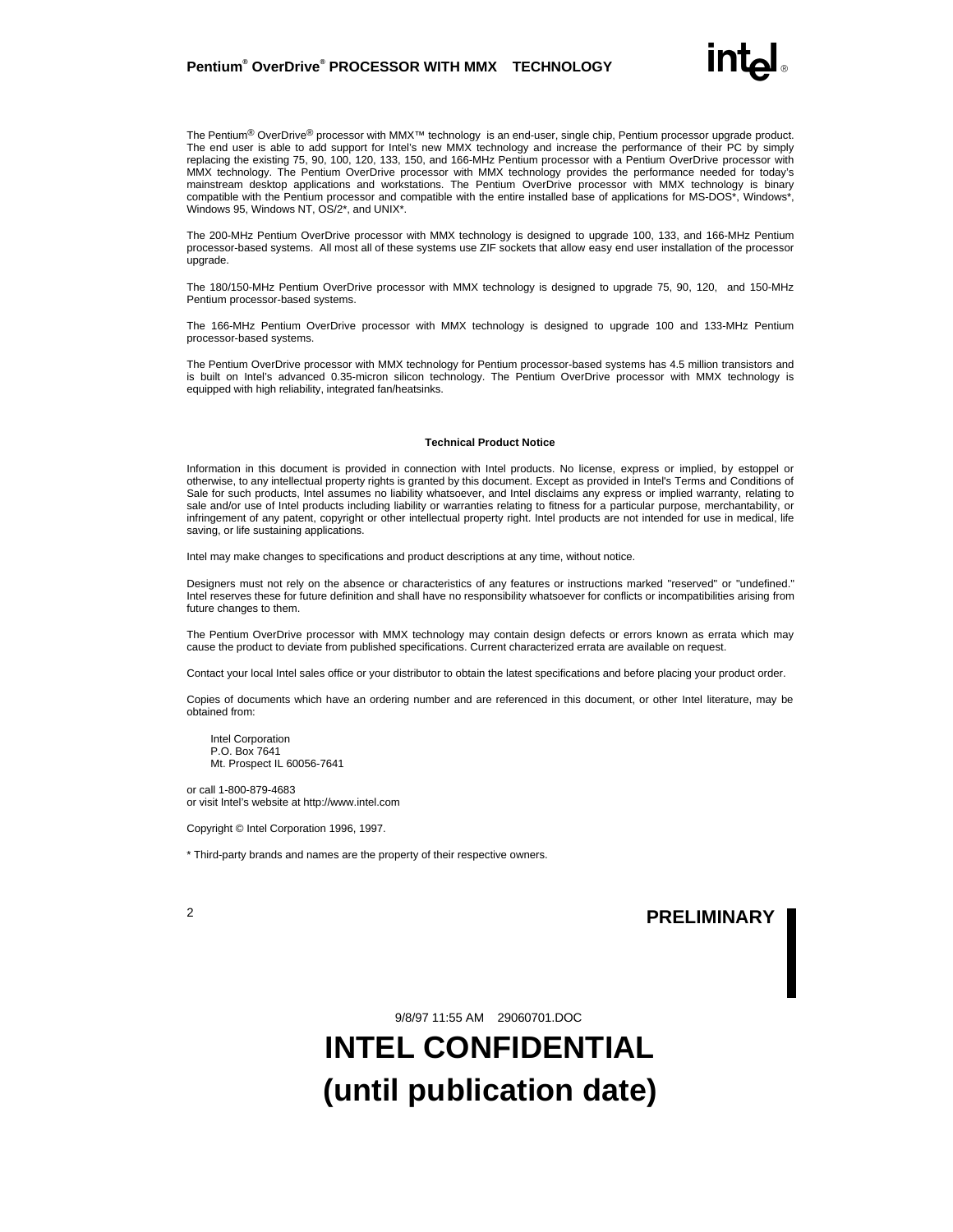# intel

# **OverDrive® PROCESSOR WITH MMX TECHNOLOGY**

# **CONTENTS**

| 2.4.3. INPUT/OUTPUT PINS25                                       |
|------------------------------------------------------------------|
| 2.4.4. PIN GROUPING ACCORDING TO                                 |
|                                                                  |
| 3.1. Core to Bus Ratio for Higher Speed27                        |
| 3.2. Hardware Interface Differences 27                           |
|                                                                  |
|                                                                  |
| 3.3.1. POWER UP SPECIFICATION27                                  |
| 3.3.2. TEST AND CONFIGURATION<br>FEATURES (BIST, FRC, TRISTATE   |
| 3.3.3. INITIALIZATION WITH RESET. INIT                           |
|                                                                  |
| 3.4.1. MMX™ TECHNOLOGY EXTENSIONS<br>TO THE INTEL ARCHITECTURE28 |
| 3.4.2. RDPMC (READ PERFORMANCE<br>MONITORING COUNTER)28          |
|                                                                  |
| 3.6. On-Package Fan/Heatsink30                                   |

| PAGE         |                                                                                   | PAGE |
|--------------|-----------------------------------------------------------------------------------|------|
| 5<br>5<br>8  | 3.7. On-Package Voltage Regulator30<br>3.9. Code Prefetch Queue and Branch Target |      |
| 8            |                                                                                   |      |
| 8            |                                                                                   |      |
| 8            |                                                                                   |      |
| 8<br>11      | 5.0. ELECTRICAL SPECIFICATIONS31                                                  |      |
| 14           |                                                                                   |      |
| 22           | 5.2. Decoupling Recommendations31                                                 |      |
| 22           | 5.3. Other Connection Recommendations 31                                          |      |
| 24           | 5.4. Absolute Maximum Ratings31                                                   |      |
| 25           |                                                                                   |      |
|              |                                                                                   |      |
| 26           | 5.6.1. A. C. TABLES FOR A 50-MHZ BUS34                                            |      |
| 27           | 5.6.2. A. C. TABLES FOR A 60-MHZ BUS38                                            |      |
| 27           | 5.6.3. A. C. TABLES FOR A 66-MHZ BUS42                                            |      |
| 27           | 5.6.4. TIMING AND WAVEFORMS 46                                                    |      |
| $\ldots$ .27 | 6.0. MECHANICAL SPECIFICATIONS 50                                                 |      |
| $\ldots$ .27 |                                                                                   |      |
| 27           |                                                                                   |      |
|              |                                                                                   |      |
| E            | 6.3.1. SOCKET COMPATIBILITY 53                                                    |      |
| 28           | 6.3.2. SOCKET 5 PINOUT53                                                          |      |
| T.<br>28     |                                                                                   |      |
| 28           | 7.0. THERMAL SPECIFICATIONS 57                                                    |      |
| ЖS<br>28     |                                                                                   |      |
|              |                                                                                   |      |
| 28           |                                                                                   |      |
| 28           |                                                                                   |      |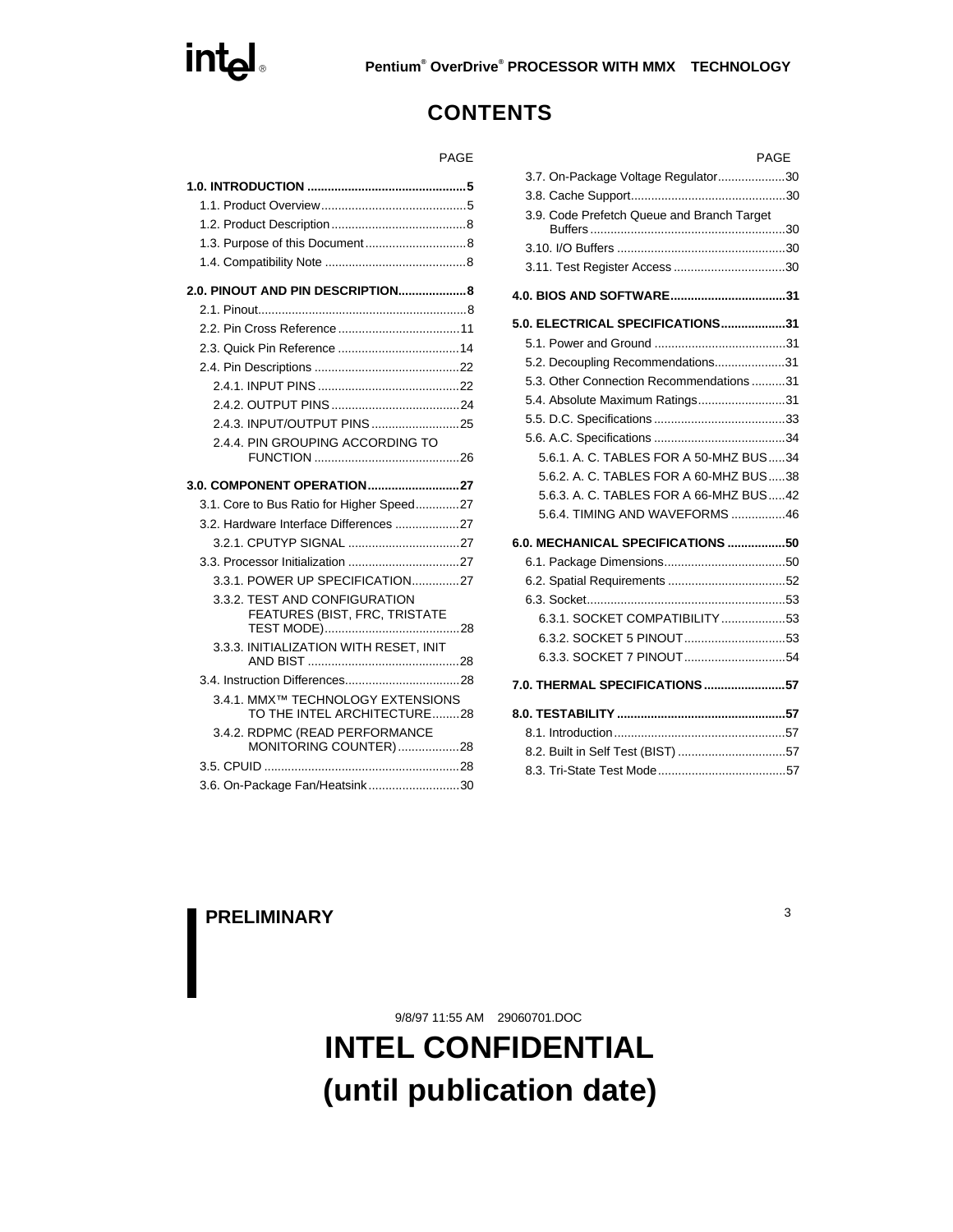# **Pentium® OverDrive® PROCESSOR WITH MMX™ TECHNOLOGY**<br>
PROCESSOR WITH MMX™ TECHNOLOGY

### **FIGURES**

| Figure 1. Pentium <sup>®</sup> OverDrive <sup>®</sup> Processor with<br>MMX <sup>™</sup> Technology Block Diagram6               |
|----------------------------------------------------------------------------------------------------------------------------------|
| Figure 2. Pentium <sup>®</sup> OverDrive <sup>®</sup> Processor with<br>MMX <sup>™</sup> Technology Key Features7                |
| Pentium <sup>®</sup> OverDrive <sup>®</sup> Processor with<br>Figure 3.<br>MMX <sup>™</sup> Technology Upgrade Choices.7         |
| Figure 4. Pentium <sup>®</sup> OverDrive <sup>®</sup> Processor with<br>MMX <sup>™</sup> Technology Pinout-Top Side              |
| Figure 5. Pentium <sup>®</sup> OverDrive <sup>®</sup> Processor with<br>MMX <sup>™</sup> Technology Pinout-Pin Side              |
| Figure 6. Pentium <sup>®</sup> OverDrive <sup>®</sup> Processor with<br>MMX <sup>™</sup> Technology with Fan/Heatsink30          |
|                                                                                                                                  |
|                                                                                                                                  |
|                                                                                                                                  |
| Figure 10. Setup and Hold Timing47                                                                                               |
| Figure 11. Reset and Configuration Timing48                                                                                      |
|                                                                                                                                  |
| Figure 13. Reset and Configuration Timing50                                                                                      |
| Figure 14. Pentium® OverDrive® Processor with<br>MMX <sup>™</sup> Technology Package                                             |
| Figure 15. Illustrates Physical Space<br>Requirements for the Pentium®<br>OverDrive <sup>®</sup> Processor with MMX <sup>™</sup> |
| Figure 16. Required Free Space from Sides of                                                                                     |
| Figure 17. 320-Pin Socket 554                                                                                                    |
| Figure 18. Pentium <sup>®</sup> OverDrive <sup>®</sup> Processor with<br>MMX <sup>™</sup> Technology Pinout-Top Side             |

| Figure 19. Pentium <sup>®</sup> OverDrive <sup>®</sup> Processor with |
|-----------------------------------------------------------------------|
| MMX <sup>™</sup> Technology Pinout—Pin Side                           |
|                                                                       |

#### **TABLES**

| Table 1. 320-Pin SPGA Pin Cross Reference                                                                                                          |  |
|----------------------------------------------------------------------------------------------------------------------------------------------------|--|
|                                                                                                                                                    |  |
|                                                                                                                                                    |  |
|                                                                                                                                                    |  |
|                                                                                                                                                    |  |
|                                                                                                                                                    |  |
|                                                                                                                                                    |  |
| Table 7. Pin Functional Grouping26                                                                                                                 |  |
| Table 8. Pin Functional Groupings Not Supported<br>by Pentium <sup>®</sup> OverDrive <sup>®</sup> Processor<br>with MMX <sup>™</sup> Technology 27 |  |
| Table 9. Core/Bus Frequencies27                                                                                                                    |  |
| Table 10. EAX Bit Values Definition for CPUID29                                                                                                    |  |
| Table 11. EAX Bit Values Definition for Processor                                                                                                  |  |
| Table 12. Absolute Maximum Ratings without                                                                                                         |  |
| Table 13. Absolute Maximum Ratings for<br>Fan/Heatsink Only32                                                                                      |  |
| Table 14. 3.3V D.C. Specifications33                                                                                                               |  |
| Table 15. 50-MHz Bus A.C. Specifications 34                                                                                                        |  |
| Table 16. 60-MHz Bus A.C. Specifications 38                                                                                                        |  |
| Table 17. 66-MHz Bus A.C. Specifications 42                                                                                                        |  |
| Table 18. Pentium <sup>®</sup> OverDrive <sup>®</sup> Processor<br>with MMX <sup>™</sup> Technology Package                                        |  |
| Table 19. Package Dimensions51                                                                                                                     |  |
| Table 20. Design Considerations 59                                                                                                                 |  |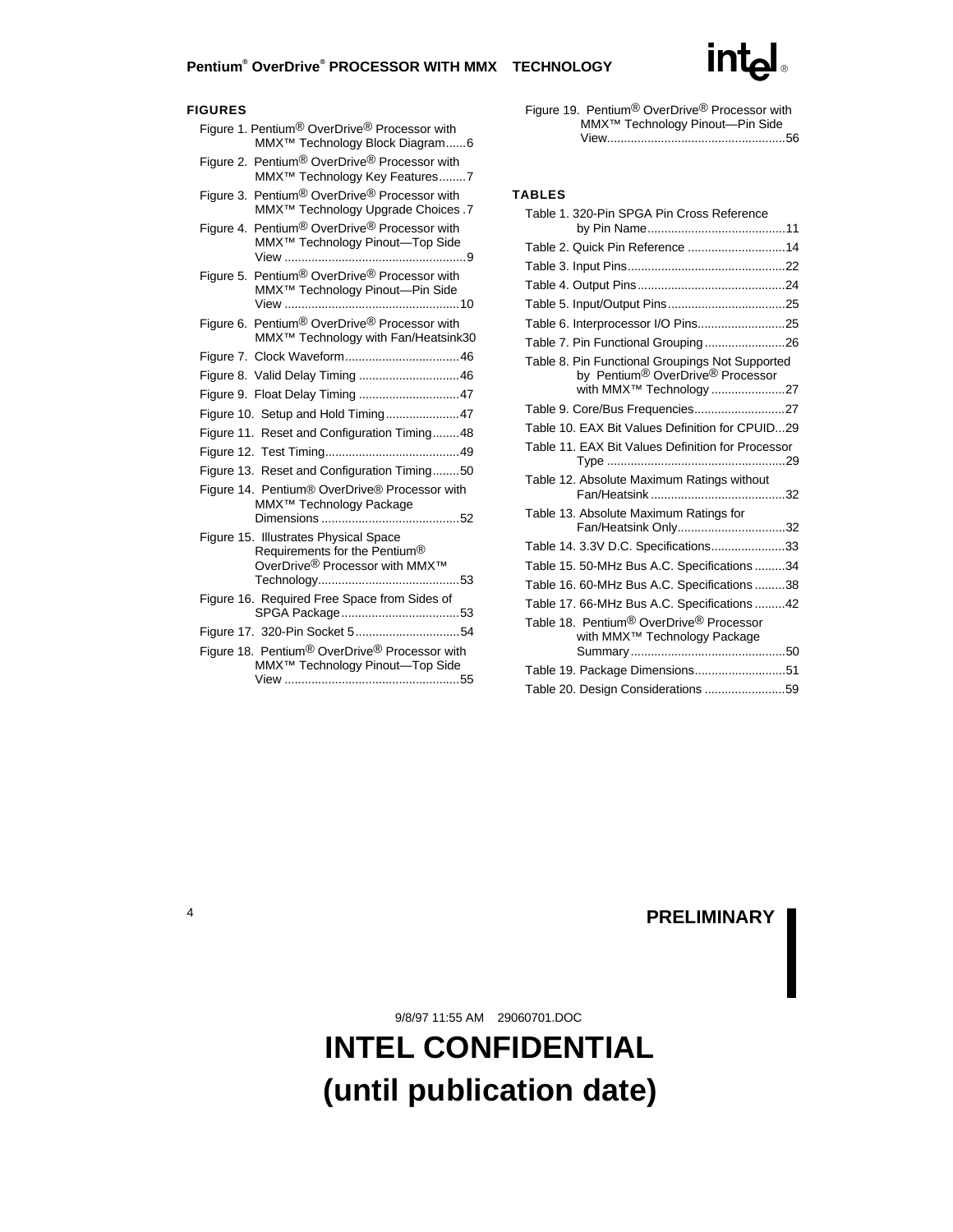# **OverDrive® PROCESSOR WITH MMX TECHNOLOGY**

# $\mathop{\mathsf{intel}}\limits_{\mathsf{Pentium}^\mathsf{e}}$

# **1.0. INTRODUCTION**

This datasheet describes Intel's Pentium OverDrive processor with MMX technology for upgradable Pentium processor-based systems. The Pentium OverDrive processor with MMX technology currently includes upgrades for 75, 90, 100, 120, 133, 150, and 166-MHz Pentium processors. Technical descriptions of other Pentium OverDrive processors are available in Intel OverDrive® Processors datasheet (Order #290436).

This datasheet is intended to be used in conjunction with the Pentium<sup>®</sup> Family User's Manual (Order #241428), which describes the Pentium family architecture and functionality. All enhancements or differences between the Pentium OverDrive processor with MMX technology and the original Pentium processor (i.e., 75/90/100/120/133/150/ 166-MHz Pentium processor vs. 200/180/166-MHz Pentium OverDrive processor with MMX technology) are described in this datasheet.

Pentium processor-based systems that are compatible with the Pentium OverDrive processor with MMX technology must be designed to both the original processor specifications and the Pentium OverDrive processor with MMX technology specifications.

### **1.1. Product Overview**

The Pentium OverDrive processor with MMX technology, for upgradable 75, 90, 100, 120, 150, and 166-MHz Pentium systems, allows users to upgrade to more advanced Pentium processor technology and adds Intel's new MMX technology.

Figure 1 contains the block diagram of the Pentium OverDrive processor with MMX technology. Figure 2 lists some of the enhancements of the Pentium OverDrive processor with MMX technology. Figure 3 describes the upgrade choices available for an existing Pentium processor system.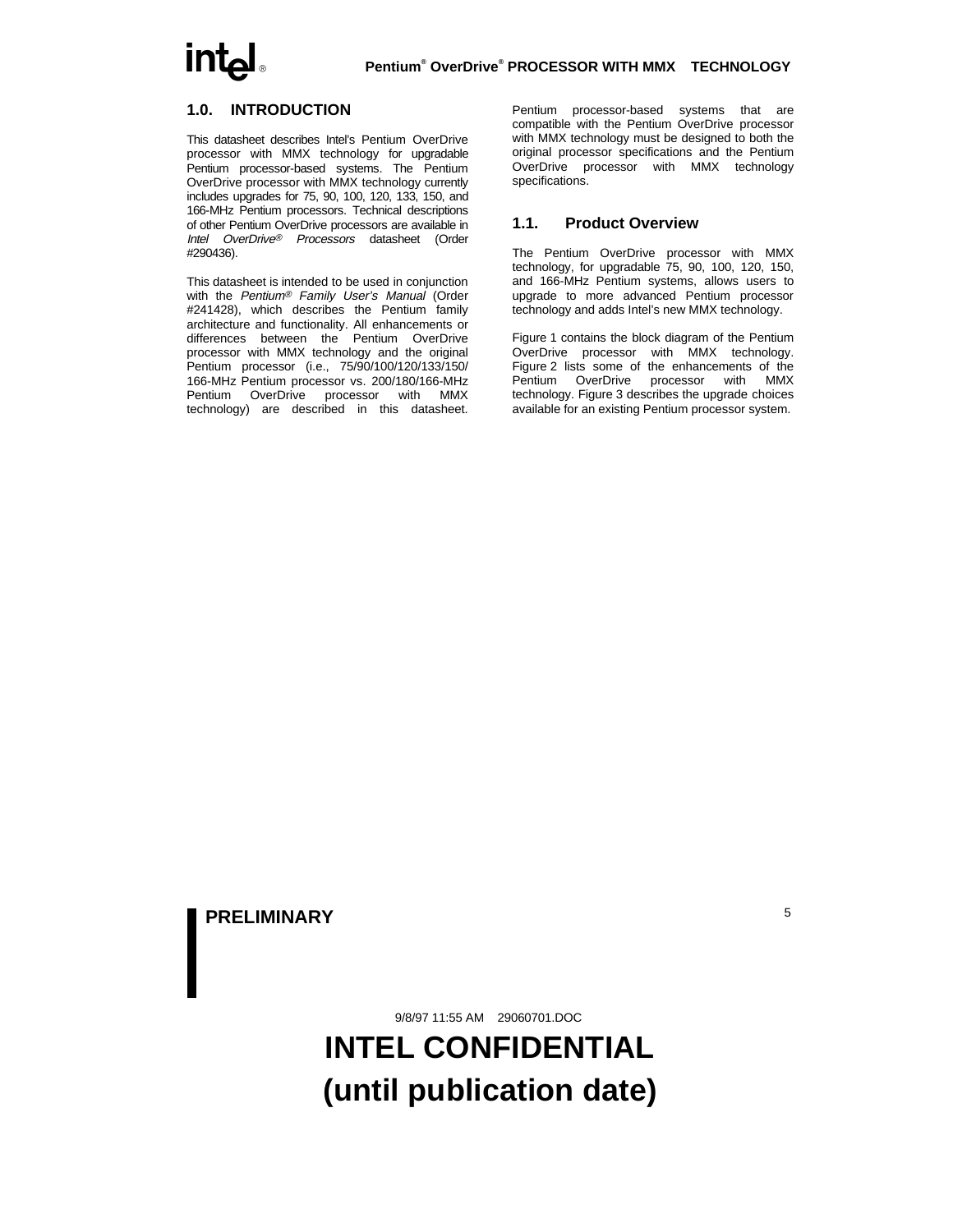

**Figure 1. Pentium® OverDrive® Processor with MMX™ Technology Block Diagram**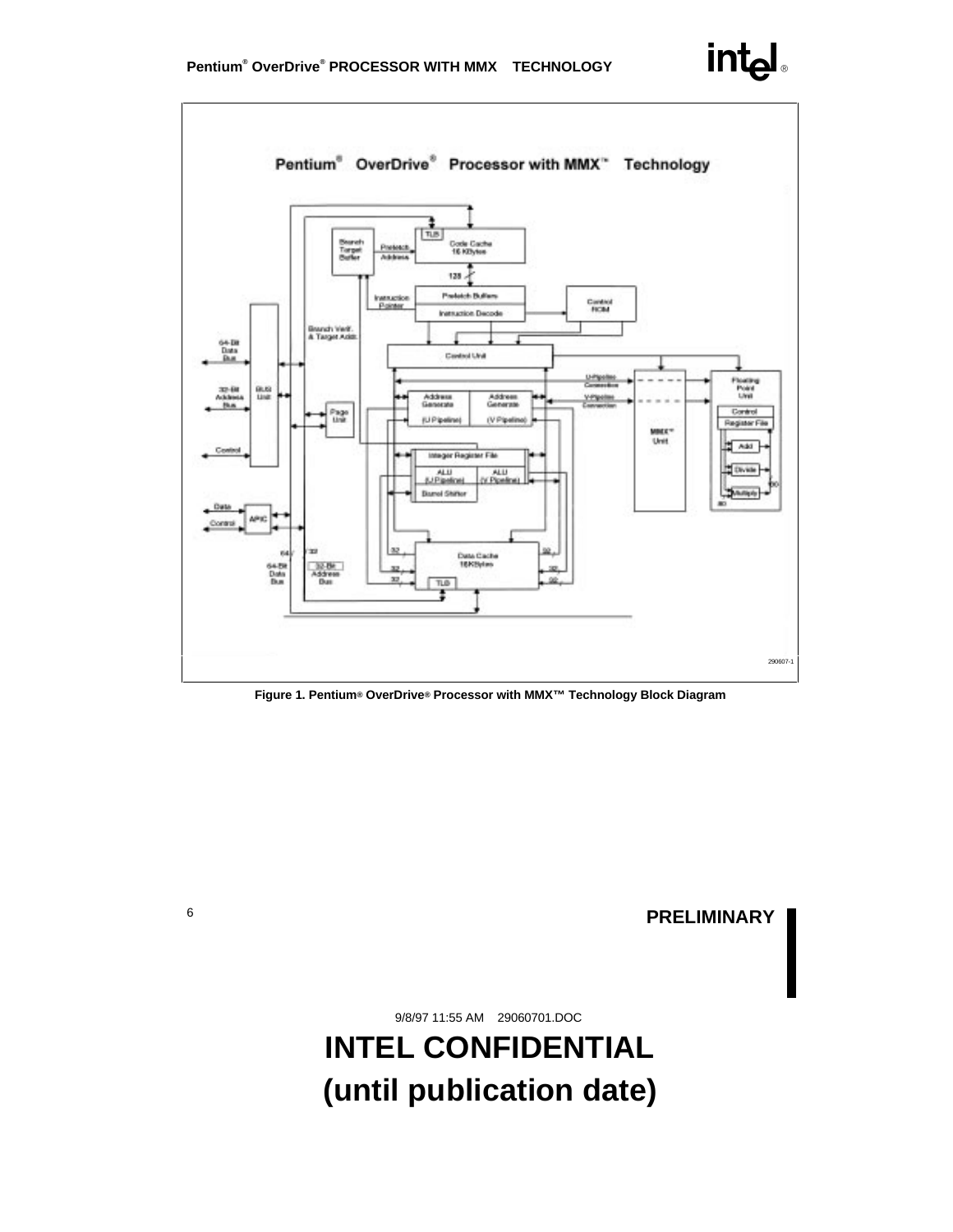# **OverDrive® PROCESSOR WITH MMX TECHNOLOGY**

# $\mathop{\mathsf{intel}}\limits_{\mathsf{Pentium}^\mathsf{e}}$

- Processor with  $MMX^{\omega}$  Technology
- 
- 
- Separate 16K Code and 16K Data caches Bus Cycle Pipelining
- 
- 
- Virtual Mode Extensions Execution Tracing
- System Management Mode △ Active Fan/Heatsink
- Fractional Bus Operation

# **200, 180, and 166-MHz Pentium Processor-Based Systems OverDrive® Processors** with MMX Technology **•** 320 Pin SPGA Pinout

- Based on Advanced Pentium<sup>®</sup> .35μM CMOS Silicon Technology
	- Dynamic Branch prediction
- Superscalar Architecture Improved Execution Time
- Pipelined Floating-Point Unit Writeback MESI Protocol in the Data Cache
	-
- 64 Bit Data Bus Internal Parity Checking
- Address Parity Performance Monitoring
	-
	-
	- For 75, 90, and 100-MHz Pentium
	-
	- On-package Voltage Regulation

290607-2





**Figure 3. Pentium® OverDrive® Processor with MMX™ Technology Upgrade Choices**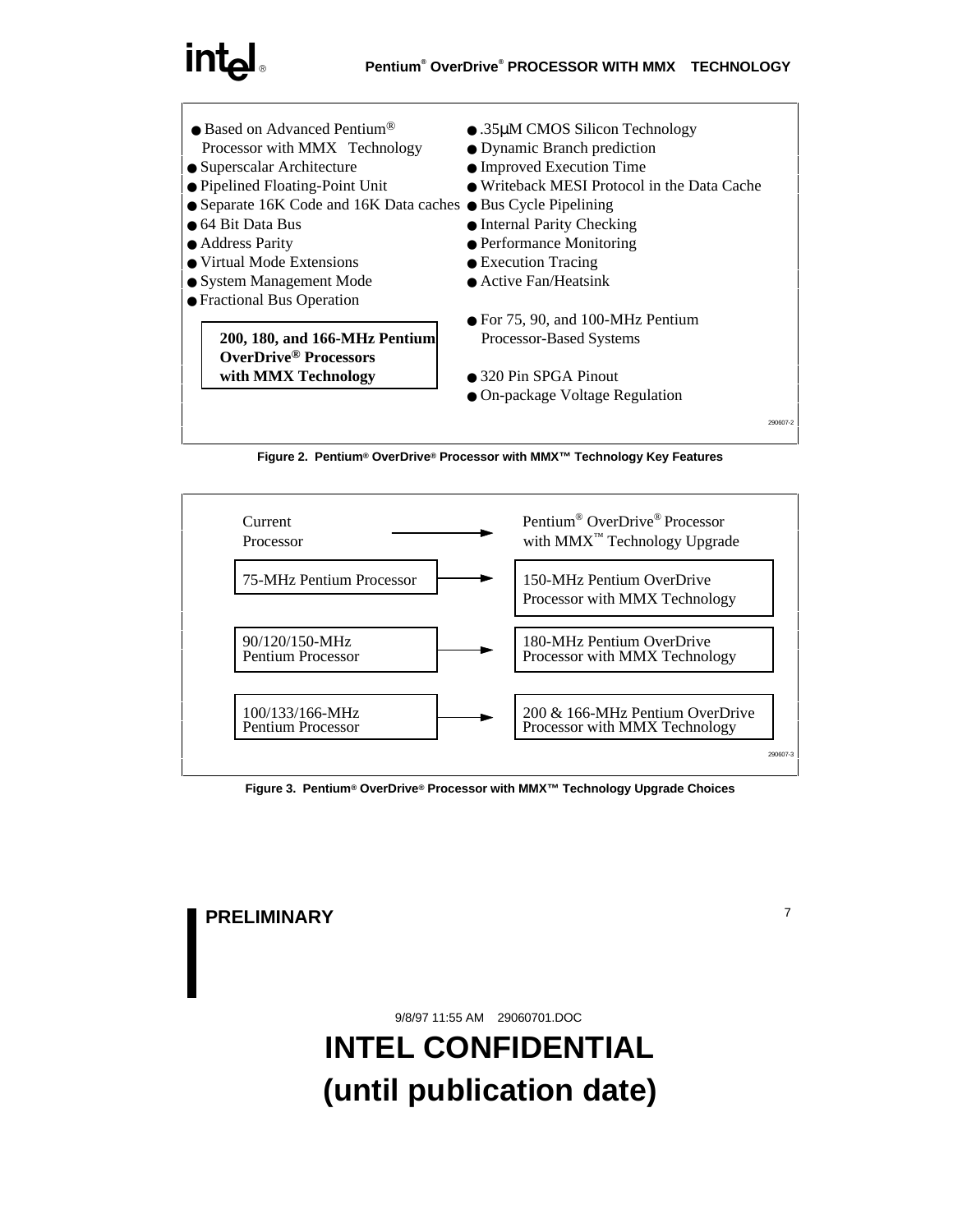# **1.2. Product Description**

The Pentium OverDrive processor with MMX technology comes in a 320-pin SPGA package and is a drop-in replacement for the 75, 90, 100, 120, 133, 150 and 166-MHz Pentium processor. It comes with on-package voltage regulation to provide the required 2.8 volts for the core and a fan/heatsink for a complete thermal solution. The internal core operates at 3.0 and 2.5 times the speed of the system bus for respective 200MHz and 166-MHz Pentium OverDrive processor with MMX technology. For dual socket systems the original processor must be removed and the Pentium OverDrive processor with MMX technology should be installed in the secondary socket since it does not support dual processing.

# **1.3. Purpose of this Document**

This document describes the system architecture and physical environment of Pentium OverDrive processor with MMX technology. It also outlines differences between the originally installed Pentium processor and the Pentium OverDrive processor with MMX technology.

# **1.4. Compatibility Note**

In this document some register bits are shown as "Intel Reserved" (RES) and some pins are marked as "No Connects" (NC) or "Reserved" (RES). When reserved bits are called out, treat them as fully undefined. This is essential for software compatibility with current and future processors. When a pin is marked as a "NC" or "RES" it is important to not connect any other signals to such pins to ensure proper operation. Intel strongly recommends following the guidelines below:

- 1. Do not depend on the states of any undefined bits when testing the values of defined register. Mask them out when testing.
- 2. Do not depend on the states of any undefined bits when storing them to memory or another register.
- 3. Do not depend on the ability to retain information written into any undefined bits.
- 4. When loading registers always load the undefined bits as zeros.
- 5. Never connect signals to device pins marked "NC" or "RES".
- 6. **INC** pins are Internal No-Connects. This means that the pin is not connected to the processor internally. For example; the CPUTYP signal pin on the Pentium OverDrive processor with MMX technology is internally not connected to the package pin. The core is internally tied to  $V_{SS}$ . The pin on the package is defined as INC. Any external connections to the package pin will not affect the processor core because the core is physically disconnected from the package pin.

# **2.0. PINOUT AND PIN DESCRIPTION**

# **2.1. Pinout**

The Pentium OverDrive processor with MMX technology has a 320-pin SPGA pinout and is designed to be installed into Socket 5 or Socket 7. See Section 6.3 for more details on Socket 5 and Socket 7. Figure 4 and Figure 5 are illustrations of each side of the SPGA package.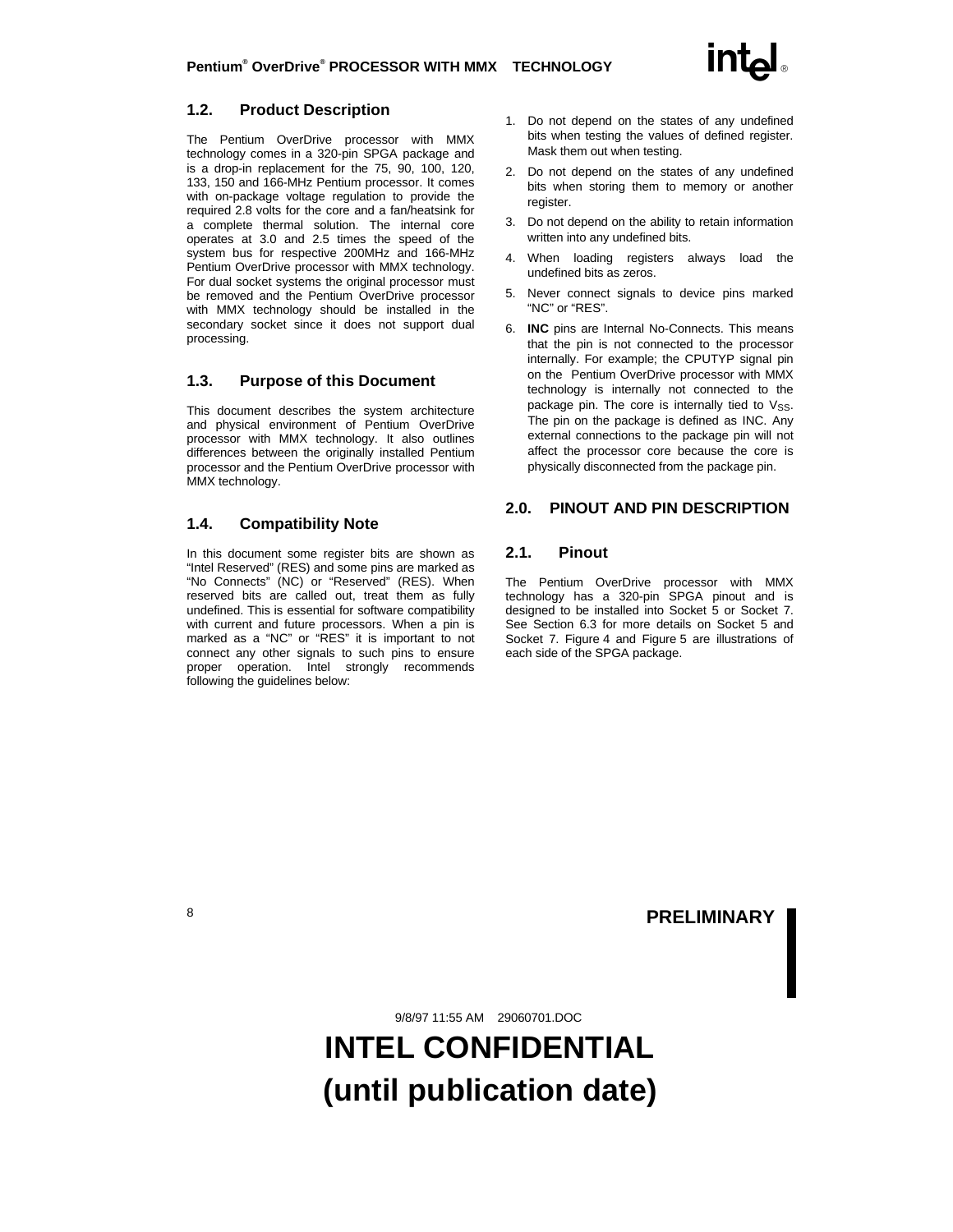# intel

| 5                                                                                                                                                                                          | 6 7 8 9 10 11 12 13 14 15 16 17 18 19 20 21 22 23 24 25 26 27 28 29 30 31 32 33 34 35 36 37                                                                                                                                     |                             |
|--------------------------------------------------------------------------------------------------------------------------------------------------------------------------------------------|---------------------------------------------------------------------------------------------------------------------------------------------------------------------------------------------------------------------------------|-----------------------------|
| $\frac{8}{5}$<br>D41                                                                                                                                                                       | včc <sub>3</sub><br>D <sub>15</sub><br>D <sub>22</sub><br>D <sub>18</sub>                                                                                                                                                       | <b>NC</b>                   |
| <b>VŠS</b><br>VCC2<br>D43<br>vss                                                                                                                                                           | VSS<br>všs<br>vss<br>všs<br>vss<br>všs<br>VSS<br>všs<br>všs<br>všs<br>D20<br>D16<br>D <sub>13</sub>                                                                                                                             | D11                         |
| $\overset{\circ}{\mathsf{DP4}}$<br><b>INC</b><br>D47<br>D45                                                                                                                                | $D_3^{\circ}A$<br>D <sub>32</sub><br>$D_3^{\circ}1$<br>D <sup>o</sup><br>$\frac{6}{27}$<br>$\overset{\circ}{D24}$<br>$\overset{\circ}{D25}$<br>$\vec{DP2}$<br>$\overset{\circ}{D2}1$<br>$\frac{6}{20}$<br>D36<br>D17<br>$D_1$ 4 | D9                          |
| $\Omega$<br>D48<br>D <sub>44</sub><br><b>D50</b><br>D40                                                                                                                                    | $D_{35}^{\circ}$<br>D <sub>33</sub><br>$_{\text{D}30}^{\circ}$<br>$_{\text{D28}}^{\circ}$<br>D <sub>23</sub><br>$D^023$<br>$_{\text{D26}}^{\circ}$<br>$p_{\text{P1}}^{\text{o}}$<br>D37<br>D19<br>D39<br>D <sub>12</sub><br>D8  | DP <sub>0</sub>             |
| D <sub>52</sub><br>$D\bar{4}9$<br><b>D54</b><br>D46                                                                                                                                        | $\Omega$<br>$\Omega$<br>$\Omega$<br>$_{NC}^{\circ}$<br>Ď7<br>$\frac{6}{56}$<br>NC<br>VCC3<br>VCC <sub>3</sub><br><b>VŠS</b><br>všs<br><b>VSS</b><br><b>VSS</b><br>VCC <sub>2</sub><br>vss<br>vss                                | $\chi^{\circ}_{\text{CC}}$  |
| DP5<br>DP <sub>6</sub><br><b>D51</b>                                                                                                                                                       | 55                                                                                                                                                                                                                              | $\mathbf{D}^{\circ}$        |
|                                                                                                                                                                                            | p1<br>Ď3                                                                                                                                                                                                                        |                             |
| $VCC2$ $D55$<br>D <sub>53</sub><br>$\circ$                                                                                                                                                 | PICCLK VSS                                                                                                                                                                                                                      | VCC3                        |
| vss<br>D56                                                                                                                                                                                 |                                                                                                                                                                                                                                 |                             |
| VCC <sub>2</sub><br><b>D57</b><br>D58                                                                                                                                                      | $\overrightarrow{PICD0}$ $\overrightarrow{D2}$<br>$\sim$                                                                                                                                                                        | VCC3                        |
| <b>VSS</b><br>D59                                                                                                                                                                          | D <sub>0</sub>                                                                                                                                                                                                                  | <b>VSS</b>                  |
| včc2<br>D61<br>D60                                                                                                                                                                         | vcc3 PICD1 VCc3                                                                                                                                                                                                                 |                             |
| $\circ$<br><b>VSS</b><br>D62                                                                                                                                                               | TCK                                                                                                                                                                                                                             | $vo$ ss                     |
| DP7<br>$VCC2$ D63                                                                                                                                                                          | TDO TDI VCC3                                                                                                                                                                                                                    |                             |
| $\ensuremath{\mathsf{vss}}$ $\ensuremath{\mathsf{I}}$ $\ensuremath{\mathsf{I}}$ $\ensuremath{\mathsf{E}}$ $\ensuremath{\mathsf{R}}$<br>$\ensuremath{\mathsf{R}}$ $\ensuremath{\mathsf{H}}$ | TMS# VSS                                                                                                                                                                                                                        |                             |
| VCC2 PMOBPO FERR#                                                                                                                                                                          | TRST# CPUTYP VCC3                                                                                                                                                                                                               |                             |
| VSS PM1BP1                                                                                                                                                                                 | $\rm N^{\circ}$                                                                                                                                                                                                                 | $\sqrt{ss}$                 |
| $\sqrt{2}$ $\frac{6}{2}$<br>BP3                                                                                                                                                            | พ๊c พ๊c                                                                                                                                                                                                                         | VCC3                        |
| $v$ $s$ s $M\tilde{\nu}$                                                                                                                                                                   | $\sim$<br>VCC3 VSS                                                                                                                                                                                                              |                             |
| VCC2 CACHE# INV                                                                                                                                                                            | vcc3 vss vcc3                                                                                                                                                                                                                   |                             |
| VSS AHOLD                                                                                                                                                                                  | $\circ$<br>STPCLK# VSS                                                                                                                                                                                                          |                             |
| O<br>VCC2 EWBE# KEN#                                                                                                                                                                       | NC.<br>NC.                                                                                                                                                                                                                      | VCC <sub>3</sub>            |
| $VSS$ BRDY#                                                                                                                                                                                | $\circ$                                                                                                                                                                                                                         | $\circ$                     |
| VCC2 BRDYC# NA#                                                                                                                                                                            | <b>INC</b><br>$\Omega$                                                                                                                                                                                                          | <b>VSS</b>                  |
| $vSS$ BOFF#                                                                                                                                                                                | INC FRCMC# VCC3                                                                                                                                                                                                                 |                             |
| O<br>VCC2 PHIT# WB/WT#                                                                                                                                                                     | PEN#                                                                                                                                                                                                                            | <b>VSS</b>                  |
|                                                                                                                                                                                            | INIT IGNNE# VCC3                                                                                                                                                                                                                |                             |
| VSS HOLD                                                                                                                                                                                   | SMI#<br>$\Omega$<br>$\Omega$                                                                                                                                                                                                    | <b>VSS</b>                  |
| VCC2 PHITM# PRDY                                                                                                                                                                           | NMI<br>RS#                                                                                                                                                                                                                      | VCC3                        |
| VSS PBGNT#                                                                                                                                                                                 | <b>INTR</b>                                                                                                                                                                                                                     | vss                         |
| VCC2 PBREQ# APCHK#                                                                                                                                                                         | D/P#<br>A23                                                                                                                                                                                                                     | VCC3                        |
| $VSS$ PCHK#                                                                                                                                                                                | A <sub>21</sub>                                                                                                                                                                                                                 | vss                         |
| VCC2 SMIACT# PCD                                                                                                                                                                           | A <sub>24</sub><br>A27<br>$\circ$                                                                                                                                                                                               | VCC <sub>3</sub><br>$\circ$ |
| VSS LOCK#                                                                                                                                                                                  | A26                                                                                                                                                                                                                             | A22                         |
| BREQ HLDA ADS#<br><b>VSS</b><br>vss                                                                                                                                                        | <b>VSS</b><br>VCC3<br>VCC2 VSS<br><b>NC</b><br><b>VSS</b><br><b>NC</b><br>VSS<br><b>VSS</b><br>VCC3<br>A31<br>A25<br><b>VSS</b>                                                                                                 | <b>VSS</b>                  |
| ĂP<br>DCC#<br>A20M#<br>HIT#                                                                                                                                                                | CLK RESET A19<br>BE1#<br>BE3# BE5# BE7#<br>A17<br>A13<br>A15<br>Ă9<br>Ă5<br>A29                                                                                                                                                 | A28                         |
| HITM# BUSCHK# BE0#<br>PWT<br>INC                                                                                                                                                           | $B\overset{\circ}{E}6\#$<br>ÑС<br>$A_{20}^{\circ}$<br>BE2# BE4#<br>scyc<br>$A^{\circ}$<br>A16<br>$\mathring{A}3$<br>ÅŽ<br>A12<br>A11<br>A14                                                                                     | <b>VSS</b>                  |
| $W^{\circ}_{\mathsf{IR} \#}$<br><b>VSS</b><br>ADSC# EADS#                                                                                                                                  | $\mathsf{v}_\mathsf{SS}^\circ$<br>$\sqrt{ss}$<br>$v_{SS}^{\circ}$<br>$\alpha$ <sup>O</sup><br>$\sqrt{ss}$<br>$v_{SS}^{\circ}$<br>$v_{SS}^{\circ}$<br>$v_{SS}^{\circ}$<br>všs<br>všs<br>všs<br><b>VSS</b><br>A8                  | A30                         |
| včc5<br>FLUSH# VCC2<br>VCC5<br>INC                                                                                                                                                         | vcc2 vcc2 vcc2<br>vcc2 vcc2 vcc3 vcc3 vcc3<br>Ă6<br>ΝĆ<br>VCC <sub>3</sub><br>VCC <sub>3</sub><br>A10                                                                                                                           | <b>VSS</b>                  |
|                                                                                                                                                                                            |                                                                                                                                                                                                                                 |                             |

**Figure 4. Pentium® OverDrive® Processor with MMX™ Technology Pinout—Top Side View**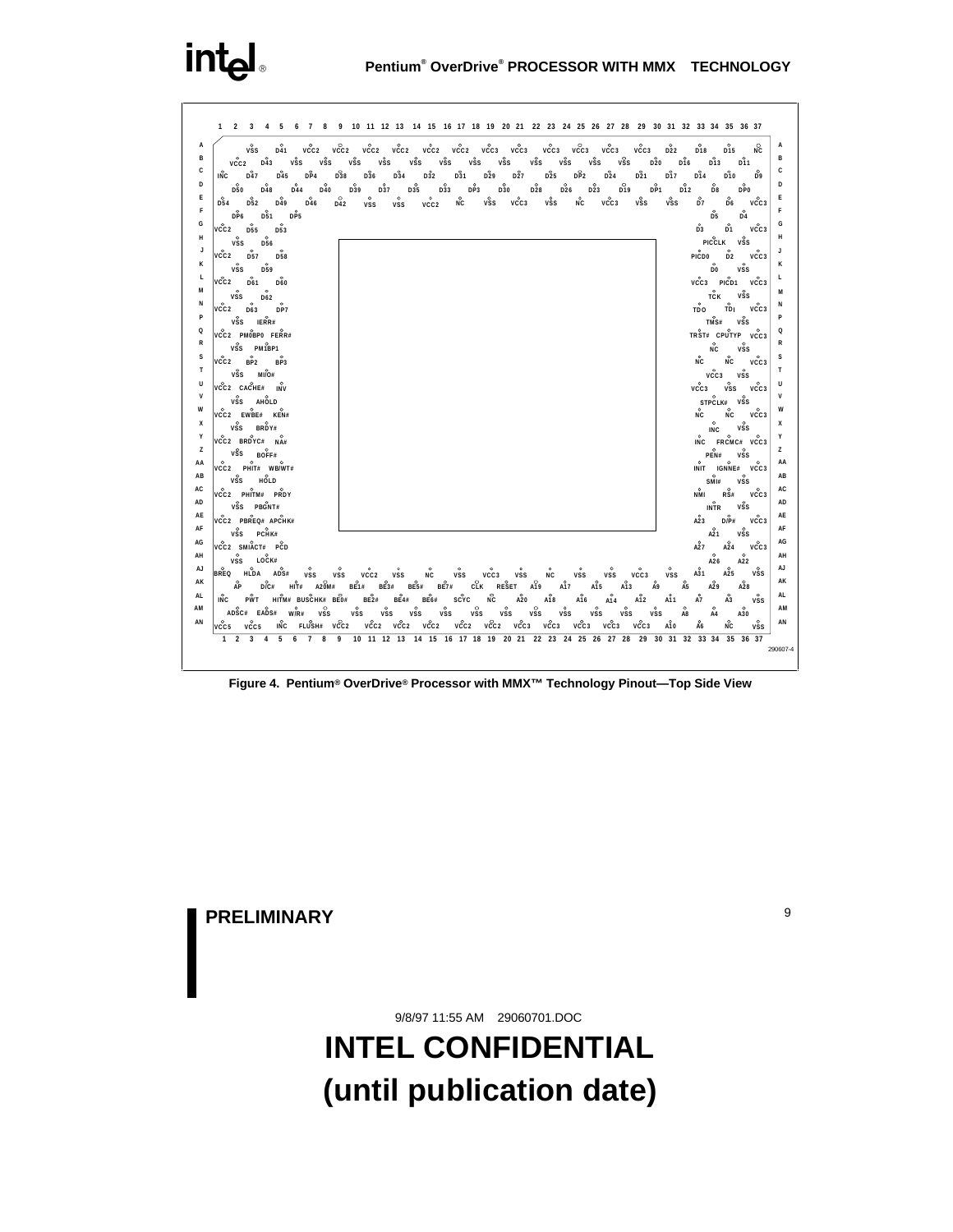# **Pentium® OverDrive® PROCESSOR WITH MMX™ TECHNOLOGY**<br>
PROCESSOR WITH MMX™ TECHNOLOGY

| NC.<br>D <sub>15</sub><br>D18                               | $\rm{v}\rm{c}\rm{c}\rm{c}$<br>$_{\text{D22}}^{\circ}$ |                                         | vcc3 vcc3 vcc3   |                      |                              |                        |                                 |                       |                                | vcc3 vcc3 vcc2 vcc2 vcc2 vcc2 vcc2 |                  | vcc2               | D <sub>41</sub>                | $\mathsf{v}^\circ_\mathsf{SS}$                        |                    |                  |
|-------------------------------------------------------------|-------------------------------------------------------|-----------------------------------------|------------------|----------------------|------------------------------|------------------------|---------------------------------|-----------------------|--------------------------------|------------------------------------|------------------|--------------------|--------------------------------|-------------------------------------------------------|--------------------|------------------|
| D11<br>D13<br>D16                                           | D <sub>20</sub>                                       | <b>VSS</b><br><b>VSS</b>                | <b>VSS</b>       | všs                  | <b>VSS</b>                   |                        | všs                             | <b>VSS</b>            | <b>VSS</b>                     | vss                                | <b>VSS</b>       | <b>VSS</b>         | VSS                            | D43                                                   | VCC <sub>2</sub>   |                  |
| DY4<br>DŤ0<br>D9                                            | DÝ7<br>D21                                            | D24                                     | DP <sub>2</sub>  | D25                  | $\overline{D27}$             | D <sup>o</sup> 29      | D <sub>31</sub>                 | $00$ <sub>2</sub>     | $\overset{\circ}{D34}$         | D <sub>36</sub>                    | D38              | DP <sub>4</sub>    | D45                            | D47                                                   |                    | <b>INC</b>       |
| D8<br>D12<br>DP <sub>0</sub>                                | $\vec{DP1}$                                           | $\overset{\circ}{D2}3$<br>$\frac{6}{2}$ | D <sup>o</sup>   | $D_{28}^{\circ}$     | $_{D30}^{\circ}$             |                        | $\overset{\circ}{\mathsf{DP3}}$ | $D_{33}^{\circ}$      | $\overset{\circ}{\text{D}}$ 35 | $\frac{6}{2}$                      | $D_3^{\circ}$    | $\Omega$<br>D40    | D44                            | D48                                                   | $D\breve{\bf{5}}0$ |                  |
| D7<br>D6<br>VCC3                                            | <b>VSS</b><br><b>VSS</b>                              | VCC3                                    | <b>NC</b>        | VSS                  | $\Omega$<br>VCC <sub>3</sub> | $\Omega$<br><b>VSS</b> | <b>NC</b>                       | $\circ$<br>VCC2       | $\circ$<br>vss                 | $\circ$<br>VSS                     | $\Omega$<br>D42  | D46                | D49                            | $\sim$<br>D52                                         |                    | D54              |
| $_{\text{D5}}^{\circ}$<br>$\tilde{D4}$                      |                                                       |                                         |                  |                      |                              |                        |                                 |                       |                                |                                    |                  |                    | $\circ$<br>DP5                 | $\circ$<br><b>D51</b>                                 | $\circ$<br>DP6     |                  |
| D1<br>D3<br>VCC <sub>3</sub>                                |                                                       |                                         |                  |                      |                              |                        |                                 |                       |                                |                                    |                  |                    | D53                            | D <sub>55</sub>                                       |                    | VCC <sub>2</sub> |
| VSS PICCLK                                                  |                                                       |                                         |                  |                      |                              |                        |                                 |                       |                                |                                    |                  |                    |                                | $\circ$                                               | $\circ$            |                  |
| $\Omega$                                                    |                                                       |                                         |                  |                      |                              |                        |                                 |                       |                                |                                    |                  |                    | $\Omega$                       | D56                                                   | <b>VSS</b>         |                  |
| VCC3 D2 PICD0<br>$\circ$                                    |                                                       |                                         |                  |                      |                              |                        |                                 |                       |                                |                                    |                  |                    |                                | D58 D57                                               | $\Omega$           | VCC <sub>2</sub> |
| <b>VSS</b><br>D <sub>0</sub>                                |                                                       |                                         |                  |                      |                              |                        |                                 |                       |                                |                                    |                  |                    |                                | D59                                                   | <b>VSS</b>         |                  |
| VČC3 PIČD1 VCC3<br>$\circ$                                  |                                                       |                                         |                  |                      |                              |                        |                                 |                       |                                |                                    |                  |                    | <b>D60</b>                     | <b>D61</b><br>$\circ$                                 | $\Omega$           | VCC <sub>2</sub> |
| VŠS<br>TCK                                                  |                                                       |                                         |                  |                      |                              |                        |                                 |                       |                                |                                    |                  |                    |                                | <b>D62</b>                                            | VSS                |                  |
| $\Omega$<br>$\Omega$<br>VCC3 TDI<br><b>TDO</b>              |                                                       |                                         |                  |                      |                              |                        |                                 |                       |                                |                                    |                  |                    | DP7                            | $\Omega$<br>D63                                       | VCC <sub>2</sub>   |                  |
| VSS TMS#                                                    |                                                       |                                         |                  |                      |                              |                        |                                 |                       |                                |                                    |                  |                    |                                | IERR# VŠS                                             |                    |                  |
| VCC3 CPUTYP TRST#                                           |                                                       |                                         |                  |                      |                              |                        |                                 |                       |                                |                                    |                  |                    |                                | FERR# PMOBPO VCC2                                     |                    |                  |
| <b>VSS</b><br><b>NC</b>                                     |                                                       |                                         |                  |                      |                              |                        |                                 |                       |                                |                                    |                  |                    |                                | PM1BP1 VSS                                            |                    |                  |
| včc <sub>3</sub> Nč<br>ΝČ                                   |                                                       |                                         |                  |                      |                              |                        |                                 |                       |                                |                                    |                  |                    | BP3                            |                                                       |                    | VCC <sub>2</sub> |
| $\Omega$                                                    |                                                       |                                         |                  |                      |                              |                        |                                 |                       |                                |                                    |                  |                    |                                | BP <sub>2</sub><br>$M\overset{\circ}{O}$ $\sharp$ vss |                    |                  |
| VSS VCC3                                                    |                                                       |                                         |                  |                      |                              |                        |                                 |                       |                                |                                    |                  |                    |                                |                                                       |                    |                  |
| VCC3 VSS<br>VCC3<br>$\circ$                                 |                                                       |                                         |                  |                      |                              |                        |                                 |                       |                                |                                    |                  |                    |                                | INV CACHE# VCC2                                       |                    |                  |
| VŠS STPCLK#                                                 |                                                       |                                         |                  |                      |                              |                        |                                 |                       |                                |                                    |                  |                    |                                | AHOLD VSS                                             |                    |                  |
| VCC3 NC<br>ΝC<br>$\Omega$                                   |                                                       |                                         |                  |                      |                              |                        |                                 |                       |                                |                                    |                  |                    |                                | KEN# EWBE# VCC2                                       |                    |                  |
| $\circ$<br><b>VSS</b><br><b>INC</b>                         |                                                       |                                         |                  |                      |                              |                        |                                 |                       |                                |                                    |                  |                    |                                | BRDY#                                                 | vss                |                  |
| VCC3 FRCMC# INC                                             |                                                       |                                         |                  |                      |                              |                        |                                 |                       |                                |                                    |                  |                    |                                | NA# BRDYC# VCC2                                       |                    |                  |
| $\Omega$<br>VŠS<br>PEN#                                     |                                                       |                                         |                  |                      |                              |                        |                                 |                       |                                |                                    |                  |                    |                                | $\overrightarrow{BOFF#}$ $VSS$                        |                    |                  |
| $\Omega$<br>$\Omega$<br>VCC3 IGNNE# INIT                    |                                                       |                                         |                  |                      |                              |                        |                                 |                       |                                |                                    |                  |                    | $\circ$                        | $\Omega$<br>WB/WT# PHIT# VCC2                         |                    | $\Omega$         |
| $S\tilde{M}$ l#<br>VSS                                      |                                                       |                                         |                  |                      |                              |                        |                                 |                       |                                |                                    |                  |                    |                                | HOLD                                                  | všs                |                  |
| $\circ$<br>$\sim$<br><b>NMI</b>                             |                                                       |                                         |                  |                      |                              |                        |                                 |                       |                                |                                    |                  |                    |                                | PRDY PHITM# VCC2                                      |                    |                  |
| VCC3 RS#                                                    |                                                       |                                         |                  |                      |                              |                        |                                 |                       |                                |                                    |                  |                    |                                | PBGNT# VSS                                            |                    |                  |
| VSS<br><b>INTR</b>                                          |                                                       |                                         |                  |                      |                              |                        |                                 |                       |                                |                                    |                  |                    |                                | APCHK# PBREQ# vCC2                                    |                    |                  |
| VCC3 D/P#<br>A23                                            |                                                       |                                         |                  |                      |                              |                        |                                 |                       |                                |                                    |                  |                    |                                |                                                       |                    |                  |
| všs<br>A21                                                  |                                                       |                                         |                  |                      |                              |                        |                                 |                       |                                |                                    |                  |                    |                                | PCHK# VSS                                             |                    |                  |
| A24<br>$\overset{\circ}{R27}$<br>VČC3<br>$\circ$<br>$\circ$ |                                                       |                                         |                  |                      |                              |                        |                                 |                       |                                |                                    |                  |                    |                                | PCD SMIACT# VCC2                                      | $\Omega$           |                  |
| A22<br>A26                                                  |                                                       |                                         |                  |                      |                              |                        |                                 |                       |                                |                                    |                  |                    |                                | $\mathsf{LOCK}^0_\#$                                  | <b>VSS</b>         |                  |
| VSS<br>A25<br>A31                                           | $\Omega$<br>VSS<br>VCC3                               | $\circ$<br><b>VSS</b>                   | $\circ$<br>VSS   | $\circ$<br><b>NC</b> | $\circ$<br>VSS               | VCC3                   | $\circ$<br>vss                  | $\Omega$<br><b>NC</b> | $\Omega$<br>VSS                | VCC2                               | VSS              | <b>VSS</b>         |                                | ADS# HLDA BREQ                                        |                    |                  |
| A29<br>A28<br>A5                                            | A9                                                    | A13<br>A15                              | A17              | A19                  | REŠET                        | CĽK                    |                                 | $B\check{E}7#$        | <b>BE5#</b>                    | BE3#                               | BE1#             | A20M#              | HIT#                           | D/Č#                                                  | ÅP                 |                  |
| A3<br>A7<br>VSS                                             | A12<br>A11                                            | A14                                     | A16              | A18                  | $A\breve{2}0$                | NC                     | SCYC                            | <b>BE6#</b>           | BE4#                           | $B\check{E}2#$                     |                  | BE0# BUSCHK# HITM# |                                | <b>PWT</b>                                            |                    | <b>INC</b>       |
| Ã4<br>A30<br>A8                                             | VŠS                                                   | VŠS<br>VŠS                              | $\frac{0}{155}$  | $\frac{0}{155}$      | $\frac{0}{\sqrt{2}}$         | $\frac{0}{155}$        |                                 | $\frac{0}{\sqrt{2}}$  | VŠS                            | $\frac{0}{1055}$                   | $\frac{0}{1055}$ | <b>VSS</b>         | $W\overline{R}_{\overline{r}}$ | EADS# ADSC#                                           |                    |                  |
| Ã6<br>ΝČ<br>VSS                                             | VCC3<br>A10                                           | VCC3                                    | VCC <sub>3</sub> | VCC <sub>3</sub>     | VCC3                         | VCC <sub>2</sub>       | VCC <sub>2</sub>                | VCC <sub>2</sub>      | VCC2                           | VCC <sub>2</sub>                   |                  | VCC2 FLUSH#        | INC                            | VCC <sub>5</sub>                                      |                    | VCC5             |
|                                                             |                                                       |                                         |                  |                      |                              |                        |                                 |                       |                                |                                    |                  |                    |                                |                                                       |                    |                  |

**Figure 5. Pentium® OverDrive® Processor with MMX™ Technology Pinout—Pin Side View**

 $\mathbf{r}$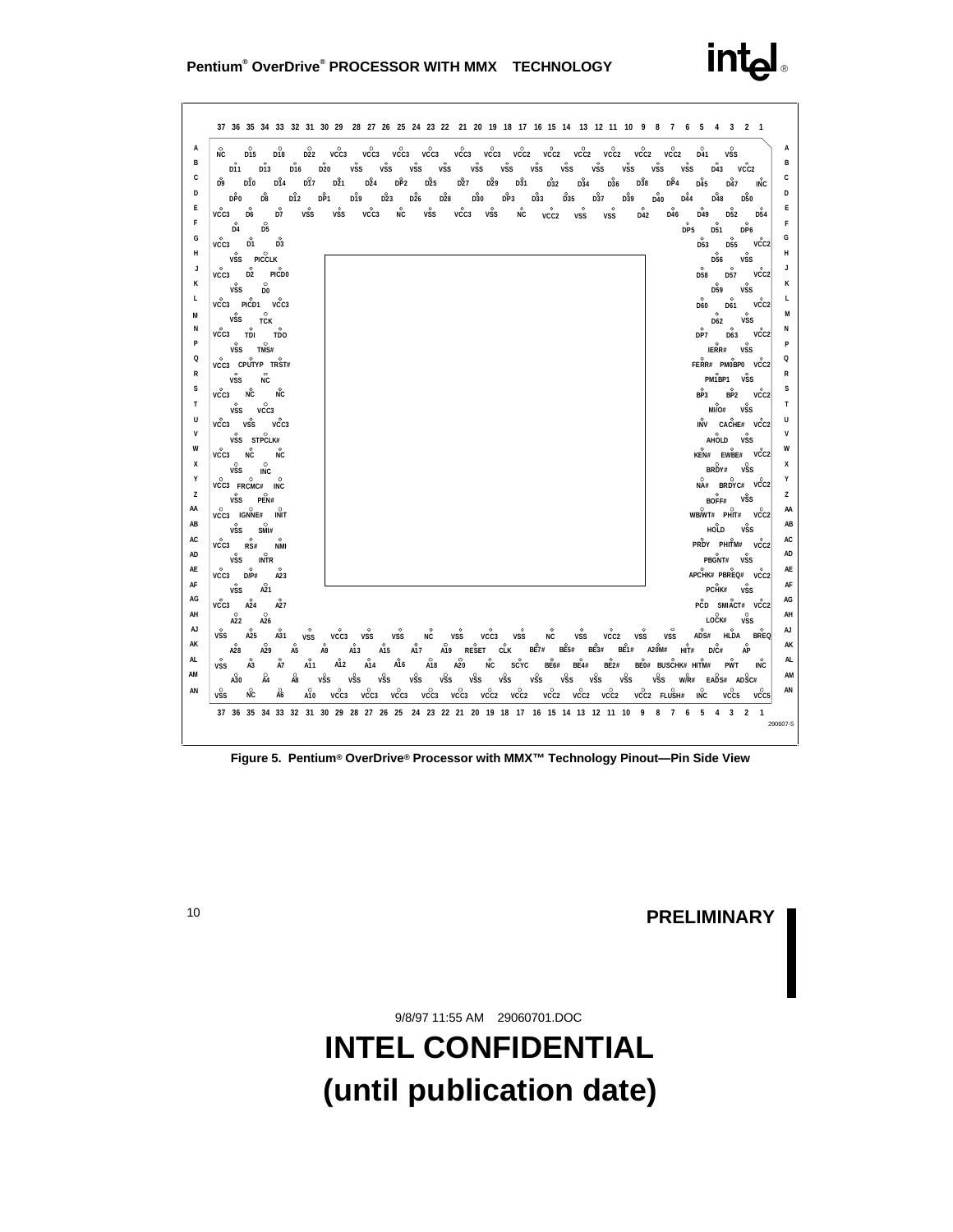# intel

# **2.2. Pin Cross Reference**

|                 |                  |                 |                  |                 | <b>Address</b>   |                 |                 |                 |                 |
|-----------------|------------------|-----------------|------------------|-----------------|------------------|-----------------|-----------------|-----------------|-----------------|
| Signal          | Location         | <b>Signal</b>   | Location         | Signal          | Location         | Signal          | Location        | Signal          | Location        |
| A <sub>3</sub>  | AL35             | A9              | AK30             | A15             | AK26             | A21             | AF34            | A27             | AG33            |
| A4              | AM34             | A10             | AN31             | A16             | AL <sub>25</sub> | A22             | AH36            | A28             | AK36            |
| A <sub>5</sub>  | AK32             | A11             | AL31             | A17             | AK24             | A23             | AE33            | A29             | AK34            |
| A <sub>6</sub>  | AN33             | A12             | AL29             | A18             | AL <sub>23</sub> | A24             | AG35            | A30             | AM36            |
| A7              | AL <sub>33</sub> | A13             | AK28             | A19             | <b>AK22</b>      | A25             | AJ35            | A31             | AJ33            |
| A8              | AM32             | A14             | AL <sub>27</sub> | A20             | AL21             | A26             | AH34            |                 |                 |
|                 |                  |                 |                  |                 | Data             |                 |                 |                 |                 |
| Signal          | Location         | Signal          | Location         | Signal          | Location         | Signal          | Location        | Signal          | Location        |
| D <sub>0</sub>  | K34              | D <sub>13</sub> | <b>B34</b>       | D <sub>26</sub> | D <sub>24</sub>  | D39             | D <sub>10</sub> | D <sub>52</sub> | E03             |
| D <sub>1</sub>  | G35              | D14             | C33              | D <sub>27</sub> | C <sub>21</sub>  | D40             | D08             | D <sub>53</sub> | G05             |
| D <sub>2</sub>  | J35              | D <sub>15</sub> | A35              | D28             | D <sub>22</sub>  | D41             | A05             | D <sub>54</sub> | E01             |
| D <sub>3</sub>  | G33              | D <sub>16</sub> | <b>B32</b>       | D <sub>29</sub> | C <sub>19</sub>  | D42             | E09             | D <sub>55</sub> | G03             |
| D <sub>4</sub>  | F36              | D17             | C31              | D30             | D <sub>20</sub>  | D43             | <b>B04</b>      | D <sub>56</sub> | H <sub>04</sub> |
| D <sub>5</sub>  | F34              | D18             | A33              | D31             | C <sub>17</sub>  | D44             | D <sub>06</sub> | D <sub>57</sub> | J03             |
| D <sub>6</sub>  | E35              | D <sub>19</sub> | D <sub>28</sub>  | D32             | C <sub>15</sub>  | D45             | C <sub>05</sub> | D <sub>58</sub> | J05             |
| D7              | E33              | D <sub>20</sub> | <b>B30</b>       | D33             | D16              | D46             | E07             | D <sub>59</sub> | K04             |
| D <sub>8</sub>  | D34              | D <sub>21</sub> | C <sub>29</sub>  | D34             | C <sub>13</sub>  | D47             | C <sub>03</sub> | D60             | L <sub>05</sub> |
| D <sub>9</sub>  | C37              | D <sub>22</sub> | A31              | D35             | D14              | D48             | D <sub>04</sub> | D61             | L <sub>03</sub> |
| D <sub>10</sub> | C35              | D <sub>23</sub> | D <sub>26</sub>  | D36             | C11              | D49             | E05             | D62             | M04             |
| D11             | <b>B36</b>       | D <sub>24</sub> | C <sub>27</sub>  | D37             | D12              | D <sub>50</sub> | D <sub>02</sub> | D63             | N03             |
| D12             | D32              | D <sub>25</sub> | C <sub>23</sub>  | D38             | CO9              | D <sub>51</sub> | F04             |                 |                 |

#### **Table 1. 320-Pin SPGA Pin Cross Reference by Pin Name**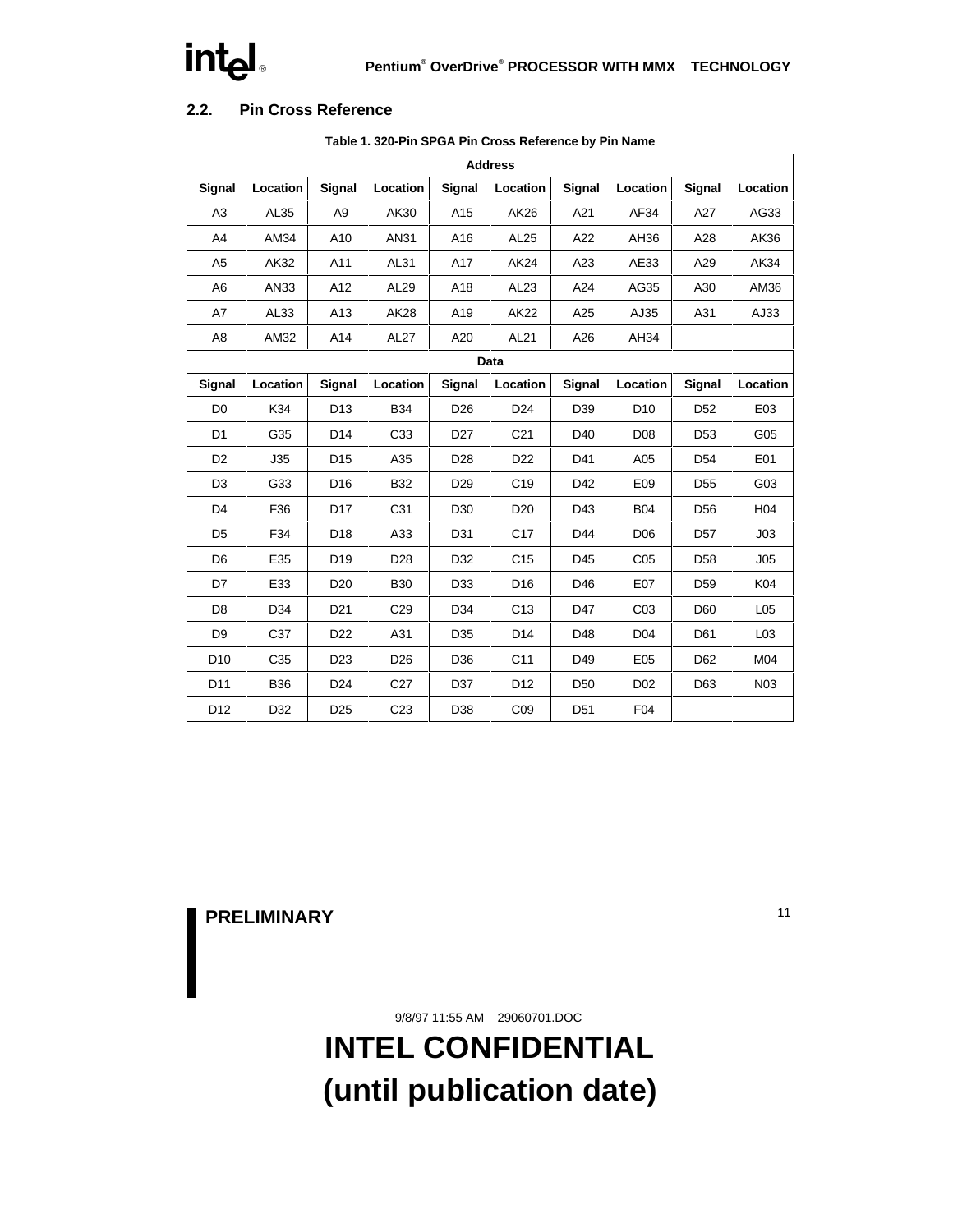

|                               |                  |                 |     |                  | Control              |                  |              |                                         |
|-------------------------------|------------------|-----------------|-----|------------------|----------------------|------------------|--------------|-----------------------------------------|
| Signal                        | Location         | Signal          |     | Location         | Signal               | Location         | Signal       | Location                                |
| A20M#                         | AK08             | BRDYC#          | Y03 |                  | FLUSH#               | <b>AN07</b>      | PEN#         | Z34                                     |
| ADS#                          | AJ05             | <b>BREQ</b>     |     | AJ01             | FRCMC#               | <b>Y35</b>       | PM0/BP0      | Q <sub>03</sub>                         |
| ADSC#                         | AM02             | <b>BUSCHK#</b>  |     | AL <sub>07</sub> | HIT#                 | AK06             | PM1/BP1      | <b>R04</b>                              |
| <b>AHOLD</b>                  | V <sub>04</sub>  | CACHE#          |     | U03              | HITM#                | AL <sub>05</sub> | <b>PRDY</b>  | AC <sub>05</sub>                        |
| AP                            | AK02             | CPUTYP**        |     | Q35              | <b>HLDA</b>          | AJ03             | <b>PWT</b>   | AL <sub>03</sub>                        |
| APCHK#                        | AE05             | D/C#            |     | AK04             | <b>HOLD</b>          | AB04             | R/S#         | AC35                                    |
| BE0#                          | AL <sub>09</sub> | $D/P#^*$        |     | AE35             | IERR#                | P04              | <b>RESET</b> | AK20                                    |
| <b>BE1#</b>                   | <b>AK10</b>      | DP <sub>0</sub> |     | D36              | IGNNE#               | AA35             | <b>SCYC</b>  | AL <sub>17</sub>                        |
| <b>BE2#</b>                   | <b>AL11</b>      | DP <sub>1</sub> |     | D <sub>30</sub>  | <b>INIT</b>          | AA33             | SMI#         | AB34                                    |
| BE3#                          | <b>AK12</b>      | DP <sub>2</sub> |     | C <sub>25</sub>  | INTR/LINT0           | AD34             | SMIACT#      | AG03                                    |
| <b>BE4#</b>                   | AL13             | DP <sub>3</sub> |     | D <sub>18</sub>  | <b>INV</b>           | U05              | <b>TCK</b>   | M34                                     |
| <b>BE5#</b>                   | <b>AK14</b>      | DP <sub>4</sub> |     | C <sub>07</sub>  | KEN#                 | <b>W05</b>       | <b>TDI</b>   | N35                                     |
| <b>BE6#</b>                   | AL15             | DP <sub>5</sub> |     | F06              | LOCK#                | AH04             | <b>TDO</b>   | N33                                     |
| <b>BE7#</b>                   | AK16             | DP <sub>6</sub> |     | F <sub>02</sub>  | M/O#                 | <b>T04</b>       | <b>TMS</b>   | P34                                     |
| BOFF#                         | Z04              | DP7             |     | <b>N05</b>       | NA#                  | Y05              | TRST#        | Q <sub>33</sub>                         |
| BP <sub>2</sub>               | S <sub>03</sub>  | EADS#           |     | AM04             | NMI/LINT1            | AC33             | W/R#         | AM06                                    |
| BP <sub>3</sub>               | S <sub>05</sub>  | EWBE#           |     | W03              | <b>PCD</b>           | AG05             | WB/WT#       | AA05                                    |
| BRDY#                         | X04              | FERR#           |     | Q <sub>05</sub>  | PCHK#                | AF04             |              |                                         |
|                               | <b>APIC</b>      |                 |     |                  | <b>Clock Control</b> |                  |              | <b>Dual Processor Private Interface</b> |
| <b>Signal</b>                 | Location         |                 |     | Signal           | Location             |                  | Signal       | Location                                |
| <b>PICCLK</b>                 |                  | H34             |     | <b>CLK</b>       | <b>AK18</b>          |                  | PBGNT#       | AD <sub>04</sub>                        |
| PICD <sub>0</sub>             |                  | J33             |     | <b>BF **</b>     | Y33                  |                  | PBREQ#       | AE03                                    |
| [DPEN#]                       |                  |                 |     | <b>BF1**</b>     | X34                  |                  | PHIT#        | AA03                                    |
| PICD <sub>1</sub><br>[APICEN] |                  | L35             |     | STPCLK#          | V34                  |                  | PHITM#       | AC03                                    |

#### **Table 1. 320-Pin SPGA Pin Cross Reference by Pin Name** (Continued)

#### **NOTES:**

The shaded pin definitions on the Pentium® OverDrive® processor with MMX™ technology are dual processing pins and are not supported by the Pentium OverDrive processor with MMX technology in Table 2.

• The D/P# signal in the 75, 90, 100, 120, 133, 150, and 166-MHz Pentium processor is always driven. Low indicates primary processor has the bus and high indicates the secondary processor is driving the bus. In the Pentium OverDrive processor with MMX technology this pin is defined internal no connect.

\*\* These signals are internally set and are not connected to the Pentium OverDrive processor with MMX technology pins. The pins are defined as Internal No-Connects.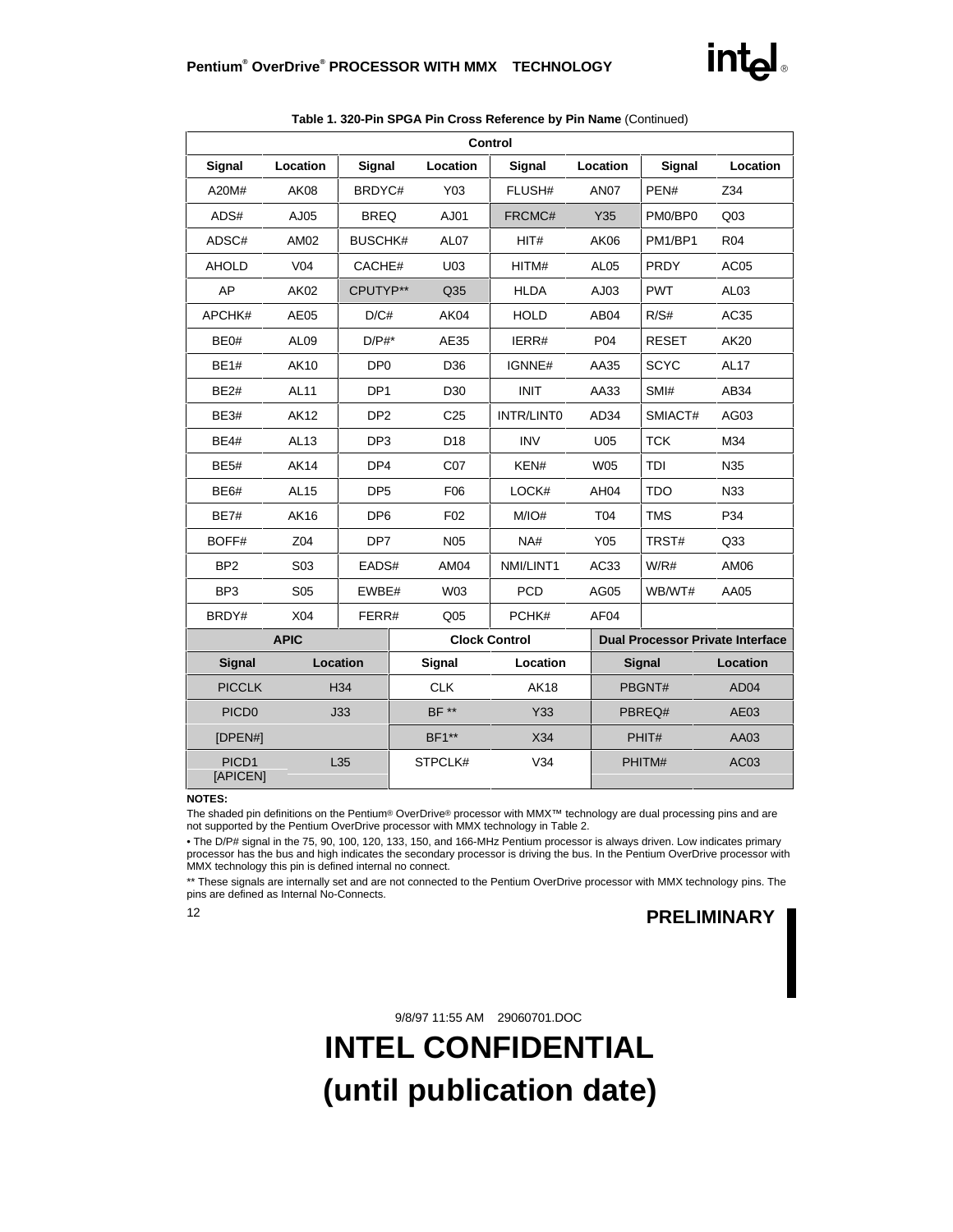|            |                 |                 |                 |                        |                 | <b>Vcc</b>      |      |                  |      |             |             |                  |
|------------|-----------------|-----------------|-----------------|------------------------|-----------------|-----------------|------|------------------|------|-------------|-------------|------------------|
| A07        | A19             | <b>B02</b>      |                 | G37<br>N <sub>01</sub> |                 |                 | T34  | Y01              |      | AE01        | AJ29        | <b>AN19</b>      |
| A09        | A21             | E <sub>15</sub> | J <sub>01</sub> |                        | N37             |                 | U01  | Y37              |      | AE37        | AN09        | AN21             |
| A11        | A23             | E21             | J37             |                        | Q <sub>01</sub> |                 | U33  | AA01             |      | AG01        | AN11        | AN23             |
| A13        | A25             | E27             | L01             |                        | Q37             |                 | U37  | AA37             |      | AG37        | AN13        | <b>AN25</b>      |
| A15        | A27             | E37             | L33             |                        | S01             | W01             |      | AC01             |      | AJ11        | AN15        | <b>AN27</b>      |
| A17        | A29             | G01             | L37             |                        | S37             |                 | W37  | AC37             |      | AJ19        | <b>AN17</b> | AN29             |
|            |                 |                 |                 |                        |                 | <b>Vss</b>      |      |                  |      |             |             |                  |
| A03        | <b>B20</b>      | E23             |                 | M36                    |                 | V <sub>02</sub> |      | AD <sub>02</sub> |      | AJ17        | AM10        | AM26             |
| <b>B06</b> | <b>B22</b>      | E29             |                 | P <sub>02</sub>        | V36             |                 |      | AD36             |      | AJ21        | AM12        | AM28             |
| <b>B08</b> | <b>B24</b>      | E31             |                 | P36                    | X02             |                 |      | AF <sub>02</sub> |      | AJ25        | AM14        | AM30             |
| <b>B10</b> | <b>B26</b>      | H <sub>02</sub> |                 | R <sub>02</sub>        | X36             |                 |      | AF36             |      | AJ27        | AM16        | <b>AN37</b>      |
| <b>B12</b> | <b>B28</b>      | H <sub>36</sub> |                 | R36                    | Z02             |                 | AH02 |                  | AJ31 |             | AM18        | AL <sub>01</sub> |
| <b>B14</b> | E <sub>11</sub> | K <sub>02</sub> |                 | T <sub>02</sub>        |                 | Z36             |      | AJ07             |      | AJ37        | AM20        |                  |
| <b>B16</b> | E <sub>13</sub> | K36             |                 | T36                    |                 | AB02            | AJ09 |                  | AL37 |             | AM22        |                  |
| <b>B18</b> | E <sub>19</sub> | M02             |                 | U35                    |                 | AB36            |      | AJ13             |      | <b>AM08</b> | AM24        |                  |
|            |                 |                 |                 | <b>NC/INC</b>          |                 |                 |      |                  |      |             |             | V <sub>CC5</sub> |
| A37        | E25             | S33             |                 | W33                    |                 | C <sub>01</sub> |      | AJ23             |      | AN35        |             | <b>AN01</b>      |
| E17        | R34             | S35             |                 | W35                    |                 | AJ15            |      | AL19             |      | AN05        |             | AN03             |

**Table 1. 320-Pin SPGA Pin Cross Reference by Pin Name** (Continued)

#### **NOTE:**

The shaded V<sub>CC</sub>/V<sub>SS</sub>/NC pins are new pin definitions (additions) on the Pentium® OverDrive® processor with MMX<sup>™</sup> technology with the exception of A03 and B02.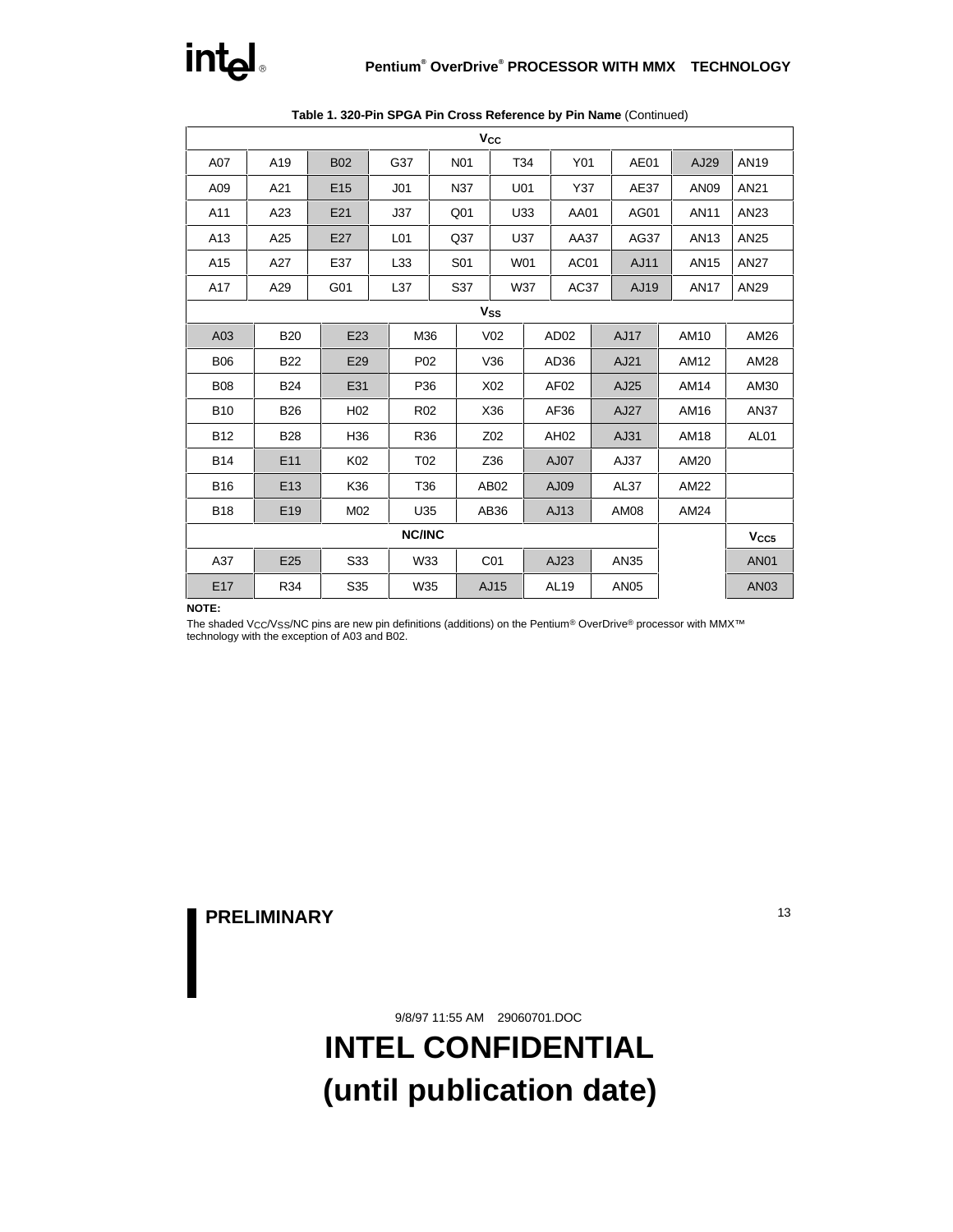# **2.3. Quick Pin Reference**

|  |  | Table 2. Quick Pin Reference |
|--|--|------------------------------|
|  |  |                              |

| Symbol                        | <b>Type</b>    | <b>Name and Function</b>                                                                                                                                                                                                                                                                                                                                                                                                                                                                                                                                       |
|-------------------------------|----------------|----------------------------------------------------------------------------------------------------------------------------------------------------------------------------------------------------------------------------------------------------------------------------------------------------------------------------------------------------------------------------------------------------------------------------------------------------------------------------------------------------------------------------------------------------------------|
| A20M#                         | $\overline{1}$ | When the <b>address bit 20 mask</b> pin is asserted, Pentium <sup>®</sup> OverDrive <sup>®</sup> processor<br>with MMX <sup>™</sup> technology emulates the address wraparound at 1 Mbyte which<br>occurs on the 8086. When A20M# is asserted, the Pentium OverDrive<br>processor with MMX technology masks physical address bit 20 (A20) before<br>performing a lookup to the internal caches or driving a memory cycle on the bus.<br>The effect of A20M# is undefined in protected mode. A20M# must be asserted<br>only when the processor is in real mode. |
| A31-A3                        | 1/O            | As outputs, the address lines of the processor along with the byte enables<br>define the physical area of memory or I/O accessed. The external system drives<br>the inquire address to the processor on A31-A3.                                                                                                                                                                                                                                                                                                                                                |
| ADS#                          | O              | The address status indicates that a new valid bus cycle is currently being driven<br>by the Pentium OverDrive processor with MMX technology.                                                                                                                                                                                                                                                                                                                                                                                                                   |
| ADSC#                         | O              | ADSC# is functionally identical to ADS#.                                                                                                                                                                                                                                                                                                                                                                                                                                                                                                                       |
| AHOLD                         | L              | In response to the assertion of address hold, Pentium OverDrive processor with<br>MMX technology will stop driving the address lines (A31-A3), and AP in the next<br>clock. The rest of the bus will remain active so data can be returned or driven for<br>previously issued bus cycles.                                                                                                                                                                                                                                                                      |
| AP                            | I/O            | Address parity is driven by the Pentium OverDrive processor with MMX<br>technology with even parity information on all the Pentium OverDrive processor<br>with MMX technology generated cycles in the same clock that the address is<br>driven. Even parity must be driven back to the Pentium OverDrive processor<br>with MMX technology during inquire cycles on this pin in the same clock as<br>EADS# to ensure that correct parity check status is indicated by the Pentium<br>OverDrive processor with MMX technology                                    |
| APCHK#                        | O              | The address parity check status pin is asserted two clocks after EADS# is<br>sampled active if the Pentium OverDrive processor with MMX technology has<br>detected a parity error on the address bus during inquire cycles. APCHK# will<br>remain active for one clock each time a parity error is detected (including during<br>dual processing private snooping).                                                                                                                                                                                            |
| [APICEN]<br>PICD <sub>1</sub> | $\mathsf{I}$   | The APIC is not supported by the Pentium OverDrive processor with MMX<br>technology.                                                                                                                                                                                                                                                                                                                                                                                                                                                                           |
| BE7#-BE5#<br><b>BE4#-BE0#</b> | O<br>1/O       | The <b>byte enable</b> pins are used to determine which bytes must be written to<br>external memory, or which bytes were requested by the CPU for the current<br>cycle. The byte enables are driven in the same clock as the address lines<br>$(A31-3).$                                                                                                                                                                                                                                                                                                       |
| [BF]<br>[BF1]                 |                | Bus Frequency determines the bus-to-core frequency ratio on the Pentium<br>processor. These are Internal No Connects on the Pentium OverDrive<br>processor with MMX technology which has a preset bus fraction of 5/2 for 166-<br>MHz OverDrive Processor and 3/1 for 200-MHz OverDrive Processor core/bus<br>ratio.                                                                                                                                                                                                                                           |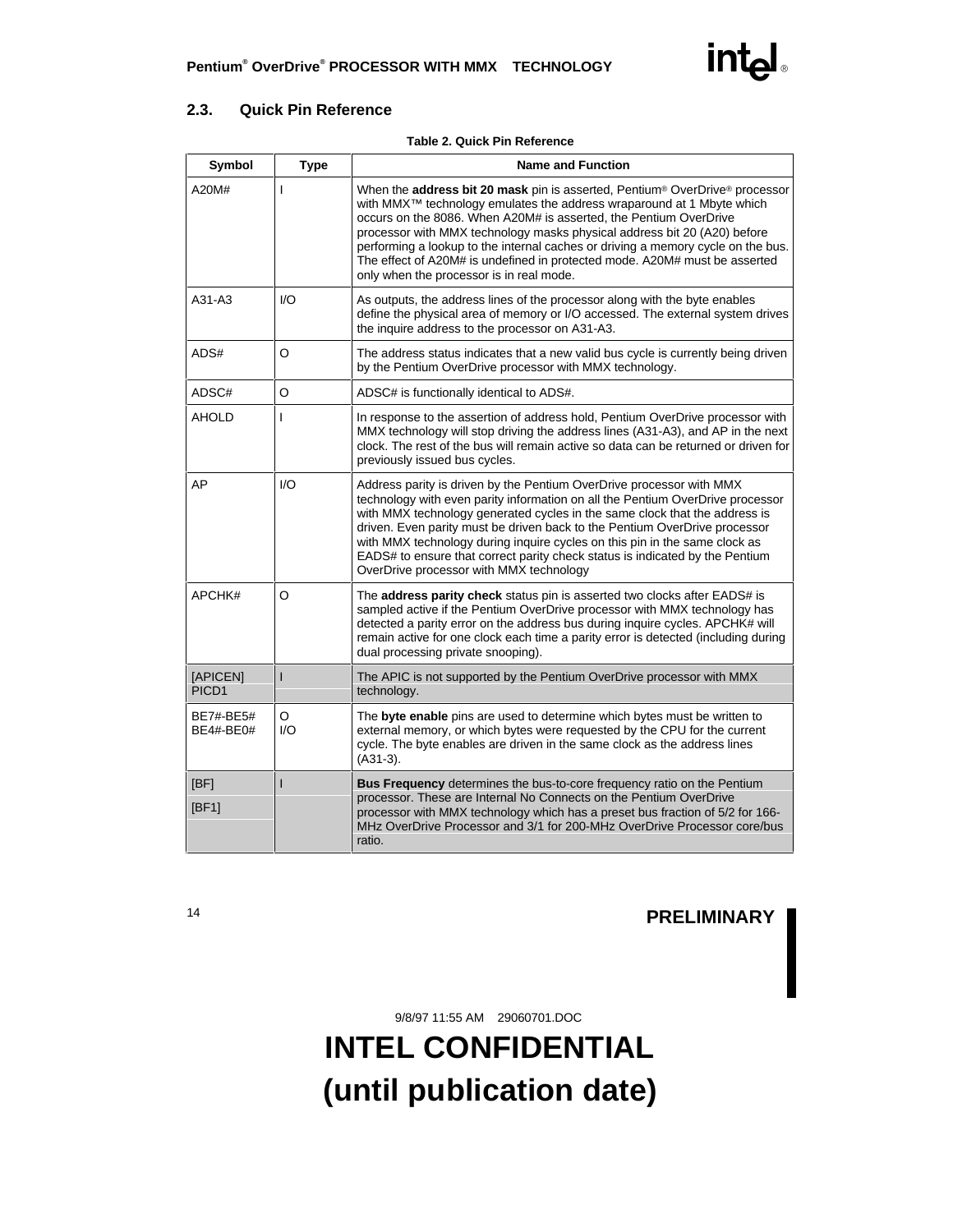| Symbol                | <b>Type</b>    | <b>Name and Function</b>                                                                                                                                                                                                                                                                                                                                                                                                                                                               |
|-----------------------|----------------|----------------------------------------------------------------------------------------------------------------------------------------------------------------------------------------------------------------------------------------------------------------------------------------------------------------------------------------------------------------------------------------------------------------------------------------------------------------------------------------|
| BOFF#                 | T              | The backoff input is used to abort all outstanding bus cycles that have not yet<br>completed. In response to BOFF#, the Pentium OverDrive processor with MMX<br>technology will float all pins normally floated during bus hold in the next clock.<br>The processor remains in bus hold until BOFF# is negated, at which time<br>Pentium OverDrive processor with MMX technology restarts the aborted bus<br>cycle(s) in their entirety.                                               |
| BP[3:2]<br>PM/BP[1:0] | O              | The breakpoint pins (BP3-0) correspond to the debug registers, DR3-DR0.<br>These pins externally indicate a breakpoint match when the debug registers are<br>programmed to test for breakpoint matches.                                                                                                                                                                                                                                                                                |
|                       |                | BP1 and BP0 are multiplexed with the performance monitoring pins (PM1 and<br>PM0). The PB1 and PB0 bits in the Debug Mode Control Register determine if<br>the pins are configured as breakpoint or performance monitoring pins. The pins<br>come out of RESET configured for performance monitoring.                                                                                                                                                                                  |
| BRDY#                 | $\mathbf{I}$   | The burst ready input indicates that the external system has presented valid<br>data on the data pins in response to a read or that the external system has<br>accepted the Pentium OverDrive processor with MMX technology data in<br>response to a write request. This signal is sampled in the T2, T12 and T2P bus<br>states.                                                                                                                                                       |
| BRDYC#                | $\mathbf{I}$   | This signal has the same functionality as BRDY#.                                                                                                                                                                                                                                                                                                                                                                                                                                       |
| <b>BREQ</b>           | O              | The bus request output indicates to the external system that Pentium OverDrive<br>processor with MMX technology has internally generated a bus request. This<br>signal is always driven whether or not the Pentium OverDrive processor with<br>MMX technology is driving its bus.                                                                                                                                                                                                      |
| <b>BUSCHK#</b>        | $\mathbf{I}$   | The bus check input allows the system to signal an unsuccessful completion of<br>a bus cycle. If this pin is sampled active, Pentium OverDrive processor with<br>MMX technology will latch the address and control signals in the machine check<br>registers. If, in addition, the MCE bit in CR4 is set, the Pentium OverDrive<br>processor with MMX technology will vector to the machine check exception.                                                                           |
| CACHE#                | O              | For Pentium OverDrive processor with MMX technology-initiated cycles the<br>cache pin indicates internal cacheability of the cycle (if a read), and indicates a<br>burst writeback cycle (if a write). If this pin is driven inactive during a read cycle,<br>Pentium OverDrive processor with MMX technology will not cache the returned<br>data, regardless of the state of the KEN# pin. This pin is also used to determine<br>the cycle length (number of transfers in the cycle). |
| <b>CLK</b>            | $\overline{1}$ | The clock input provides the fundamental timing for Pentium OverDrive<br>processor with MMX technology. The clock frequency is the operating<br>frequency of the Pentium OverDrive processor with MMX technology external<br>bus and requires TTL levels. All external timing parameters except TDI, TDO,<br>TMS, TRST#, and PICD0-1 are specified with respect to the rising edge of CLK.                                                                                             |
| <b>CPUTYP</b>         | $\overline{1}$ | CPUTYP is internally tied to ground and is a Internal No-Connect (INC) to the<br>package pin on the Pentium OverDrive processor with MMX technology.                                                                                                                                                                                                                                                                                                                                   |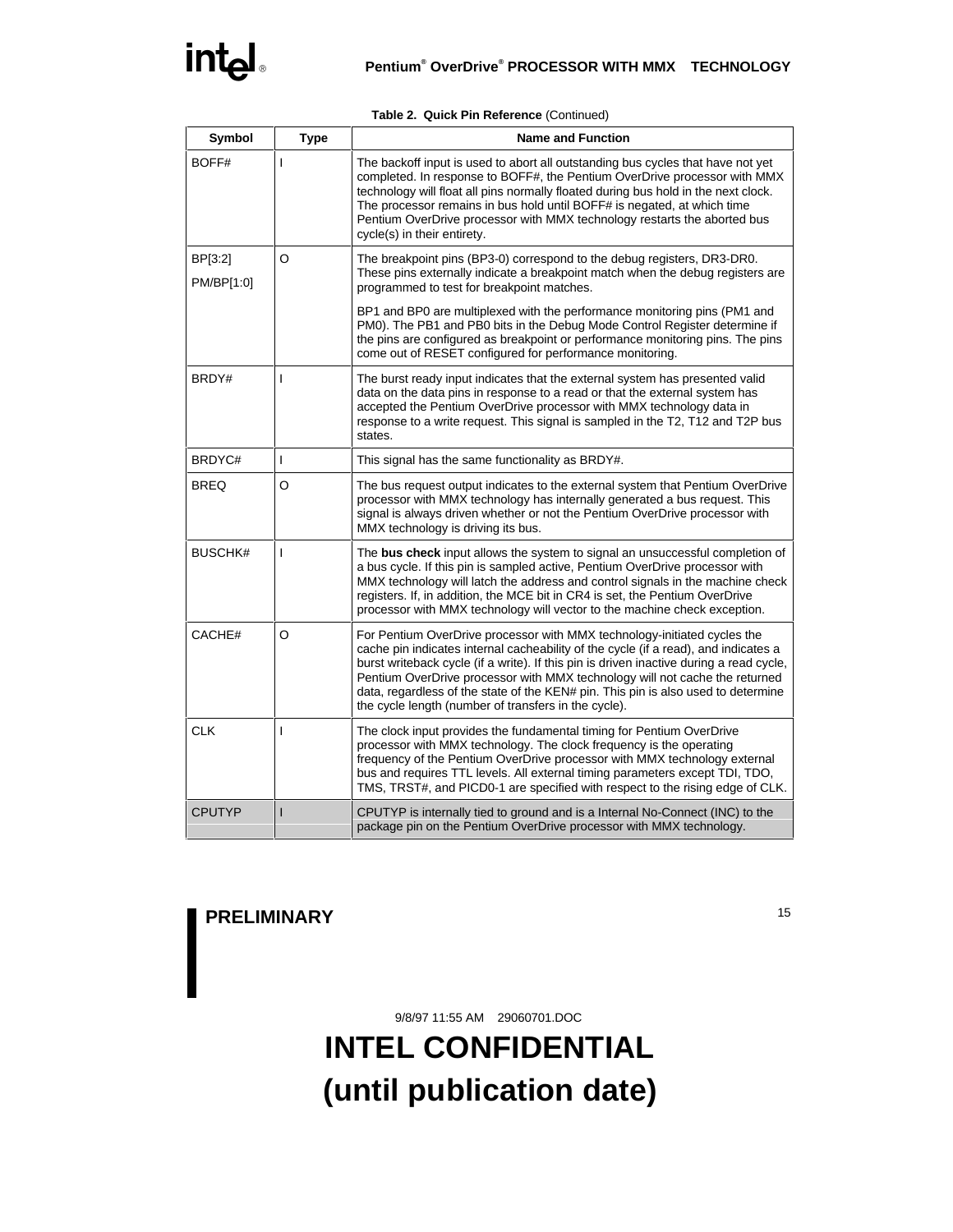| Symbol                       | <b>Type</b>  | <b>Name and Function</b>                                                                                                                                                                                                                                                                                                                                                                                                                                                                                                                                                       |  |  |
|------------------------------|--------------|--------------------------------------------------------------------------------------------------------------------------------------------------------------------------------------------------------------------------------------------------------------------------------------------------------------------------------------------------------------------------------------------------------------------------------------------------------------------------------------------------------------------------------------------------------------------------------|--|--|
| D/C#                         | O            | The data/code output is one of the primary bus cycle definition pins. It is driven<br>valid in the same clock as the ADS# signal is asserted. $D/C#$ distinguishes<br>between data and code or special cycles.                                                                                                                                                                                                                                                                                                                                                                 |  |  |
| D/P#                         | O            | The Pentium OverDrive processor with MMX technology does not support dual<br>processing.                                                                                                                                                                                                                                                                                                                                                                                                                                                                                       |  |  |
| D63-D0                       | 1/O          | These are the 64 data lines for the processor. Lines D7-D0 define the least<br>significant byte of the data bus; lines D63-D56 define the most significant byte of<br>the data bus. When the CPU is driving the data lines, they are driven during the<br>T2, T12, or T2P clocks for that cycle. During reads, the CPU samples the data<br>bus when BRDY# is returned.                                                                                                                                                                                                         |  |  |
| DP7-DP0                      | 1/O          | These are the data parity pins for the processor. There is one for each byte of<br>the data bus. They are driven by Pentium OverDrive processor with MMX<br>technology with even parity information on writes in the same clock as write<br>data. Even parity information must be driven back to the Pentium OverDrive<br>processor with MMX technology on these pins in the same clock as the data to<br>ensure that the correct parity check status is indicated by the Pentium<br>OverDrive processor with MMX technology. DP7 applies to D63-D56, DP0<br>applies to D7-D0. |  |  |
| [DPEN#]<br>PICD <sub>0</sub> | 1/O          | The Pentium OverDrive processor with MMX technology does not support dual<br>processing.                                                                                                                                                                                                                                                                                                                                                                                                                                                                                       |  |  |
| EADS#                        | $\mathbf{I}$ | This signal indicates that a valid external address has been driven onto the<br>Pentium OverDrive processor with MMX technology address pins to be used for<br>an inquire cycle.                                                                                                                                                                                                                                                                                                                                                                                               |  |  |
| EWBE#                        | $\mathsf{I}$ | The external write buffer empty input, when inactive (high), indicates that a write<br>cycle is pending in the external system. When Pentium OverDrive processor<br>with MMX technology generates a write, and EWBE# is sampled inactive, the<br>Pentium OverDrive processor with MMX technology will hold off all subsequent<br>writes to all E- or M-state lines in the data cache until all write cycles have<br>completed, as indicated by EWBE# being active.                                                                                                             |  |  |
| FERR#                        | O            | The floating-point error pin is driven active when an unmasked floating-point<br>error occurs. FERR# is similar to the ERROR# pin on the Intel387™ math<br>coprocessor. FERR# is included for compatibility with systems using DOS-type<br>floating-point error reporting.                                                                                                                                                                                                                                                                                                     |  |  |
| FLUSH#                       | I            | When asserted, the cache flush input forces the Pentium OverDrive processor<br>with MMX technology to writeback all modified lines in the data cache and<br>invalidate its internal caches. A Flush Acknowledge special cycle will be<br>generated by the Pentium OverDrive processor with MMX technology indicating<br>completion of the writeback and invalidation.                                                                                                                                                                                                          |  |  |
|                              |              | If FLUSH# is sampled low when RESET transitions from high to low, tristate test<br>mode is entered.                                                                                                                                                                                                                                                                                                                                                                                                                                                                            |  |  |
| FRCMC#                       |              | The Pentium OverDrive processor with MMX technology does not support<br>functional redundancy checking.                                                                                                                                                                                                                                                                                                                                                                                                                                                                        |  |  |

**Table 2. Quick Pin Reference** (Continued)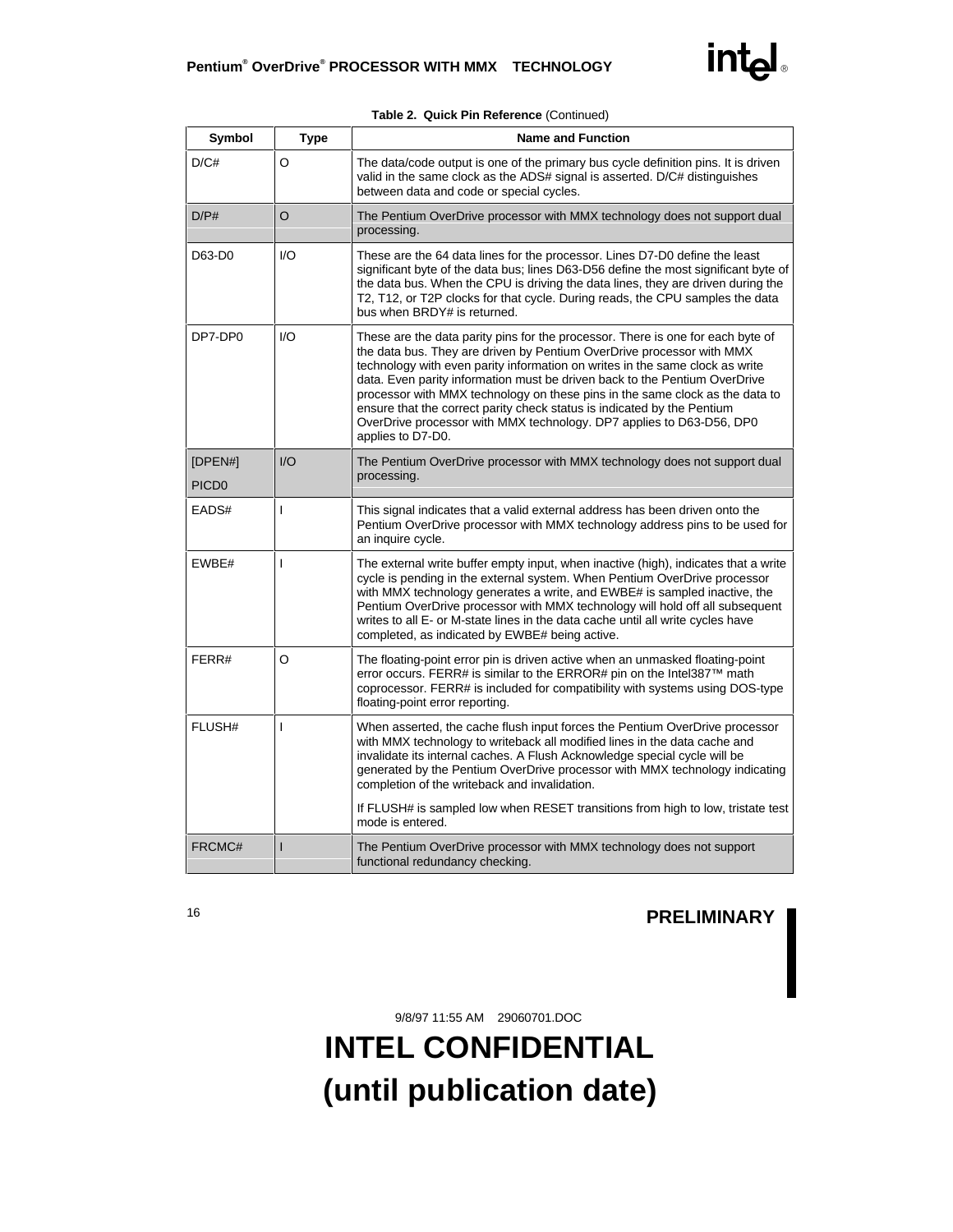| Symbol      | <b>Type</b>    | <b>Name and Function</b>                                                                                                                                                                                                                                                                                                                                                                                                                                                                                                                                                                                                                                                                                                                                                                                                                                                                                                                                                                                                                                                                                        |
|-------------|----------------|-----------------------------------------------------------------------------------------------------------------------------------------------------------------------------------------------------------------------------------------------------------------------------------------------------------------------------------------------------------------------------------------------------------------------------------------------------------------------------------------------------------------------------------------------------------------------------------------------------------------------------------------------------------------------------------------------------------------------------------------------------------------------------------------------------------------------------------------------------------------------------------------------------------------------------------------------------------------------------------------------------------------------------------------------------------------------------------------------------------------|
| HIT#        | O              | The hit indication is driven to reflect the outcome of an inquire cycle. If an inquire<br>cycle hits a valid line in either Pentium OverDrive processor with MMX<br>technology data or instruction cache, this pin is asserted two clocks after<br>EADS# is sampled asserted. If the inquire cycle misses the Pentium OverDrive<br>processor with MMX technology cache, this pin is negated two clocks after<br>EADS#. This pin changes its value only as a result of an inquire cycle and<br>retains its value between the cycles.                                                                                                                                                                                                                                                                                                                                                                                                                                                                                                                                                                             |
| HITM#       | O              | The hit to a modified line output is driven to reflect the outcome of an inquire<br>cycle. It is asserted after inquire cycles which resulted in a hit to a modified line<br>in the data cache. It is used to inhibit another bus master from accessing the<br>data until the line is completely written back.                                                                                                                                                                                                                                                                                                                                                                                                                                                                                                                                                                                                                                                                                                                                                                                                  |
| <b>HLDA</b> | O              | The bus hold acknowledge pin goes active in response to a hold request driven<br>to the processor on the HOLD pin. It indicates that Pentium OverDrive<br>processor with MMX technology has floated most of the output pins and<br>relinguished the bus to another local bus master. When leaving bus hold, HLDA<br>will be driven inactive and Pentium OverDrive processor with MMX technology<br>will resume driving the bus. If the Pentium OverDrive processor with MMX<br>technology has a bus cycle pending, it will be driven in the same clock that<br>HLDA is de-asserted.                                                                                                                                                                                                                                                                                                                                                                                                                                                                                                                             |
| <b>HOLD</b> | $\mathbf{I}$   | In response to the bus hold request, Pentium OverDrive processor with MMX<br>technology will float most of its output and input/output pins and assert HLDA<br>after completing all outstanding bus cycles. The Pentium OverDrive processor<br>with MMX technology will maintain its bus in this state until HOLD is de-<br>asserted. HOLD is not recognized during LOCK cycles. The Pentium OverDrive<br>processor with MMX technology will recognize HOLD during reset.                                                                                                                                                                                                                                                                                                                                                                                                                                                                                                                                                                                                                                       |
| IERR#       | O              | The internal error pin is used to indicate internal parity errors. If a parity error<br>occurs on a read from an internal array, the Pentium OverDrive processor with<br>MMX technology will assert the IERR# pin for one clock and then shutdown.                                                                                                                                                                                                                                                                                                                                                                                                                                                                                                                                                                                                                                                                                                                                                                                                                                                              |
| IGNNE#      | $\overline{1}$ | This is the ignore numeric error input. This pin has no effect when the NE bit in<br>CR0 is set to 1. When the CR0.NE bit is 0, and the IGNNE# pin is asserted, the<br>Pentium OverDrive processor with MMX technology will ignore any pending<br>unmasked numeric exception and continue executing floating-point instructions<br>for the entire duration that this pin is asserted. When the CR0.NE bit is 0,<br>IGNNE# is not asserted, a pending unmasked numeric exception exists (SW.ES)<br>= 1), and the floating-point instruction is one of FINIT, FCLEX, FSTENV,<br>FSAVE, FSTSW, FSTCW, FENI, FDISI, or FSETPM, the Pentium OverDrive<br>processor with MMX technology will execute the instruction in spite of the<br>pending exception. When the CR0.NE bit is 0, IGNNE# is not asserted, a<br>pending unmasked numeric exception exists (SW.ES = 1), and the floating-point<br>instruction is one other than FINIT, FCLEX, FSTENV, FSAVE, FSTSW,<br>FSTCW, FENI, FDISI, or FSETPM, the Pentium OverDrive processor with MMX<br>technology will stop execution and wait for an external interrupt. |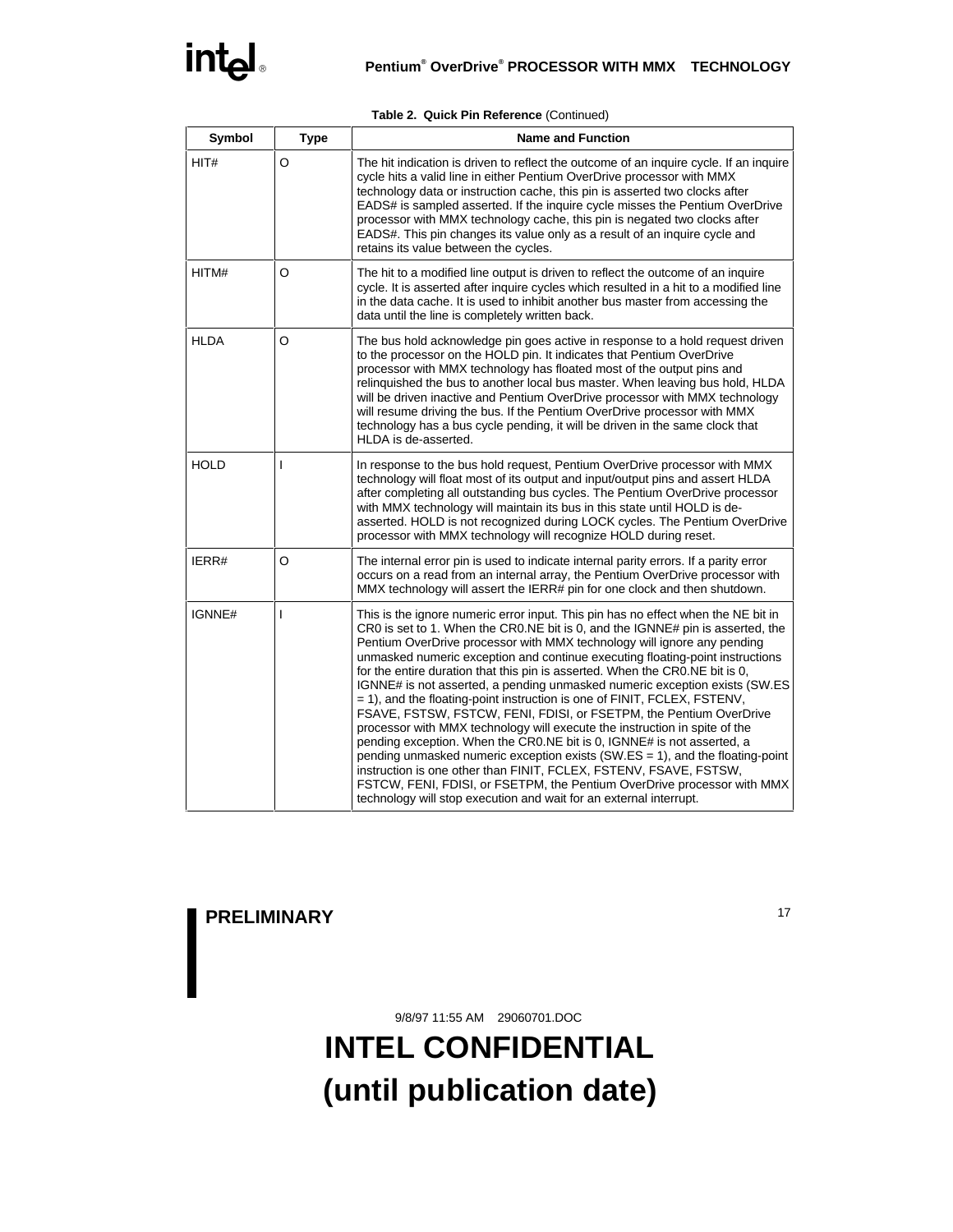| Symbol      | <b>Type</b>    | <b>Name and Function</b>                                                                                                                                                                                                                                                                                                                                                                                                                                                                    |  |  |
|-------------|----------------|---------------------------------------------------------------------------------------------------------------------------------------------------------------------------------------------------------------------------------------------------------------------------------------------------------------------------------------------------------------------------------------------------------------------------------------------------------------------------------------------|--|--|
| <b>INIT</b> | $\overline{1}$ | The Pentium OverDrive processor with MMX technology <b>initialization</b> input pin<br>forces the Pentium OverDrive processor with MMX technology to begin<br>execution in a known state. The processor state after INIT is the same as the<br>state after RESET except that the internal caches, write buffers, and floating-<br>point registers retain the values they had prior to INIT. INIT may NOT be used in<br>lieu of RESET after power up.                                        |  |  |
|             |                | If INIT is sampled high when RESET transitions from high to low, the Pentium<br>OverDrive processor with MMX technology will perform built-in self test prior to<br>the start of program execution.                                                                                                                                                                                                                                                                                         |  |  |
| INTR/LINT0  | $\mathbf{I}$   | An active maskable interrupt input indicates that an external interrupt has been<br>generated. If the IF bit in the EFLAGS register is set, the Pentium OverDrive<br>processor with MMX technology will generate two locked interrupt acknowledge<br>bus cycles and vector to an interrupt handler after the current instruction<br>execution is completed. INTR must remain active until the first interrupt<br>acknowledge cycle is generated to assure that the interrupt is recognized. |  |  |
| <b>INV</b>  | $\overline{1}$ | The invalidation input determines the final cache line state (S or I) in case of an<br>inquire cycle hit. It is sampled together with the address for the inquire cycle in<br>the clock EADS# is sampled active.                                                                                                                                                                                                                                                                            |  |  |
| KEN#        | T              | The cache enable pin is used to determine whether the current cycle is<br>cacheable or not and is consequently used to determine cycle length. When the<br>Pentium OverDrive processor with MMX technology generates a cycle that can<br>be cached (CACHE# asserted) and KEN# is active, the cycle will be<br>transformed into a burst line fill cycle.                                                                                                                                     |  |  |
| LOCK#       | O              | The bus lock pin indicates that the current bus cycle is locked. Pentium<br>OverDrive processor with MMX technology will not allow a bus hold when<br>LOCK# is asserted (but AHOLD and BOFF# are allowed). LOCK# goes active<br>in the first clock of the first locked bus cycle and goes inactive after the BRDY#<br>is returned for the last locked bus cycle. LOCK# is guaranteed to be deasserted<br>for at least one clock between back to back locked cycles.                         |  |  |
| M/IO#       | O              | The memory/input-output is one of the primary bus cycle definition pins. It is<br>driven valid in the same clock as the ADS# signal is asserted. M/IO#<br>distinguishes between memory and I/O cycles.                                                                                                                                                                                                                                                                                      |  |  |
| NA#         | $\overline{1}$ | An active next address input indicates that the external memory system is ready<br>to accept a new bus cycle although all data transfers for the current cycle have<br>not yet completed. The Pentium OverDrive processor with MMX technology will<br>issue ADS# for a pending cycle two clocks after NA# is asserted. The Pentium<br>OverDrive processor with MMX technology supports up to 2 outstanding bus<br>cycles.                                                                   |  |  |
| NMI/LINT1   | $\overline{1}$ | The non-maskable interrupt request signal indicates that an external non-<br>maskable interrupt has been generated.                                                                                                                                                                                                                                                                                                                                                                         |  |  |
| PBGNT#      | 1/O            | The Pentium OverDrive processor with MMX technology does not support dual<br>processing.                                                                                                                                                                                                                                                                                                                                                                                                    |  |  |

#### **Table 2. Quick Pin Reference** (Continued)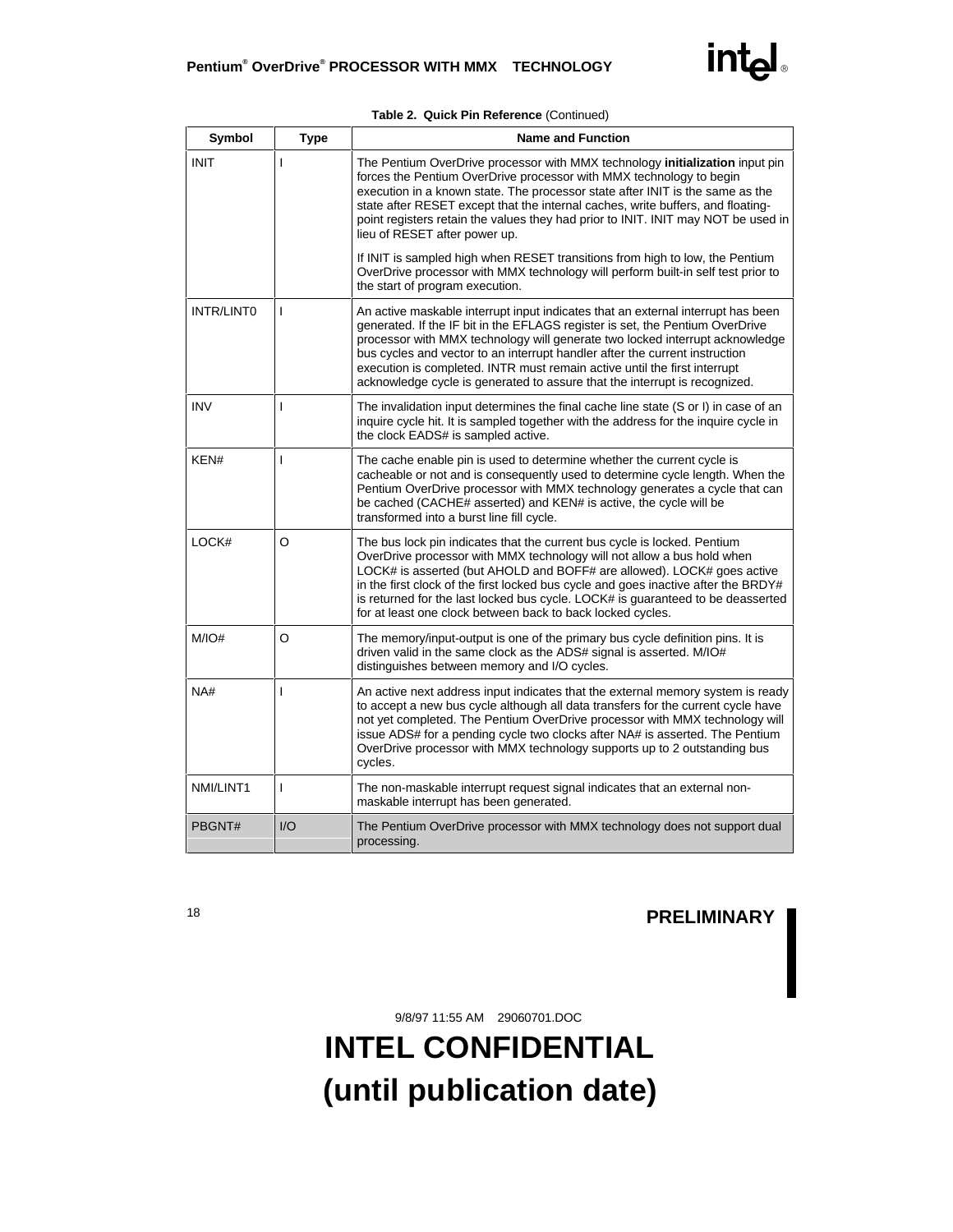#### **Table 2. Quick Pin Reference**

| Symbol                         | <b>Type</b> | <b>Name and Function</b>                                                                                                                                                                                                                                                                                                                                                                                                                                                                                                                                                                                                                        |  |  |
|--------------------------------|-------------|-------------------------------------------------------------------------------------------------------------------------------------------------------------------------------------------------------------------------------------------------------------------------------------------------------------------------------------------------------------------------------------------------------------------------------------------------------------------------------------------------------------------------------------------------------------------------------------------------------------------------------------------------|--|--|
| <b>PCD</b>                     | O           | The page cache disable pin reflects the state of the PCD bit in CR3, the Page<br>Directory Entry, or the Page Table Entry. The purpose of PCD is to provide an<br>external cacheability indication on a page by page basis.                                                                                                                                                                                                                                                                                                                                                                                                                     |  |  |
| PCHK#                          | O           | The parity check output indicates the result of a parity check on a data read. It is<br>driven with parity status two clocks after BRDY# is returned. PCHK# remains<br>low one clock for each clock in which a parity error was detected. Parity is<br>checked only for the bytes on which valid data is returned.                                                                                                                                                                                                                                                                                                                              |  |  |
| PEN#                           | T           | The parity enable input (along with CR4.MCE) determines whether a machine<br>check exception will be taken as a result of a data parity error on a read cycle. If<br>this pin is sampled active in the clock a data parity error is detected, the<br>Pentium OverDrive processor with MMX technology will latch the address and<br>control signals of the cycle with the parity error in the machine check registers.<br>If, in addition, the machine check enable bit in CR4 is set to "1", the Pentium<br>OverDrive processor with MMX technology will vector to the machine check<br>exception before the beginning of the next instruction. |  |  |
| PHIT#                          | I/O         | The Pentium OverDrive processor with MMX technology does not support dual<br>processing.                                                                                                                                                                                                                                                                                                                                                                                                                                                                                                                                                        |  |  |
| PHITM#                         | 1/O         | The Pentium OverDrive processor with MMX technology does not support dual<br>processing.                                                                                                                                                                                                                                                                                                                                                                                                                                                                                                                                                        |  |  |
| <b>PICCLK</b>                  | L           | The Pentium OverDrive processor with MMX technology does not support dual<br>processing.                                                                                                                                                                                                                                                                                                                                                                                                                                                                                                                                                        |  |  |
| PICD0-1<br>[DPEN#]<br>[APICEN] | 1/O         | The Pentium OverDrive processor with MMX technology does not support dual<br>processing.                                                                                                                                                                                                                                                                                                                                                                                                                                                                                                                                                        |  |  |
| PBREQ#                         | 1/O         | The Pentium OverDrive processor with MMX technology does not support dual<br>processing.                                                                                                                                                                                                                                                                                                                                                                                                                                                                                                                                                        |  |  |
| PM/BP[1:0]                     | O           | These pins function as part of the performance monitoring feature.                                                                                                                                                                                                                                                                                                                                                                                                                                                                                                                                                                              |  |  |
|                                |             | The breakpoint 1-0 pins are multiplexed with the <b>performance monitoring 1-0</b><br>pins. The PB1 and PB0 bits in the Debug Mode Control Register determine if the<br>pins are configured as breakpoint or performance monitoring pins. The pins<br>come out of RESET configured for performance monitoring.                                                                                                                                                                                                                                                                                                                                  |  |  |
| <b>PRDY</b>                    | O           | The probe ready output pin indicates that the processor has stopped normal<br>execution in response to the R/S# pin going active, or Probe Mode being<br>entered.                                                                                                                                                                                                                                                                                                                                                                                                                                                                               |  |  |
| <b>PWT</b>                     | O           | The page write through pin reflects the state of the PWT bit in CR3, the Page<br>Directory Entry, or the Page Table Entry. The PWT pin is used to provide an<br>external writeback indication on a page by page basis.                                                                                                                                                                                                                                                                                                                                                                                                                          |  |  |
| R/S#                           | I           | The run / stop input is an asynchronous, edge sensitive interrupt used to stop<br>the normal execution of the processor and place it into an idle state. A high to<br>low transition on the R/S# pin will interrupt the processor and cause it to stop<br>execution at the next instruction boundary.                                                                                                                                                                                                                                                                                                                                           |  |  |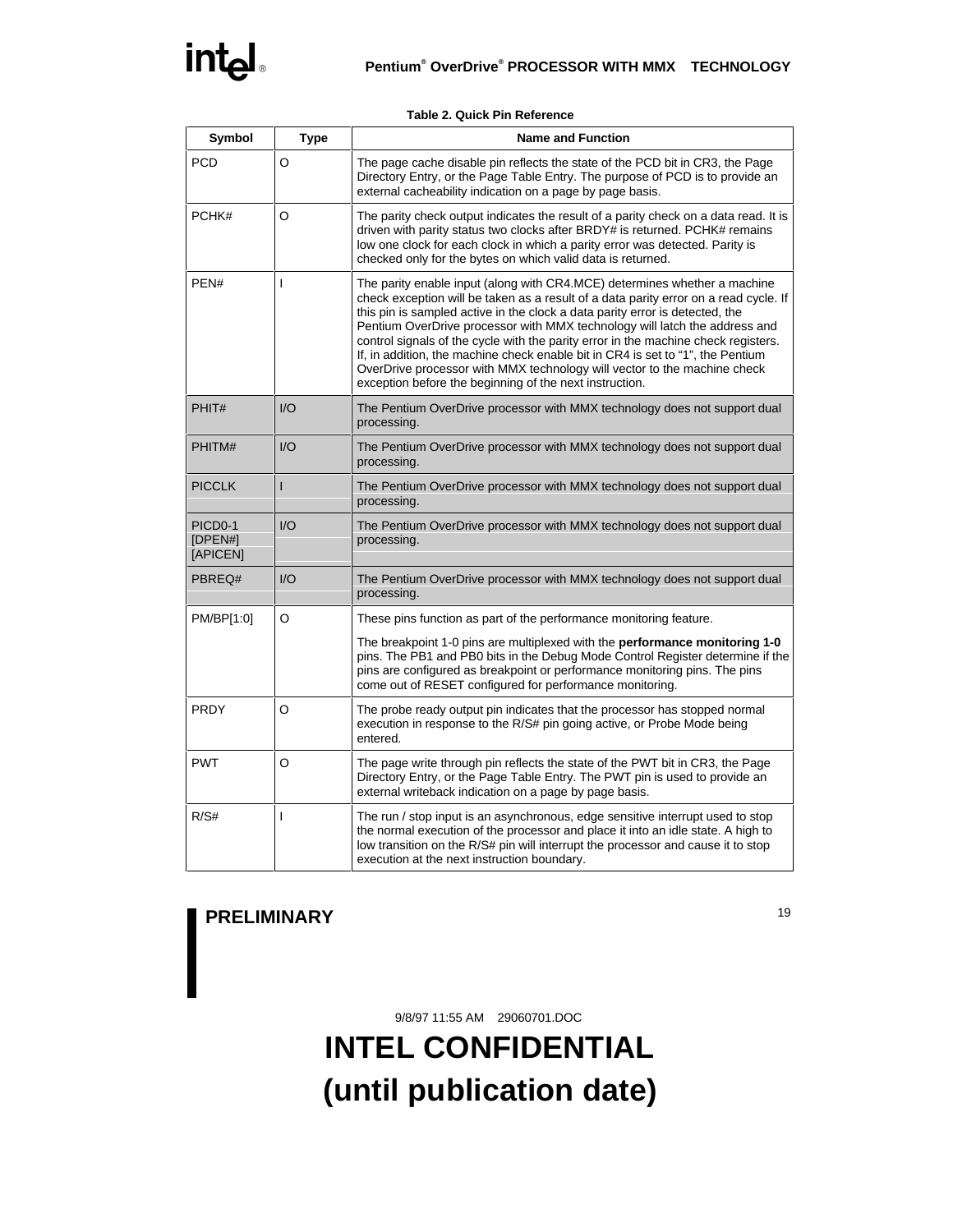| Symbol           | <b>Type</b>              | <b>Name and Function</b>                                                                                                                                                                                                                                                                                                                                                                                                                                                                                                                   |  |  |
|------------------|--------------------------|--------------------------------------------------------------------------------------------------------------------------------------------------------------------------------------------------------------------------------------------------------------------------------------------------------------------------------------------------------------------------------------------------------------------------------------------------------------------------------------------------------------------------------------------|--|--|
| <b>RESET</b>     | I                        | <b>RESET</b> forces the Pentium OverDrive processor with MMX technology to begin<br>execution at a known state. All Pentium OverDrive processor internal caches<br>will be invalidated upon the RESET. Modified lines in the data cache are not<br>written back. FLUSH#, and INIT are sampled when RESET transitions from high<br>to low to determine if tristate test mode mode will be entered, or if BIST will be<br>run.                                                                                                               |  |  |
| <b>SCYC</b>      | O                        | The <b>split cycle</b> output is asserted during misaligned LOCKed transfers to<br>indicate that more than two cycles will be locked together. This signal is defined<br>for locked cycles only. It is undefined for cycles which are not locked.                                                                                                                                                                                                                                                                                          |  |  |
| SMI#             | I                        | The system management interrupt causes a system management interrupt<br>request to be latched internally. When the latched SMI# is recognized on an<br>instruction boundary, the processor enters System Management Mode.                                                                                                                                                                                                                                                                                                                  |  |  |
| SMIACT#          | O                        | An active system management interrupt active output indicates that the<br>processor is operating in System Management Mode (SMM).                                                                                                                                                                                                                                                                                                                                                                                                          |  |  |
| STPCLK#          | $\overline{1}$           | Assertion of the stop clock input signifies a request to stop the internal clock of<br>the Pentium OverDrive processor with MMX technology thereby causing the<br>core to consume less power. When the CPU recognizes STPCLK#, the<br>processor will stop execution on the next instruction boundary, unless<br>superseded by a higher priority interrupt, and generate a stop grant<br>acknowledge cycle. When STPCLK# is asserted, the Pentium OverDrive<br>processor with MMX technology will still respond to external snoop requests. |  |  |
| <b>TCK</b>       | I                        | The testability clock input provides the clocking function for Pentium OverDrive<br>processor with MMX technology boundary scan in accordance with the IEEE<br>Boundary Scan interface (Standard 1149.1). It is used to clock state information<br>and data into and out of the Pentium OverDrive processor with MMX technology<br>during boundary scan.                                                                                                                                                                                   |  |  |
| TDI              | $\overline{1}$           | The test data input is a serial input for the test logic. TAP instructions and data<br>are shifted into the Pentium OverDrive processor with MMX technology on the<br>TDI pin on the rising edge of TCK when the TAP controller is in an appropriate<br>state.                                                                                                                                                                                                                                                                             |  |  |
| <b>TDO</b>       | O                        | The test data output is a serial output of the test logic. TAP instructions and<br>data are shifted out of Pentium OverDrive processor with MMX technology on<br>the TDO pin on TCK's falling edge when the TAP controller is in an appropriate<br>state.                                                                                                                                                                                                                                                                                  |  |  |
| <b>TMS</b>       | I                        | The value of the test mode select input signal sampled at the rising edge of TCK<br>controls the sequence of TAP controller state changes.                                                                                                                                                                                                                                                                                                                                                                                                 |  |  |
| TRST#            | $\overline{1}$           | When asserted, the test reset input allows the TAP controller to be<br>asynchronously initialized.                                                                                                                                                                                                                                                                                                                                                                                                                                         |  |  |
| V <sub>CC2</sub> | $\overline{\phantom{a}}$ | These 28 power inputs are defined separately so they may be used in a split<br>voltage plane motherboard design. These pins must be supplied with 3.3V for<br>the Pentium OverDrive processor with MMX technology to function.                                                                                                                                                                                                                                                                                                             |  |  |

#### **Table 2. Quick Pin Reference**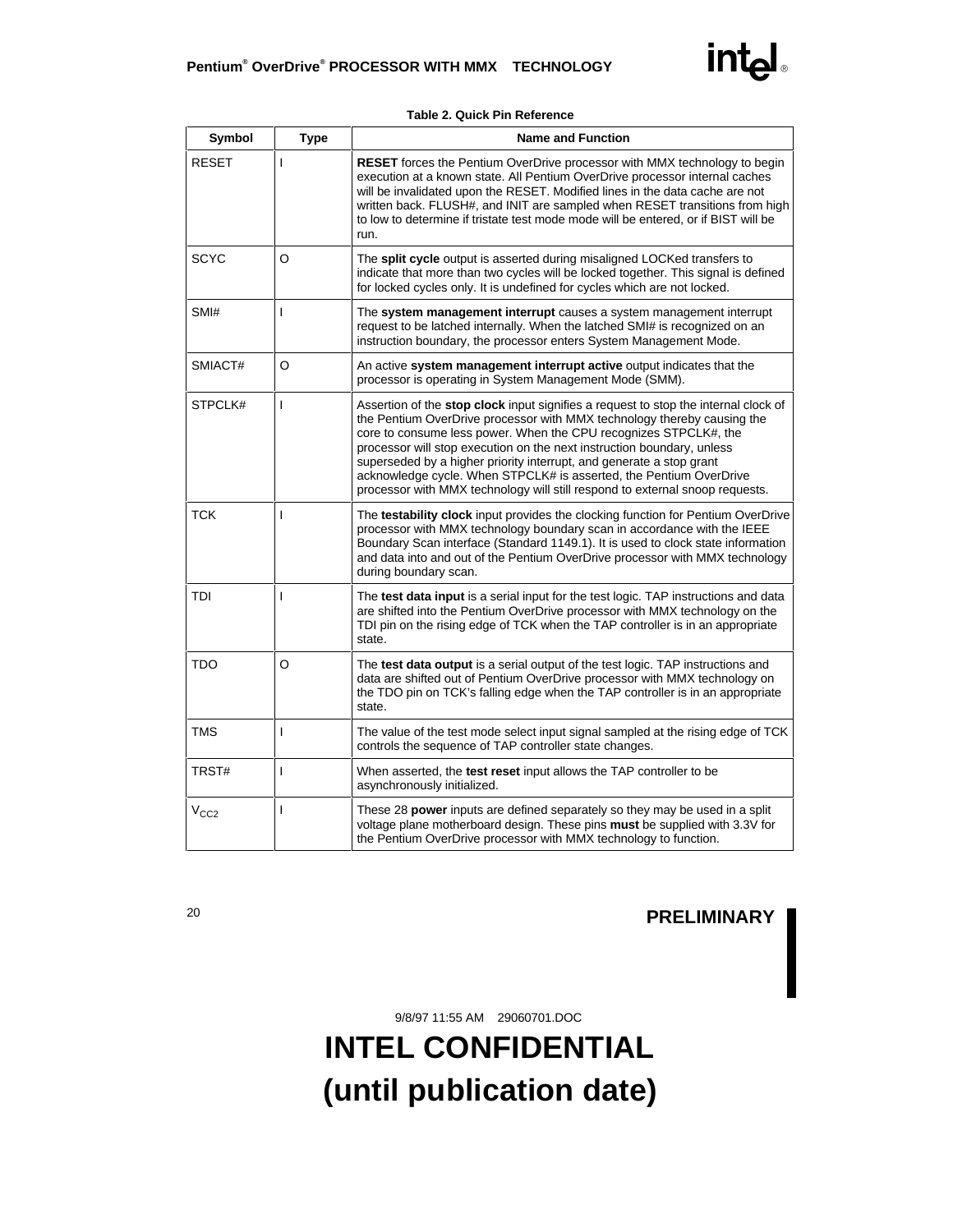| Symbol           | <b>Type</b> | <b>Name and Function</b>                                                                                                                                                                                                                |
|------------------|-------------|-----------------------------------------------------------------------------------------------------------------------------------------------------------------------------------------------------------------------------------------|
| $V_{C C 3}$      |             | These 32 <b>power</b> inputs must be connected to 3.3V in either single or split<br>voltage systems.                                                                                                                                    |
| V <sub>CC5</sub> |             | The Pentium OverDrive processor with MMX technology has two 5V power<br>inputs.                                                                                                                                                         |
| $V_{SS}$         |             | The Pentium OverDrive processor with MMX technology has 68 ground inputs.                                                                                                                                                               |
| W/R#             | O           | <b>Write/read</b> is one of the primary bus cycle definition pins. It is driven valid in the<br>same clock as the ADS# signal is asserted. W/R# distinguishes between write<br>and read cycles.                                         |
| WB/WT#           |             | The writeback/writethrough input allows a data cache line to be defined as<br>writeback or writethrough on a line by line basis. As a result, it determines<br>whether a cache line is initially in the S or E state in the data cache. |

#### **Table 2. Quick Pin Reference** (Continued)

#### **NOTE:**

Highlighted items in Table 2 are signals not supported on the Pentium® OverDrive® processor with MMX™ technology.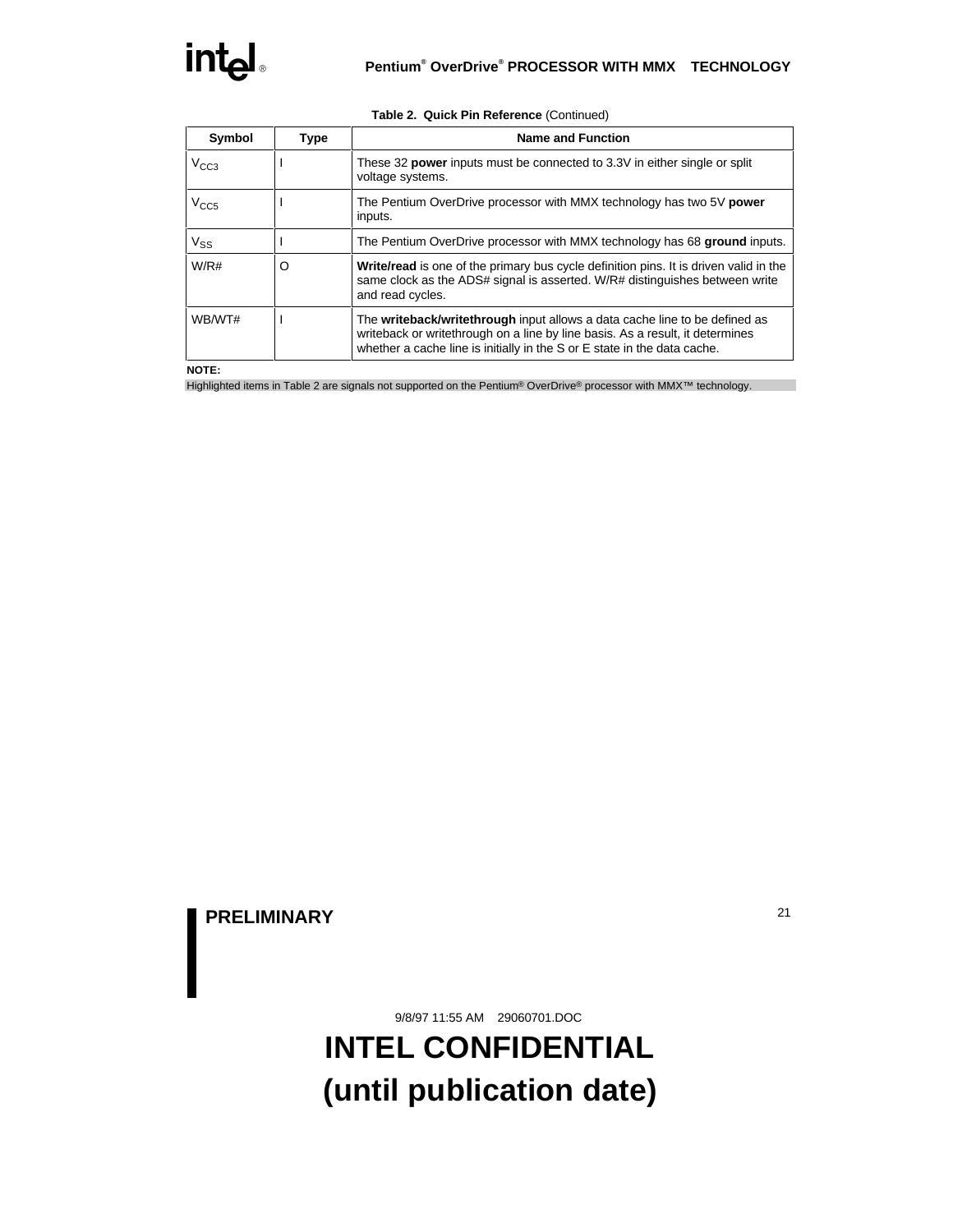# **2.4. Pin Descriptions**

# **2.4.1. INPUT PINS**

| Table 3. Input Pins |                     |                              |                                    |                        |  |
|---------------------|---------------------|------------------------------|------------------------------------|------------------------|--|
| Name                | <b>Active Level</b> | Synchronous/<br>Asynchronous | <b>Internal</b><br><b>Resistor</b> | Qualified              |  |
| A20M#               | Low                 | Asynchronous                 |                                    |                        |  |
| <b>AHOLD</b>        | High                | Synchronous                  |                                    |                        |  |
| <b>BF</b>           | N/A                 | Synchronous/RESET            | Pulldown                           |                        |  |
| BF <sub>1</sub>     | N/A                 | Synchronous/RESET            | Pullup                             |                        |  |
| BOFF#               | Low                 | Synchronous                  |                                    |                        |  |
| BRDY#               | Low                 | Synchronous                  |                                    | Bus State T2, T12, T2P |  |
| BRDYC#              | Low                 | Synchronous                  | Pullup                             | Bus State T2, T12, T2P |  |
| BUSCHK#             | Low                 | Synchronous                  | Pullup                             | BRDY#                  |  |
| <b>CLK</b>          | n/a                 |                              |                                    |                        |  |
| <b>CPUTYP</b>       | N/A                 | Synchronous/RESET            | Pulldown                           |                        |  |
| EADS#               | Low                 | Synchronous                  |                                    |                        |  |
| EWBE#               | Low                 | Synchronous                  |                                    | BRDY#                  |  |
| FLUSH#              | Low                 | Asynchronous                 |                                    |                        |  |
| FRCMC#              | N/A                 | Asynchronous                 | Pullup                             |                        |  |
| <b>HOLD</b>         | High                | Synchronous                  |                                    |                        |  |
| IGNNE#              | Low                 | Asynchronous                 |                                    |                        |  |
| <b>INIT</b>         | High                | Asynchronous                 |                                    |                        |  |
| <b>INTR</b>         | High                | Asynchronous                 |                                    |                        |  |
| <b>INV</b>          | High                | Synchronous                  |                                    | EADS#                  |  |
| KEN#                | Low                 | Synchronous                  |                                    | First BRDY#/NA#        |  |
| NA#                 | Low                 | Synchronous                  |                                    | Bus State T2, TD, T2P  |  |
| <b>NMI</b>          | High                | Asynchronous                 |                                    |                        |  |
| <b>PICCLK</b>       | N/A                 | Asynchronous                 | Pullup                             |                        |  |
| PEN#                | Low                 | Synchronous                  |                                    | BRDY#                  |  |
| R/S#                | n/a                 | Asynchronous                 | Pullup                             |                        |  |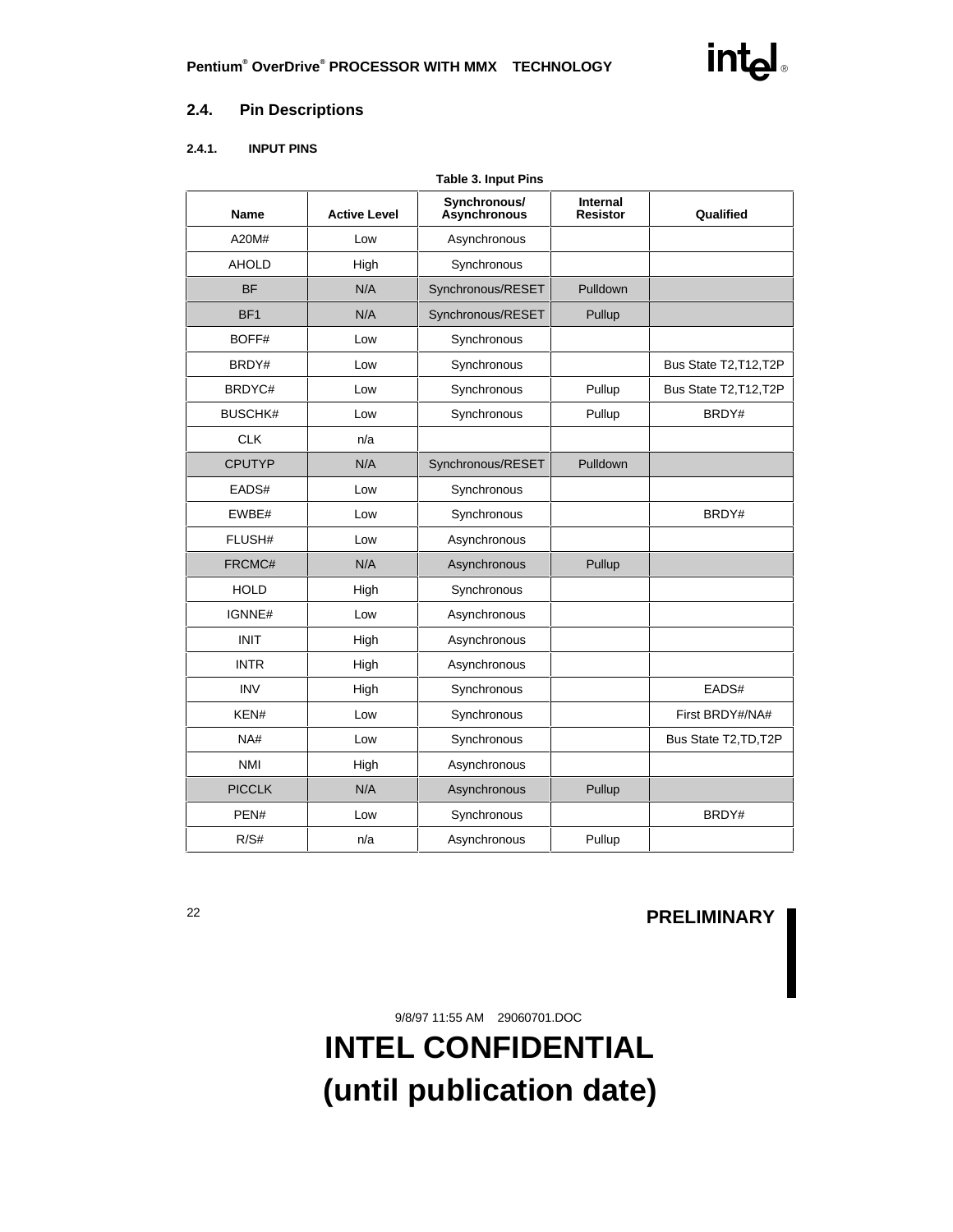| Name         | <b>Active Level</b> | Synchronous/<br>Asynchronous | Internal<br><b>Resistor</b> | Qualified       |
|--------------|---------------------|------------------------------|-----------------------------|-----------------|
| <b>RESET</b> | High                | Asynchronous                 |                             |                 |
| SMI#         | Low                 | Asynchronous                 | Pullup                      |                 |
| STPCLK#      | Low                 | Asynchronous                 | Pullup                      |                 |
| <b>TCK</b>   | n/a                 |                              | Pullup                      |                 |
| TDI          | n/a                 | Synchronous/TCK              | Pullup                      | <b>TCK</b>      |
| <b>TMS</b>   | n/a                 | Synchronous/TCK              | Pullup                      | <b>TCK</b>      |
| TRST#        | Low                 | Asynchronous                 | Pullup                      |                 |
| WB/WT#       | n/a                 | Synchronous                  |                             | First BRDY#/NA# |

#### **Table 3. Input Pins** (Continued)

#### **NOTE:**

Highlighted signals are original Pentium® processor 75/90/100/120/133/150/166 MHz signals and are not supported by the<br>Pentium OverDrive® processor with MMX™ technology.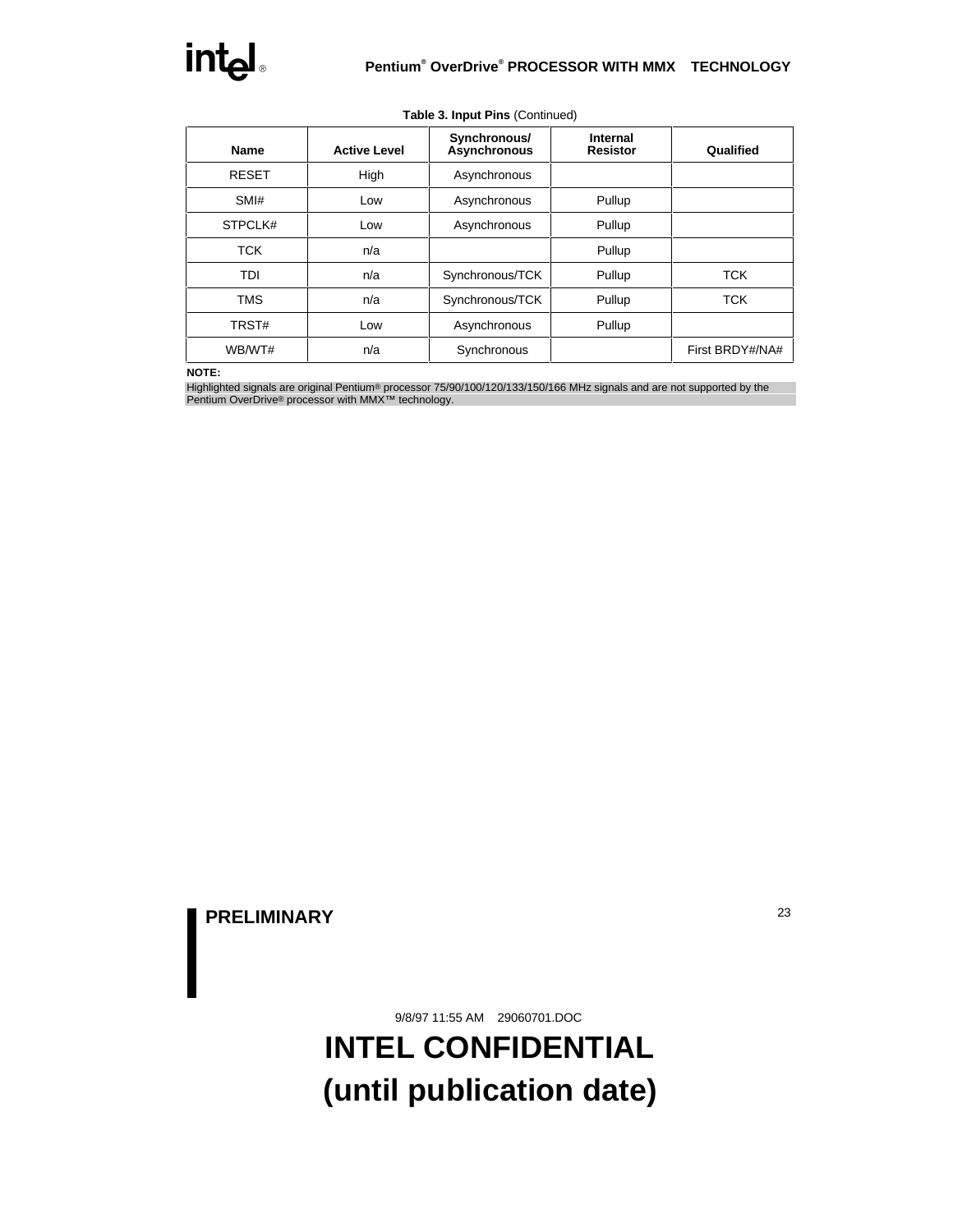

#### **2.4.2. OUTPUT PINS**

| <b>Table 4. Output Pins</b>                                                              |                     |                                         |  |  |  |
|------------------------------------------------------------------------------------------|---------------------|-----------------------------------------|--|--|--|
| <b>Name</b>                                                                              | <b>Active Level</b> | <b>When Floated</b>                     |  |  |  |
| ADS#                                                                                     | Low                 | Bus Hold, BOFF#                         |  |  |  |
| ADSC#                                                                                    | Low                 | Bus Hold, BOFF#                         |  |  |  |
| APCHK#                                                                                   | Low                 |                                         |  |  |  |
| <b>BE7#-BE5#</b>                                                                         | Low                 | Bus Hold, BOFF#                         |  |  |  |
| <b>BREQ</b>                                                                              | High                |                                         |  |  |  |
| CACHE#                                                                                   | Low                 | Bus Hold, BOFF#                         |  |  |  |
| D/P#                                                                                     | n/a                 |                                         |  |  |  |
| FERR#                                                                                    | Low                 |                                         |  |  |  |
| HIT#                                                                                     | Low                 |                                         |  |  |  |
| HITM#                                                                                    | Low                 |                                         |  |  |  |
| <b>HLDA</b>                                                                              | High                |                                         |  |  |  |
| IERR#                                                                                    | Low                 |                                         |  |  |  |
| LOCK#                                                                                    | Low                 | Bus Hold, BOFF#                         |  |  |  |
| $\textsf{M} / \textsf{IO}\#$ , $\textsf{D} / \textsf{C}\#$ , $\textsf{W} / \textsf{R}\#$ | n/a                 | Bus Hold, BOFF#                         |  |  |  |
| PCHK#                                                                                    | Low                 |                                         |  |  |  |
| BP3-2, PM1/BP1, PM0/BP0                                                                  | High                |                                         |  |  |  |
| <b>PRDY</b>                                                                              | High                |                                         |  |  |  |
| PWT, PCD                                                                                 | High                | Bus Hold, BOFF#                         |  |  |  |
| <b>SCYC</b>                                                                              | High                | Bus Hold, BOFF#                         |  |  |  |
| SMIACT#                                                                                  | Low                 |                                         |  |  |  |
| <b>TDO</b>                                                                               | n/a                 | All states except Shift-DR and Shift-IR |  |  |  |

**NOTES:**

**All output pins are floated during tristate test mode (except TDO).**

Signals are original Pentium® processor signals and are not used by the Pentium OverDrive® processor with MMX™ technology.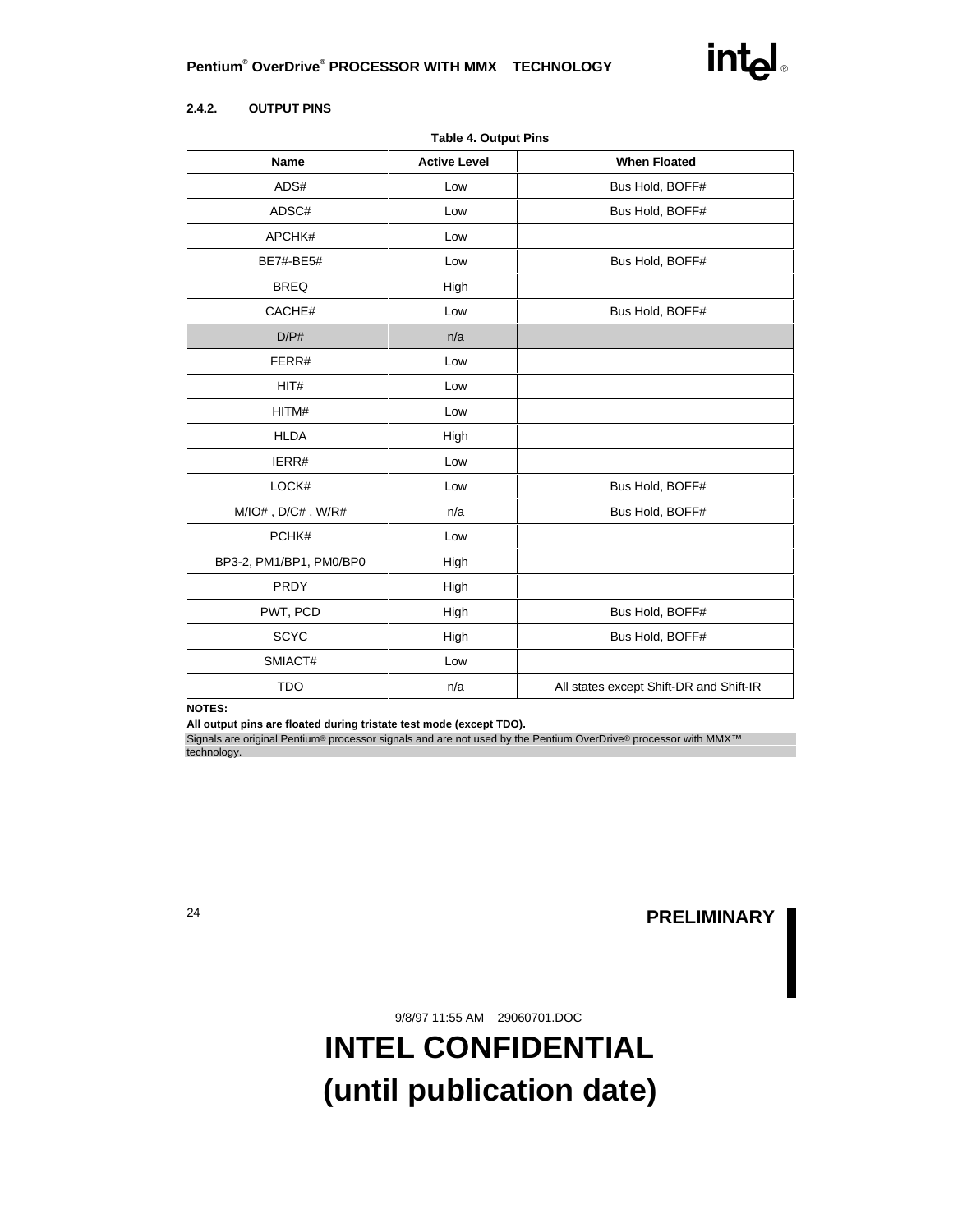# $\mathop{\mathsf{intel}}\limits_{\mathsf{Pentium}^\mathsf{e}}$

#### **2.4.3. INPUT/OUTPUT PINS**

| Name          | <b>Active</b><br>Level | <b>When Floated</b>           | Qualified<br>(When an Input) | Internal<br><b>Resistor</b> |
|---------------|------------------------|-------------------------------|------------------------------|-----------------------------|
| $A31-A3$      | n/a                    | Address hold, Bus Hold, BOFF# | EADS#                        |                             |
| AP            | n/a                    | Address hold, Bus Hold, BOFF# | EADS#                        |                             |
| BE4#-BE0#     | Low                    | Bus Hold, BOFF#               | <b>RESET</b>                 | Pulldown                    |
| D63-D0        | n/a                    | Bus Hold, BOFF#               | BRDY#                        |                             |
| DP7-DP0       | n/a                    | Bus Hold, BOFF#               | BRDY#                        |                             |
| PICD0[DPEN#]  |                        |                               |                              | Pullup                      |
| PICD1[APICEN] |                        |                               |                              | Pulldown                    |

#### **Table 5. Input/Output Pins**

#### **NOTES:**

All input/output pins are floated during tristate test.

Signals are original Pentium® processor signals and are not used by the Pentium OverDrive® processor with MMX<sup>™</sup> technology.

#### **Table 6. Interprocessor I/O Pins**

| <b>Name</b> | <b>Active Level</b> | <b>Internal Resistor</b> |  |
|-------------|---------------------|--------------------------|--|
| PHIT#       | n/a                 | Pullup                   |  |
| PHITM#      | n/a                 | Pullup                   |  |
| PBGNT#      | n/a                 | Pullup                   |  |
| PBREQ#      | n/a                 | Pullup                   |  |

#### **NOTE:**

Signals are original Pentium® processor signals and are not used by the Pentium OverDrive® processor with MMX<sup>™</sup> technology.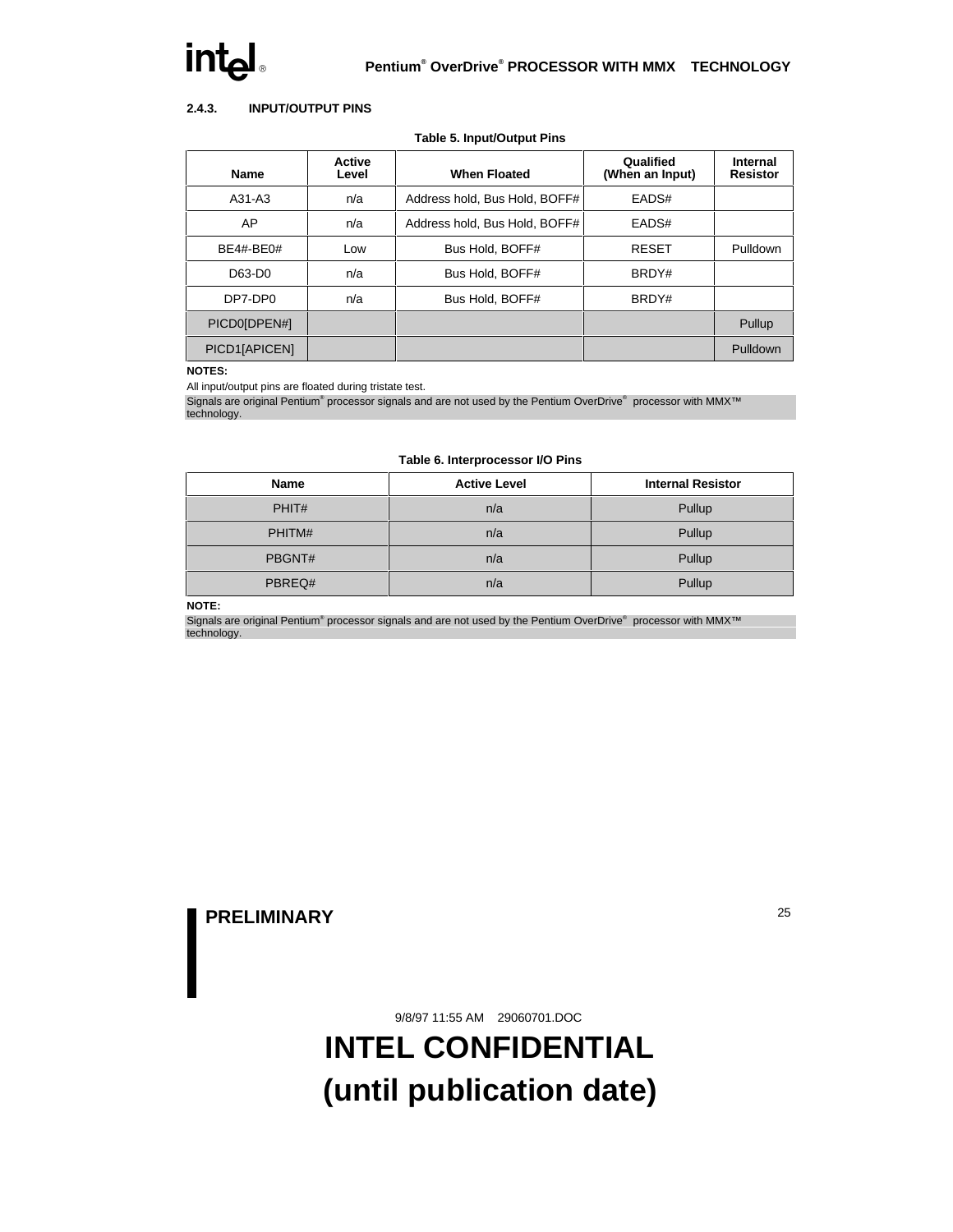# **Pentium® OverDrive® PROCESSOR WITH MMX™ TECHNOLOGY**<br>
PROCESSOR WITH MMX™ TECHNOLOGY

#### **2.4.4. PIN GROUPING ACCORDING TO FUNCTION**

Table 7 organizes the pins with respect to their function.

|  |  | <b>Table 7. Pin Functional Grouping</b> |  |
|--|--|-----------------------------------------|--|
|--|--|-----------------------------------------|--|

| <b>Function</b>                       | <b>Pins</b>                            |
|---------------------------------------|----------------------------------------|
| Clock                                 | <b>CLK</b>                             |
| Initialization                        | <b>RESET, INIT</b>                     |
| <b>Address Bus</b>                    | A31-A3, BE7# - BE0#                    |
| <b>Address Mask</b>                   | A20M#                                  |
| Data Bus                              | D63-D0                                 |
| <b>Address Parity</b>                 | AP, APCHK#                             |
| Data Parity                           | DP7-DP0, PCHK#, PEN#                   |
| <b>Internal Parity Error</b>          | IERR#                                  |
| System Error                          | BUSCHK#                                |
| <b>Bus Cycle Definition</b>           | M/IO#, D/C#, W/R#, CACHE#, SCYC, LOCK# |
| <b>Bus Control</b>                    | ADS#, ADSC#, BRDY#, BRDYC#, NA#        |
| Page Cacheability                     | PCD, PWT                               |
| Cache Control                         | KEN#, WB/WT#                           |
| Cache Snooping/Consistency            | AHOLD, EADS#, HIT#, HITM#, INV         |
| Cache Flush                           | FLUSH#                                 |
| Write Ordering                        | EWBE#                                  |
| <b>Bus Arbitration</b>                | BOFF#, BREQ, HOLD, HLDA                |
| Interrupts                            | INTR, NMI                              |
| <b>Floating-Point Error Reporting</b> | FERR#, IGNNE#                          |
| <b>System Management Mode</b>         | SMI#, SMIACT#                          |
| <b>TAP Port</b>                       | TCK, TMS, TDI, TDO, TRST#              |
| Breakpoint/Performance Monitoring     | PM0/BP0, PM1/BP1, BP3-2                |
| <b>Clock Control</b>                  | STPCLK#                                |
| Probe Mode                            | R/S#, PRDY                             |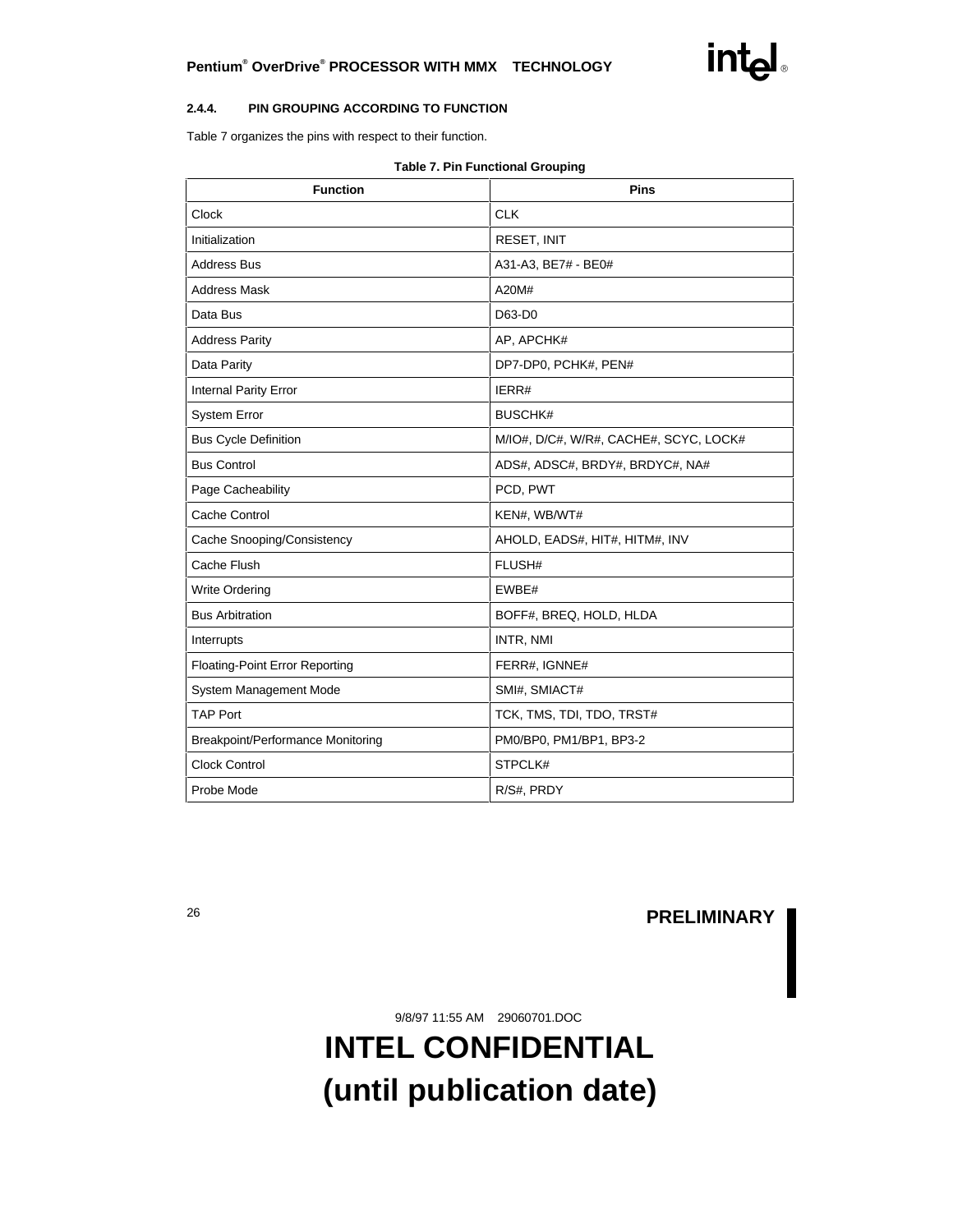| Pentium® OverDrive® Processor with MIMA  Technology |                               |  |  |  |
|-----------------------------------------------------|-------------------------------|--|--|--|
| <b>Function</b>                                     | <b>Pins</b>                   |  |  |  |
| <b>APIC Support</b>                                 | PICCLK, PICD0-1               |  |  |  |
| Dual Processing Private Bus Control                 | PBGNT#, PBREQ#, PHIT#, PHITM# |  |  |  |
| <b>Functional Redundancy Checking</b>               | FRCMC#                        |  |  |  |
| Miscellaneous Dual Processing                       | CPUTYP, D/P#                  |  |  |  |
| <b>Execution Tracing</b>                            | BT3-BT0, IU, IV, IBT          |  |  |  |

**Table 8. Pin Functional Groupings Not Supported by Pentium® OverDrive® Processor with MMX™ Technology**

# **3.0. COMPONENT OPERATION**

#### **3.1. Core to Bus Ratio for Higher Speed**

The Pentium OverDrive processor with MMX technology incorporates an internal Phase Lock Loop (PLL) and clock multiplier to generate the higher internal speeds. This allows the internal processor core to operate synchronously and at higher frequencies than the external bus.

On the 200/180-MHz Pentium OverDrive processor with MMX technology, the bus fraction configuration will be preset to 3/1 internally and 166-MHz to 5/2. See Table 9 for details.

| Internal<br><b>Speed</b> | Bus<br><b>Speed</b> | <b>Replaces</b><br>(Core/Bus) |  |
|--------------------------|---------------------|-------------------------------|--|
| 150-MHz                  | 50-MHz              | 75/50-MHz                     |  |
| 180-MHz                  | 60-MHz              | 90/60-MHz                     |  |
|                          |                     | 120/60-MHz                    |  |
|                          |                     | 150/60-MHz                    |  |
| 166-MHz                  | 66-MHz              | 100/66-MHz                    |  |
|                          |                     | 133/66-MHz                    |  |
| 200-MHz                  | 66-MHz              | 100/66-MHz                    |  |
|                          |                     | 133/66-MHz                    |  |
|                          |                     | 166/66-MHz                    |  |

| Table 9. Core/Bus Frequencies |  |  |  |
|-------------------------------|--|--|--|
|-------------------------------|--|--|--|

# **3.2. Hardware Interface Differences**

The Pentium OverDrive processor with MMX technology is pin-for-pin compatible with the respective original Pentium processors, except for the additional pins defined by Socket 5 and 7 for the Pentium OverDrive processor with MMX technology. Some minor differences are discussed in this section and are referenced in tables in previous section. These differences represent features that are not required for an end-user CPU upgrade.

#### **3.2.1. CPUTYP SIGNAL**

The Pentium OverDrive processor with MMX technology CPUTYP signal is internally tied to ground and the signal pin on the package is an internal no-connect (INC). The original Pentium processor must be removed for the Pentium OverDrive processor with MMX technology to function properly.

# **3.3. Processor Initialization**

#### **3.3.1. POWER UP SPECIFICATION**

The Pentium OverDrive processor with MMX technology will boot like the respective original Pentium processors. If the Pentium OverDrive processor with MMX technology is installed in a second socket of dual socket system the primary CPU must be removed or the system will not boot properly.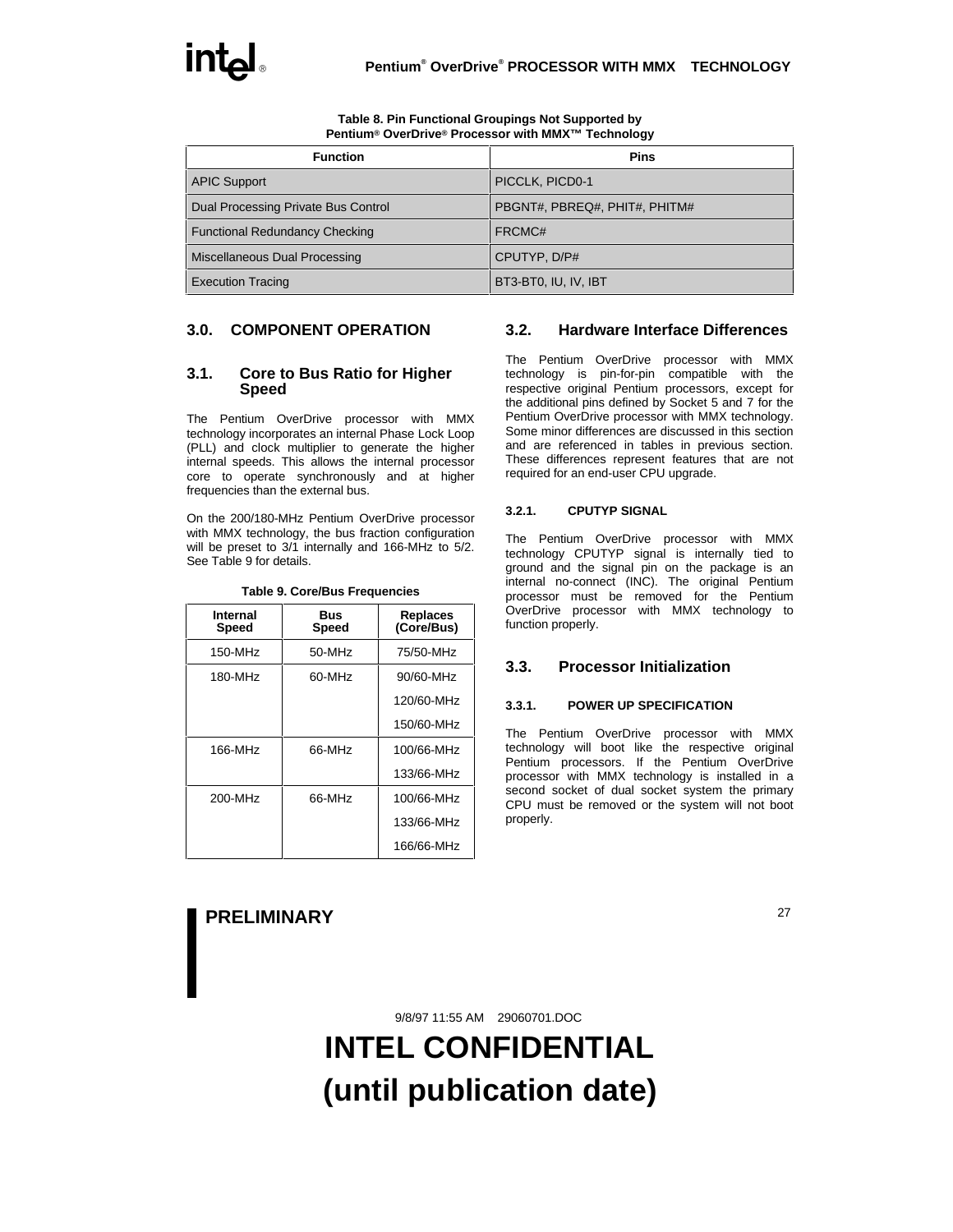#### **3.3.2. TEST AND CONFIGURATION FEATURES (BIST, FRC, TRISTATE TEST MODE)**

The Pentium OverDrive processor with MMX technology will execute the Built In Self Test (BIST) and Tristate Test Mode same as the respective original Pentium processor. Functional Redundancy Checking is not supported.

#### **3.3.3. INITIALIZATION WITH RESET, INIT AND BIST**

The Pentium OverDrive processor with MMX technology handling of RESET, INIT, and the Built In Self Test (BIST) is the same as the original Pentium processors. The register states after RESET, INIT, and BIST are same as the original Pentium processors. For further information refer to Section 8 .<br>in this datasheet

# **3.4. Instruction Differences**

The Pentium OverDrive processor with MMX technology is 100% compatible with the Pentium processor (75-200). Two additions have been made. The 57 instructions that comprise the MMX Technology Instruction set and the RDPMC (Read Performance Monitoring Counter) instruction. These new instructions are an added feature and will not impact the use of the upgraded system in anyway unless specifically used.

#### **3.4.1. MMX™ TECHNOLOGY EXTENSIONS TO THE INTEL ARCHITECTURE**

Intel's MMX technology is an extension to the Intel architecture which provides for additional performance for multimedia and communications applications. Intel processors that include this technology are still 100% compatible with all "scalar" Intel processors. This means that all existing software that runs on existing Intel processors will continue to run (without modification) on an Intel processor that incorporates MMX technology.

Intel's MMX technology uses a SIMD (Single Instruction, Multiple Data) tecnique to speedup multimedia and communications software by processing multiple data elements in parallel. The MMX instruction set all 57 new opcodes and a new 64-bit quadword type. The new 64-bit data type holds packed integer values. These packed integer values can be 8 bytes, 4 words, or 2 double-words.

The Pentium OverDrive processor with MMX technology includes the MMX instruction set as defined by the Intel Architecture MMX™ Technology Programmers Reference Manual (Order #243007) and the Intel Architecture  $MMX^{TM}$  Technology Developer's Manual (Order #243006). Software can determine that the system has been upgraded to a Intel Architecture processor that supports MMX technology via the CPUID instruction.

#### **3.4.2. RDPMC (READ PERFORMANCE MONITORING COUNTER)**

RDPMC will enable the user to only READ the performance monitoring counters.

# **3.5. CPUID**

The CPUID instruction allows software to determine the type and features of the microprocessor. When executing the CPUID instruction the Pentium OverDrive processor with MMX technology behaves like the original Pentium processors:

- If the value in EAX is '0' then the 12-byte ASCII string "GenuineIntel" (little endian) is returned in EBX, EDX, and ECX. Also, a '1' is returned in EAX.
- If the value in EAX is '1' then the processor version is returned in EAX and the processor capabilities are returned in EDX. The values of EAX and EDX for the Pentium® OverDrive® processor with MMX™ technology are given below.
- If the value in EAX is neither '0' nor '1', Pentium OverDrive processor with MMX technology writes '0' to all registers or is undefined.

The stepping field has the same format as the original Pentium processor and will be the same for the Pentium OverDrive processor with MMX technology. The Pentium OverDrive processor with MMX technology will have a unique CPUID from the original Pentium processor and the Pentium processor with MMX technology (154xH Vs. 052xH and 054xH). The type field is defined in Table 11.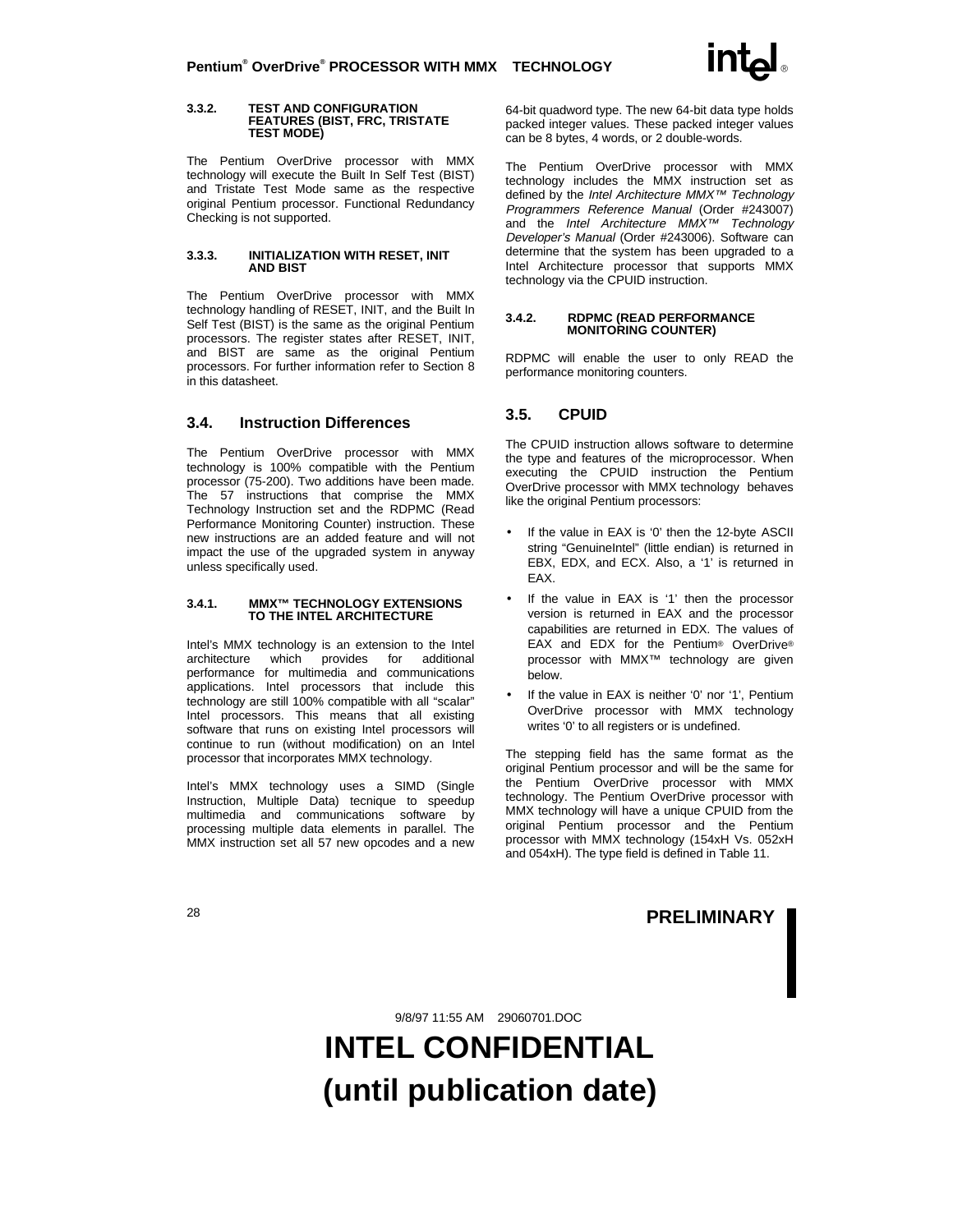| <b>CPU</b>                                                    | 3114       | 1312     | 118    | 74    | 30       |
|---------------------------------------------------------------|------------|----------|--------|-------|----------|
| <b>Field Definition</b>                                       | (reserved) | type     | family | model | stepping |
| Pentium <sup>®</sup> processor (75, 90, 100)                  | (reserved) | Table 11 | 5H     | 2H    | varies   |
| Pentium processor with MMX™<br>technology (166, 200, 233-MHz) | (reserved) | Table 11 | 5H     | 4H    | varies   |
| Pentium OverDrive® processor with<br>MMX technology           | (reserved) | Table 11 | 5H     | 4H    | varies   |

#### **Table 10. EAX Bit Values Definition for CPUID**

#### **Table 11. EAX Bit Values Definition for Processor Type**

| <b>Bit 13</b> | <b>Bit 12</b> | <b>Processor Type</b>                                        |
|---------------|---------------|--------------------------------------------------------------|
| $\Omega$      | $\Omega$      | Primary Pentium <sup>®</sup> processor                       |
| $\Omega$      | 0             | Primary Pentium processor with MMX <sup>"</sup> technology   |
| 0             |               | Pentium OverDrive <sup>®</sup> processor with MMX technology |
|               | 0             | Dual Pentium processor *                                     |
|               |               | Reserved                                                     |

**NOTE:**

\* The Pentium® OverDrive® processor with MMX™ technology does not support Dual Processing mode.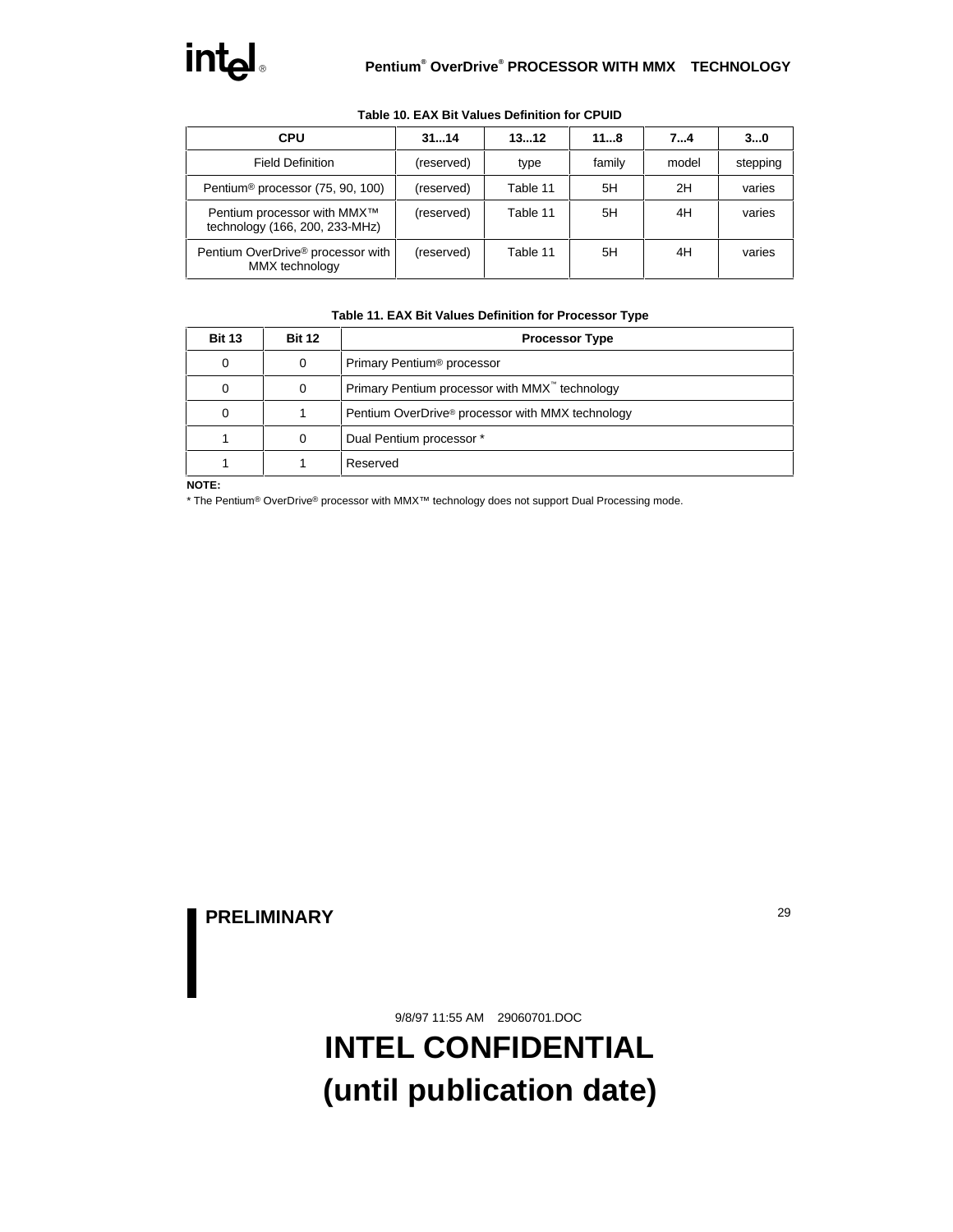

**Figure 6. Pentium® OverDrive® Processor with MMX™ Technology with Fan/Heatsink**

# **3.6. On-Package Fan/Heatsink**

The on-package fan/heatsink included with the Pentium OverDrive processor with MMX technology requires different stress ratings than the original Pentium processor. The fan is a detachable unit, and the storage temperature is stated separately in Table 12. Operation of the Pentium OverDrive processor with MMX technology is defined at  $T_A$  = 10°C to 45°C. The fan/heatsink is shown in Figure 6.

# **3.7. On-Package Voltage Regulator**

The Pentium OverDrive processor with MMX technology has an on-package voltage regulator to supply 2.8 volts to the processor core. This allows the Pentium OverDrive processor with MMX technology to function in a 3.3 volt only system.

# **3.8. Cache Support**

The Pentium OverDrive processor with MMX technology has an enhanced internal cache (2x16KB Total, 4 way set-associative Code and Data caches, each with improved TLBs) and will support the L2 caches supported by the Pentium processor (75- 200). The Pentium OverDrive processor with MMX technology supports the Intel 82430 chipsets. **Chipsets with 5V signal levels, 82497/82492 cache controller, and the 82498/82493 cache controller are not supported by the Pentium OverDrive processor with MMX technology.**

# **3.9. Code Prefetch Queue and Branch Target Buffers**

Code should not be written to rely on the specific code prefetch queue or branch target buffer mechanism of a particular processor. With each new generation and family of processors, these mechanisms are subject to change.

# **3.10. I/O Buffers**

The Pentium OverDrive processor with MMX technology buffer models comply with the specifications for the buffer model for the respective original Pentium processor. The circuit topology is the same and the ranges of values in the Pentium OverDrive processor with MMX technology model are within the original Pentium processor ranges. The buffer models used by the Pentium OverDrive processor with MMX technology accurately model flight time and signal quality.

# **3.11. Test Register Access**

The Pentium OverDrive processor with MMX technology have test registers which allow testing of different areas of the processor. These test registers are called Model Specific Registers (MSR). These MSR's are accessed using the RDMSR and WRMSR instructions.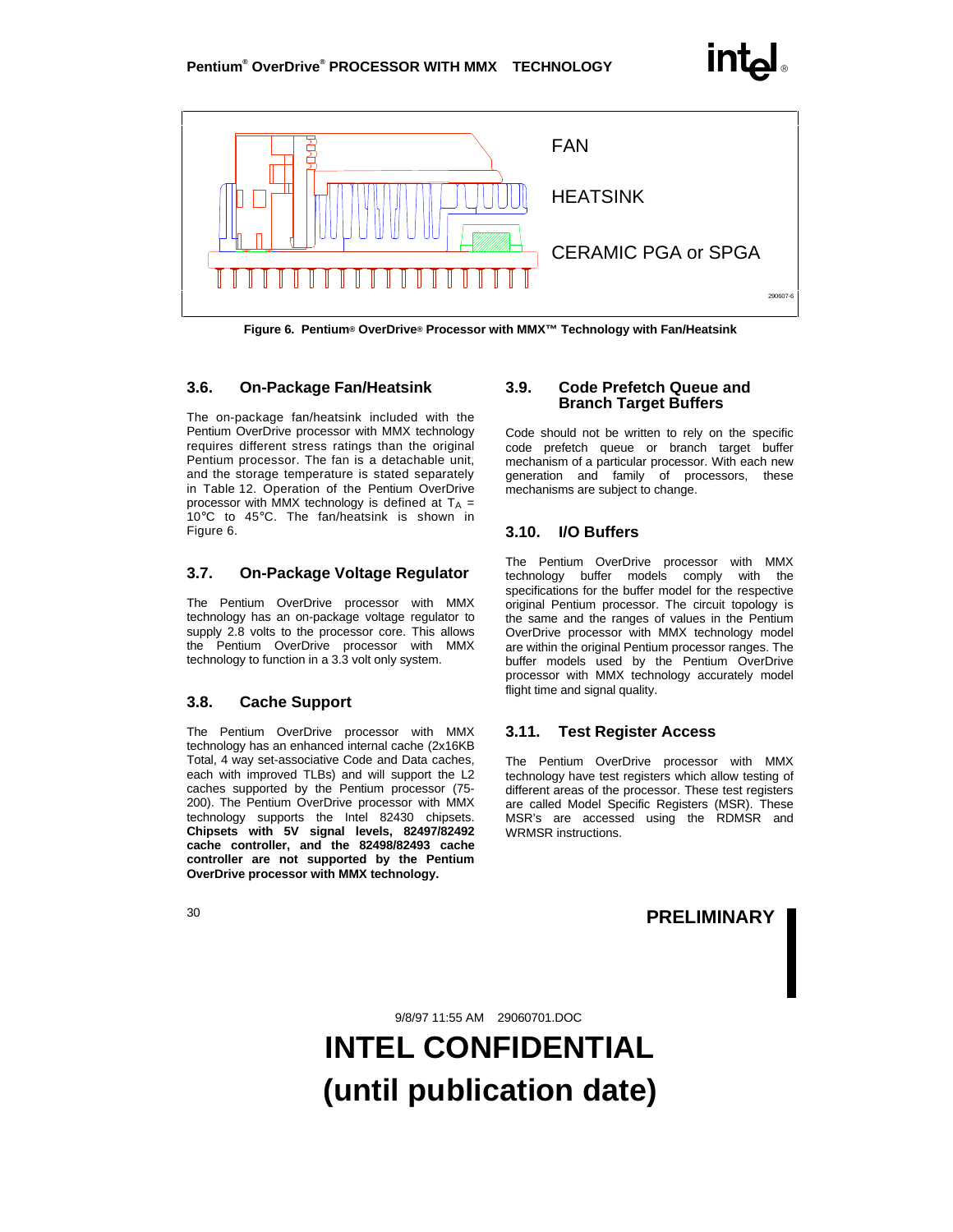# **4.0. BIOS AND SOFTWARE**

The Pentium OverDrive processor with MMX technology is a drop-in replacement for the respective original Pentium processor. BIOS changes are not normally necessary but might be required. Please call Intel Technical Support hotline if assistance is required. Pentium OverDrive processor with MMX technology is 100% backward software compatible with their respective original Pentium processors.

# **5.0. ELECTRICAL SPECIFICATIONS**

This section describes the electrical differences between the Pentium processor (75-200) and the Pentium OverDrive processor with MMX technology. The Pentium OverDrive processor with MMX technology requires 3.3 volts to power the processor. The voltage to the socket is 3.3 volt and is converted by an on-package voltage regulator to the proper voltage for the processor's internal core voltage plane. The internal 3.3 volt I/O plane is powered from the socket to the processor. The Pentium OverDrive processor with MMX technology looks like a 3.3 volt device externally.

# **5.1. Power and Ground**

For clean on-chip power distribution, the Pentium OverDrive processor with MMX technology in an SPGA package has 60  $V_{CC}$  (power) and 68  $V_{SS}$ (ground) inputs. The  $28$  V<sub>CC2</sub> pins are connected internally to a power plane that provides power to the on-package voltage regulator for the core supply. The  $32$  V<sub>CC3</sub> pins are connected internally to a separate power plane that provides power to the I/O buffers. Power and ground connections must be made to all external  $V_{CC}$  and  $V_{SS}$  pins of the Pentium OverDrive processor with MMX technology. On the circuit board all  $V_{CC}$  pins must be connected to a  $3.3V$  V<sub>CC</sub> plane. All V<sub>SS</sub> pins must be connected to a V<sub>SS</sub> plane.

The Pentium OverDrive processor with MMX technology pinout contains two 5V  $V_{CC}$  pins  $(V_{CC5})$ used to provide power to the fan/heatsink. These

pins should be connected to  $+5$  volts  $\pm 5\%$  regardless of the system design.

# **5.2. Decoupling Recommendations**

Decoupling recommendation for the original Pentium processor apply to the Pentium OverDrive processor with MMX technology upgradable systems and capacitors should be placed near the Pentium OverDrive processor with MMX technology. The Pentium OverDrive processor with MMX technology can cause transient power surges, particularly when driving large capacitive loads. The Pentium OverDrive processor with MMX technology are shipped with adequate decoupling capacitors on the package to limit transients in excess of Pentium processors tolerance. It is recommended to follow the original Pentium processor specification for decoupling recommendations.

#### **5.3. Other Connection Recommendations**

For reliable operation, always connect unused inputs to an appropriate signal level. Unused active low inputs should be connected to  $V_{CC}$ . Unused active high inputs should be connected to ground. All NC pins must remain unconnected.

# **5.4. Absolute Maximum Ratings**

The tables in this section provide environmental stress ratings for the Pentium OverDrive processor with MMX technology. Functional operation at the absolute maximum and minimum is not implied or guaranteed. Extended exposure to maximum ratings<br>may affect device reliability. Furthermore, may affect device reliability. Furthermore, precautions should be taken to avoid high static voltages and electric fields to prevent static electric discharge. Stressing the device beyond the "Absolute Maximum Ratings" may cause permanent damage. The tables contain stress ratings only. Operation beyond the "Operating Conditions" is not recommended and extended exposure beyond the "Operating Conditions" may effect device reliability.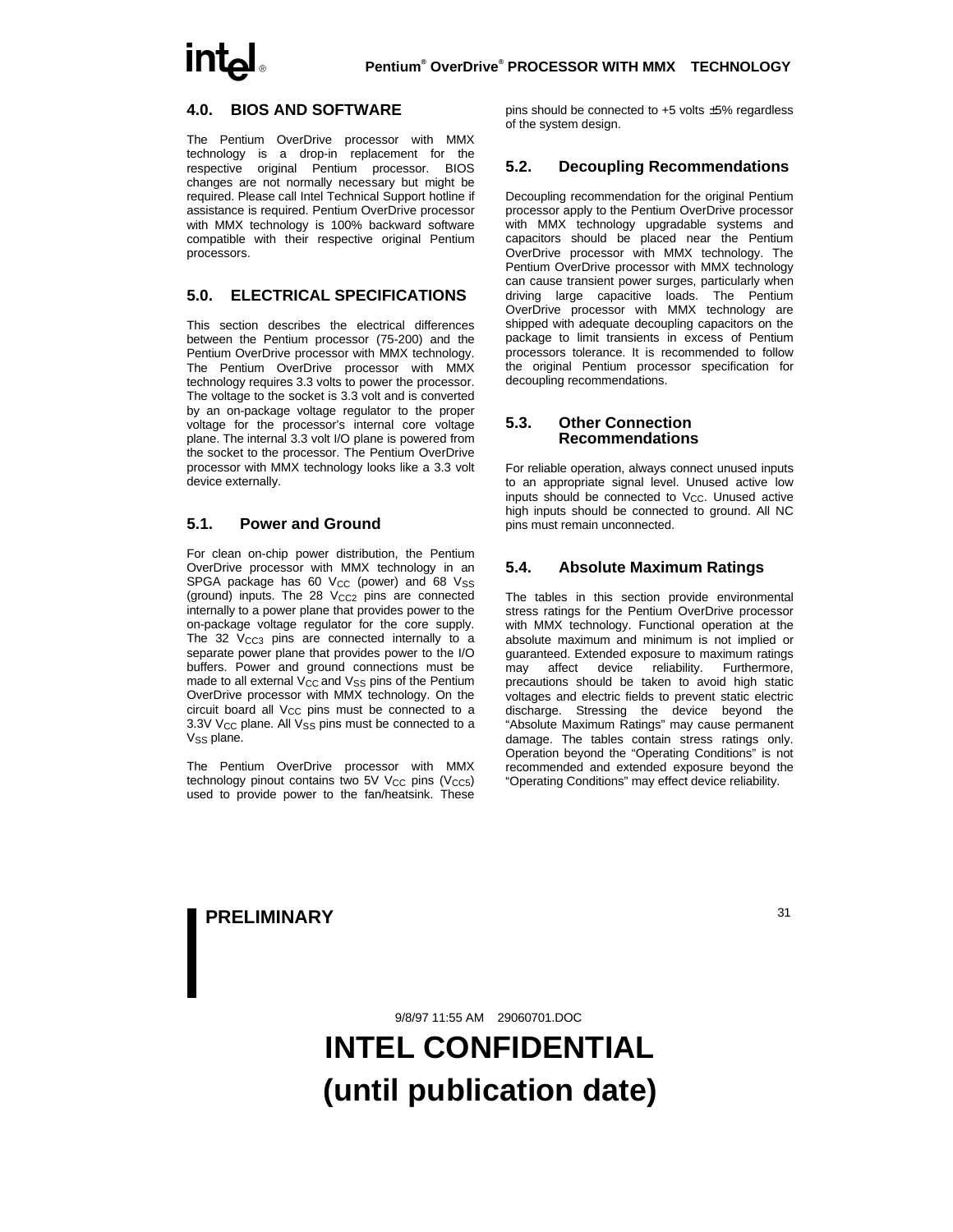

| Symbol                | <b>Parameter</b>                                     | Min    | <b>Max</b>                                   | Unit         | <b>Notes</b> |
|-----------------------|------------------------------------------------------|--------|----------------------------------------------|--------------|--------------|
|                       | Storage Temperature                                  | $-40$  | $+125$                                       | $^{\circ}$ C |              |
|                       | Case Temperature Under Bias                          | -40    | $+110$                                       | $^{\circ}$ C |              |
| V <sub>CC3</sub>      | 3.3 V Supply Voltage with respect to V <sub>SS</sub> | $-0.5$ | $+4.6$                                       | V            |              |
| V <sub>CC5</sub>      | 5 V Supply Voltage with respect to Vss               | $-0.5$ | 6.5                                          | V            |              |
| <b>V<sub>IN</sub></b> | 3.3 V Only Buffer DC Input Voltage                   | $-0.5$ | $V_{CC3}$ +0.5V<br>not to exceed<br>4.6V MAX | V            | (2)          |
| <b>VINSB</b>          | 5.0V Safe Buffer DC Input Voltage                    | $-0.5$ | $+6.5$                                       | V            | $(1)$ $(3)$  |

#### **Table 12. Absolute Maximum Ratings without Fan/Heatsink**

#### **NOTES:**

1. Applies to the CLK and PICCLK.

2. Applies to all Pentium® OverDrive® processor with MMX™ technology inputs except CLK and PICCLK.

3. See overshoot/undershoot transient specification in the Pentium® Family User's Manual, Volume 1.

#### **Table 13. Absolute Maximum Ratings for Fan/Heatsink Only**

|                  | <b>Parameter</b>                          | Min    | <b>Max</b> | Unit | <b>Notes</b> |
|------------------|-------------------------------------------|--------|------------|------|--------------|
| Fan:             |                                           |        |            |      |              |
|                  | Storage Temperature                       | $-40$  | 70         | °C   |              |
|                  | Case Temperature Under Bias               | -5     | 60         | °C   |              |
| V <sub>CC5</sub> | 5V Fan Supply Voltage with Respect to Vss | $-0.5$ | 6.5        |      |              |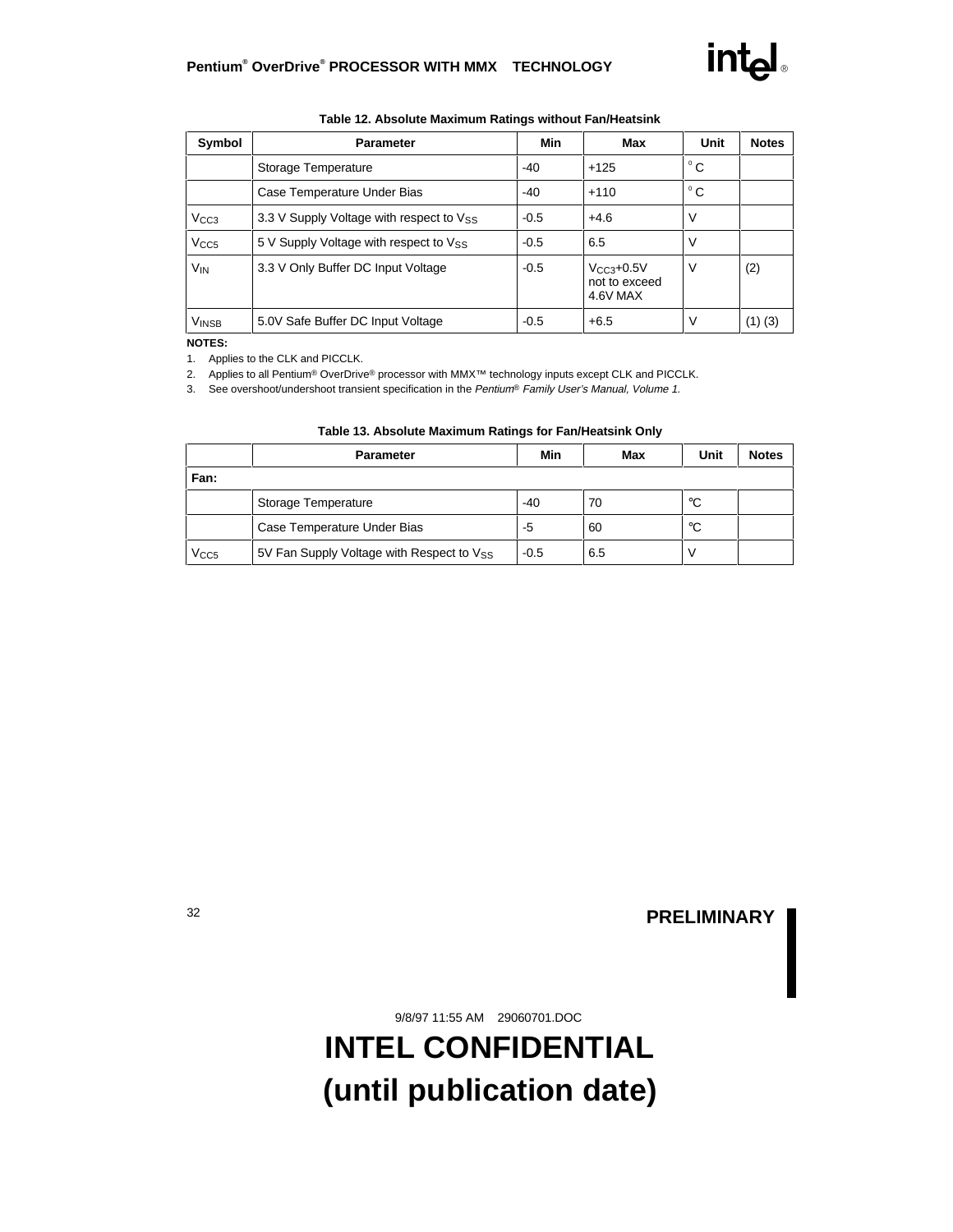# **5.5. D.C. Specifications**

The Pentium OverDrive processor with MMX technology will have compatible D.C. specifications to the original Pentium processor, except for I<sub>CC</sub> (Power Supply Current) and  $I_{CC5}$  (Fan/Heatsink Current). The Pentium OverDrive processor with MMX technology voltage specification are  $V_{CC3}$  = 3.135V to 3.6V and  $V_{CC5} = 5V \pm 5\%$ .

Table 14 lists the D.C. specifications which apply to the Pentium OverDrive processor with MMX technology. The Pentium OverDrive processor with MMX technology requires a 3.3V power supply and 3.3V input signals with the exception of CLK and signals which are 5V tolerant.

| $V_{CC}$ = 3.135V to 3.6V (See Notes 6, 7), $T_A$ = 10 to 45°C |                           |        |                    |        |                    |  |
|----------------------------------------------------------------|---------------------------|--------|--------------------|--------|--------------------|--|
| Symbol                                                         | <b>Parameter</b>          | Min    | Max                | Unit   | <b>Notes</b>       |  |
| VIL                                                            | Input Low Voltage         | $-0.3$ | 0.8                | V      | TTL Level (3)      |  |
| V <sub>IH</sub>                                                | Input High Voltage        | 2.0    | $V_{\rm CC}$ + 0.3 | $\vee$ | TTL Level (3)      |  |
| V <sub>OL</sub>                                                | <b>Output Low Voltage</b> |        | 0.4                | V      | TTL Level (1) (3)  |  |
| V <sub>OH</sub>                                                | Output High Voltage       | 2.4    |                    | $\vee$ | TTL Level (2) (3)  |  |
| V <sub>IL5</sub>                                               | Input Low Voltage         | $-0.3$ | 0.8                | V      | TTL Level (8)      |  |
| V <sub>IH5</sub>                                               | Input High Voltage        | 2.0    | 5.55               | $\vee$ | TTL Level (8)      |  |
| $_{\text{LCG}}$                                                | Fan/Heatsink Current      |        | 200                | mA     |                    |  |
| $_{\text{LCG3}}$                                               | Power Supply Current      |        | 4330               | mA     | @50/125 MHz (4)(5) |  |
|                                                                |                           |        | 4330               | mA     | @60/150 MHz (4)(5) |  |
|                                                                |                           |        | 4330               | mA     | @60/180 MHz (4)(5) |  |
|                                                                |                           |        | 4330               | mA     | @66/166 MHz (4)(5) |  |
|                                                                |                           |        | 5000               | mA     | @66/200 MHz (4)(5) |  |
| $_{\text{LCG}}$                                                | Fan/Heatsink Current      |        | 200                | mA     |                    |  |
| $_{\text{ICCSB}}$                                              | Standby                   | 450    | 770                | mA     |                    |  |

#### **Table 14. 3.3V D.C. Specifications**

**NOTES:**

- 1. Parameter measured at 4 mA.
- 2. Parameter measured at 3 mA.
- 3. 3.3 volt TTL levels apply to all signals except CLK and PICCLK.
- 4. For worst case conditions:  $V_{CC3}+5%$  and  $T_{CASE} = 10^{\circ}C$ .
- 5. Power supply transient response and decoupling capacitors must be sufficient to handle the current transients required when transitioning from standby to full power mode.
- 6. Refer to Chapter 23 in the Pentium® Family User's Manual, Volume 1, for a listing of the remaining D.C. Specifications.
- 7. The worst case ambient temperature is  $T_A = 45^\circ$  C.
- 8. Applies to 5V safe inputs: CLK and PICCLK.

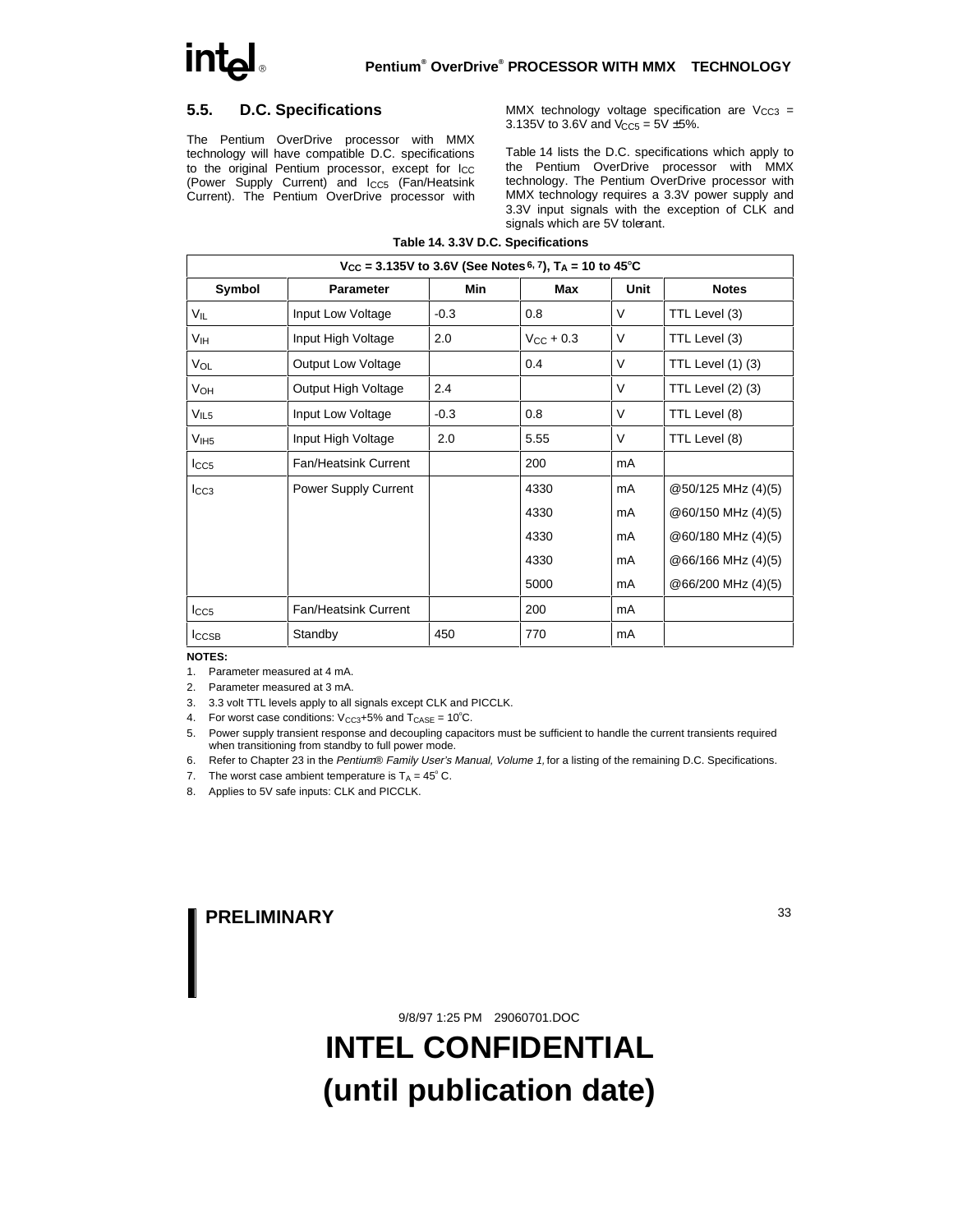# **5.6. A.C. Specifications**

#### **5.6.1. A. C. TABLES FOR A 50-MHZ BUS**

The AC specifications of the 180/150-Pentium OverDrive processor with MMX technology consist of setup times, hold times, and valid delays at 0pF.

The A.C. specifications given in Table 15 consist of output delays, input setup requirements and input hold requirements for a 50-MHz external bus. All A.C. specifications (with the exception of those for the TAP signals) are relative to the rising edge of the CLK input.

All timings are referenced to 1.5 volts for both "0" and "1" logic levels unless otherwise specified. Within the sampling window, a synchronous input must be stable for correct 150-MHz Pentium OverDrive processor with MMX technology running 125-MHz operation.

| $3.135 < V_{CC} < 3.6V$ , TA = 10 to 45°C, C <sub>I</sub> = 0 pF |                                                                                                     |      |      |            |                |                                    |  |  |  |
|------------------------------------------------------------------|-----------------------------------------------------------------------------------------------------|------|------|------------|----------------|------------------------------------|--|--|--|
| Symbol                                                           | <b>Parameter</b>                                                                                    | Min  | Max  | Unit       | <b>Figure</b>  | <b>Notes</b>                       |  |  |  |
|                                                                  | Frequency                                                                                           | 25.0 | 50.0 | <b>MHz</b> |                | Max core $Freq =$<br>125 MHz @ 2/5 |  |  |  |
| $t_{1a}$                                                         | <b>CLK Period</b>                                                                                   | 20.0 | 40.0 | nS         | $\overline{7}$ |                                    |  |  |  |
| $t_{1b}$                                                         | <b>CLK Period Stability</b>                                                                         |      | ±250 | pS         | $\overline{7}$ | Adjacent Clocks,<br>(1), (25)      |  |  |  |
| t <sub>2</sub>                                                   | <b>CLK High Time</b>                                                                                | 4.0  |      | nS         | $\overline{7}$ | @2V, (1)                           |  |  |  |
| t3                                                               | <b>CLK Low Time</b>                                                                                 | 4.0  |      | nS         | $\overline{7}$ | @0.8V, (1)                         |  |  |  |
| $t_4$                                                            | <b>CLK Fall Time</b>                                                                                | 0.15 | 1.5  | nS         | $\overline{7}$ | $(2.0V-0.8V)$ , $(1)$              |  |  |  |
| t5                                                               | <b>CLK Rise Time</b>                                                                                | 0.15 | 1.5  | nS         | $\overline{7}$ | $(0.8V-2.0V)$ , $(1)$              |  |  |  |
| $t_{6a}$                                                         | ADS#, ADSC#, PWT, PCD, BE0-7#,<br>M/IO#, D/C#, CACHE#, SCYC, W/R#<br><b>Valid Delay</b>             | 1.0  | 7.0  | nS         | 8              |                                    |  |  |  |
| $t_{6b}$                                                         | <b>AP Valid Delay</b>                                                                               | 1.0  | 8.5  | nS         | 8              |                                    |  |  |  |
| $t_{6c}$                                                         | A3-A31, LOCK# Valid Delay                                                                           | 1.1  | 7.0  | nS         | 8              |                                    |  |  |  |
| t <sub>7</sub>                                                   | ADS#, ADSC#, AP, A3-A31, PWT, PCD,<br>BE0-7#, M/IO#, D/C#, W/R#, CACHE#,<br>SCYC, LOCK# Float Delay |      | 10.0 | nS         | 8              | (1)                                |  |  |  |
| t <sub>8</sub>                                                   | PCHK#, APCHK#, IERR#, FERR# Valid<br>Delay                                                          | 1.0  | 8.3  | nS         | 8              | (4)                                |  |  |  |
| tg                                                               | BREQ, HLDA, SMIACT# Valid Delay                                                                     | 1.0  | 8.0  | nS         | 8              | (4)                                |  |  |  |
| $t_{10a}$                                                        | <b>HIT# Valid Delay</b>                                                                             | 1.0  | 8.0  | nS         | 8              |                                    |  |  |  |
| $t_{10b}$                                                        | <b>HITM# Valid Delay</b>                                                                            | 1.1  | 6.0  | nS         | 8              |                                    |  |  |  |
| $t_{11a}$                                                        | PM0-1, BP0-3 Valid Delay                                                                            | 1.0  | 10.0 | nS         | 8              |                                    |  |  |  |

#### **Table 15. 50-MHz Bus A.C. Specifications**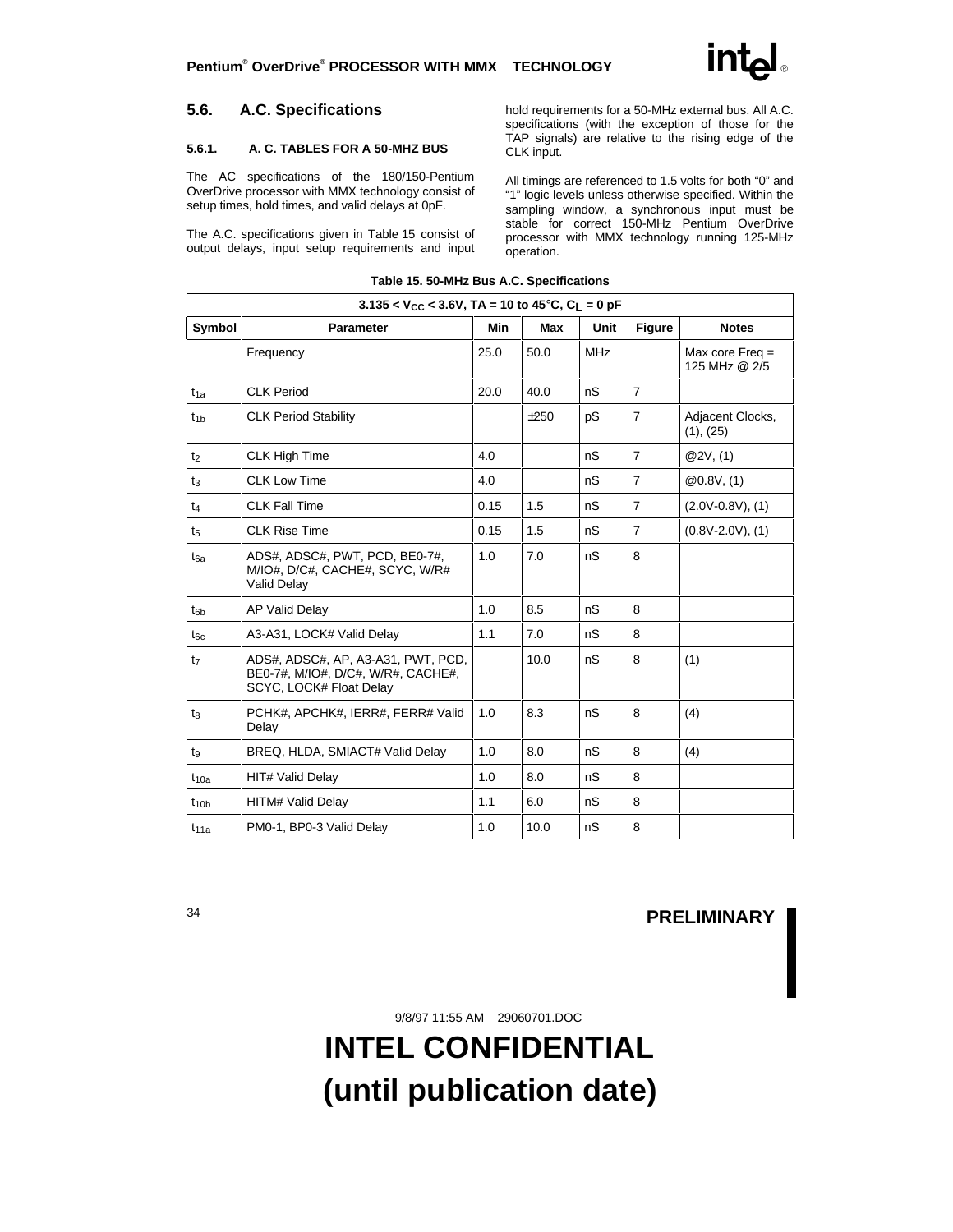| $3.135 < V_{CC} < 3.6V$ , T <sub>A</sub> = 10 to 45°C, C <sub>L</sub> = 0 pF |                                                       |     |      |             |               |                  |  |  |  |
|------------------------------------------------------------------------------|-------------------------------------------------------|-----|------|-------------|---------------|------------------|--|--|--|
| Symbol                                                                       | <b>Parameter</b>                                      | Min | Max  | Unit        | <b>Figure</b> | <b>Notes</b>     |  |  |  |
| $t_{11b}$                                                                    | <b>PRDY Valid Delay</b>                               | 1.0 | 8.0  | nS          | 8             |                  |  |  |  |
| $t_{12}$                                                                     | D0-D63, DP0-7 Write Data Valid Delay                  | 1.3 | 8.5  | nS          | 8             |                  |  |  |  |
| $t_{13}$                                                                     | D0-D63, DP0-3 Write Data Float Delay                  |     | 10.0 | nS          | 9             | (1)              |  |  |  |
| t <sub>14</sub>                                                              | A5-A31 Setup Time                                     | 6.5 |      | nS          | 10            |                  |  |  |  |
| $t_{15}$                                                                     | A5-A31 Hold Time                                      | 1.0 |      | nS          | 10            |                  |  |  |  |
| $t_{16a}$                                                                    | <b>INV, AP Setup Time</b>                             | 5.0 |      | nS          | 10            |                  |  |  |  |
| $t_{16b}$                                                                    | <b>EADS# Setup Time</b>                               | 6.0 |      | nS          | 10            |                  |  |  |  |
| $t_{17}$                                                                     | EADS#, INV, AP Hold Time                              | 1.0 |      | nS          | 10            |                  |  |  |  |
| t <sub>18a</sub>                                                             | <b>KEN# Setup Time</b>                                | 5.0 |      | nS          | 10            |                  |  |  |  |
| $t_{18b}$                                                                    | NA#, WB/WT# Setup Time                                | 4.5 |      | nS          | 10            |                  |  |  |  |
| $t_{19}$                                                                     | KEN#, WB/WT#, NA# Hold Time                           | 1.0 |      | nS          | 10            |                  |  |  |  |
| $t_{20}$                                                                     | BRDY#, BRDYC# Setup Time                              | 5.0 |      | nS          | 10            |                  |  |  |  |
| $t_{21}$                                                                     | BRDY#, BRDYC# Hold Time                               | 1.0 |      | nS          | 10            |                  |  |  |  |
| $t_{22}$                                                                     | <b>BOFF# Setup Time</b>                               | 5.5 |      | nS          | 10            |                  |  |  |  |
| $t_{22a}$                                                                    | <b>AHOLD Setup Time</b>                               | 6.0 |      | nS          | 10            |                  |  |  |  |
| $t_{23}$                                                                     | AHOLD, BOFF# Hold Time                                | 1.0 |      | nS          | 10            |                  |  |  |  |
| $t_{24}$                                                                     | BUSCHK#, EWBE#, HOLD, PEN#<br>Setup Time              | 5.0 |      | nS          | 10            |                  |  |  |  |
| t <sub>25a</sub>                                                             | BUSCHK#, EWBE#, PEN# Hold Time                        | 1.0 |      | nS          | 10            |                  |  |  |  |
| $t_{25b}$                                                                    | <b>HOLD Hold Time</b>                                 | 1.5 |      | nS          | 10            |                  |  |  |  |
| $t_{26}$                                                                     | A20M#, INTR, STPCLK# Setup Time                       | 5.0 |      | nS          | 10            | (11), (15)       |  |  |  |
| $t_{27}$                                                                     | A20M#, INTR, STPCLK# Hold Time                        | 1.0 |      | nS          | 10            | (12)             |  |  |  |
| t <sub>28</sub>                                                              | INIT, FLUSH#, NMI, SMI#, IGNNE#<br>Setup Time         | 5.0 |      | nS          | 10            | (11), (15), (16) |  |  |  |
| $t_{29}$                                                                     | INIT, FLUSH#, NMI, SMI#, IGNNE# Hold<br>Time          | 1.0 |      | nS          | 10            | (12)             |  |  |  |
| $t_{30}$                                                                     | INIT, FLUSH#, NMI, SMI#, IGNNE#<br>Pulse Width, Async | 2.0 |      | <b>CLKs</b> |               | $(14)$ , $(16)$  |  |  |  |
| $t_{31}$                                                                     | R/S# Setup Time                                       | 5.0 |      | nS          | 11            | (11), (15), (16) |  |  |  |
| $t_{32}$                                                                     | R/S# Hold Time                                        | 1.0 |      | nS          | 10            | (12)             |  |  |  |

**Table 15. 50-MHz Bus A.C. Specifications** (Continued)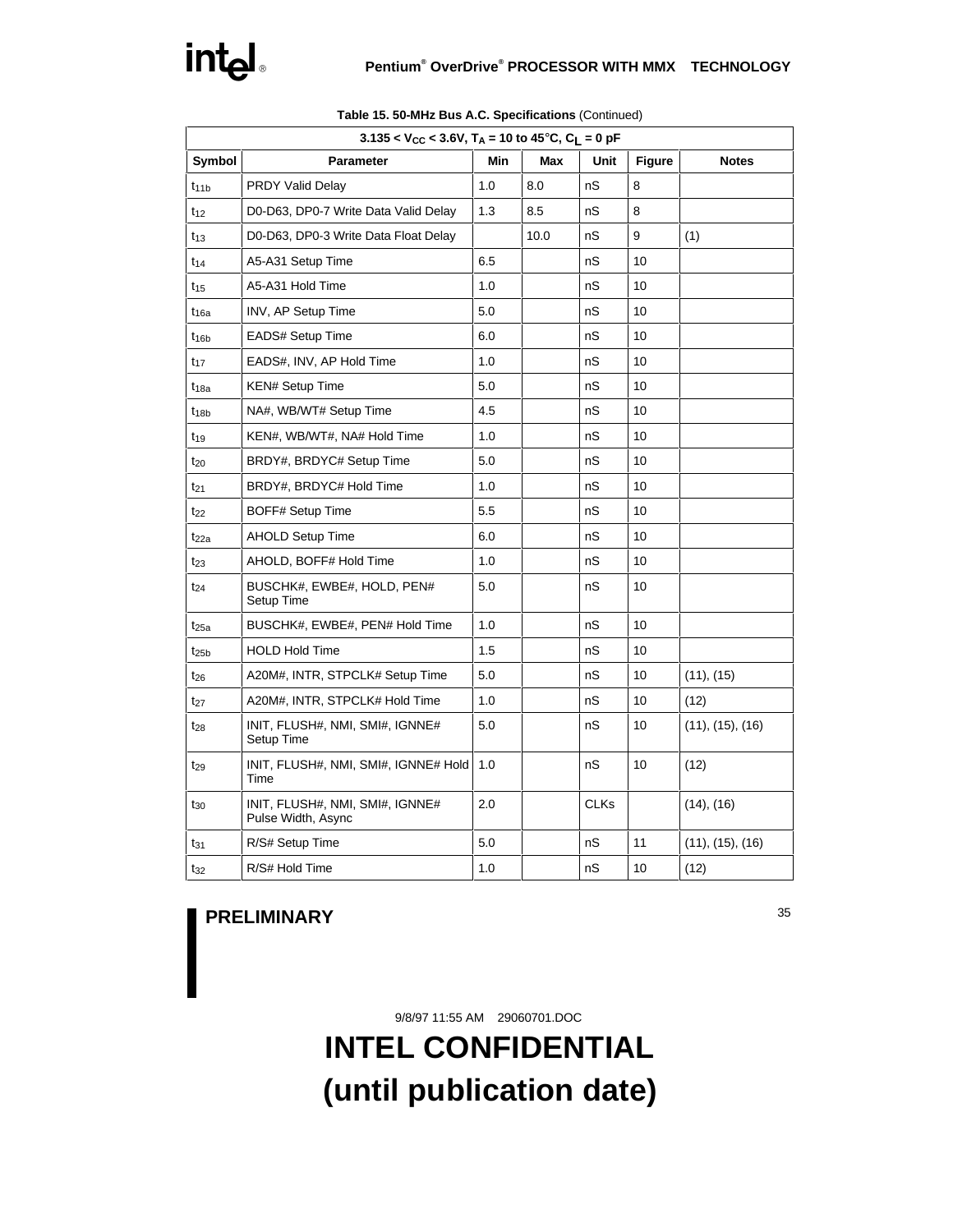| $3.135 < V_{CC} < 3.6V$ , TA = 10 to 45°C, C <sub>I</sub> = 0 pF |                                                                                     |      |            |             |                |                                     |  |  |  |
|------------------------------------------------------------------|-------------------------------------------------------------------------------------|------|------------|-------------|----------------|-------------------------------------|--|--|--|
| Symbol                                                           | <b>Parameter</b>                                                                    | Min  | <b>Max</b> | Unit        | <b>Figure</b>  | <b>Notes</b>                        |  |  |  |
| $t_{33}$                                                         | R/S# Pulse Width, Async.                                                            | 2.0  |            | <b>CLKs</b> |                | (14), (16)                          |  |  |  |
| $t_{34}$                                                         | D0-D63, DP0-7 Read Data Setup Time                                                  | 3.8  |            | nS          | 10             |                                     |  |  |  |
| t <sub>35</sub>                                                  | D0-D63, DP0-7 Read Data Hold Time                                                   | 2.0  |            | nS          | 10             |                                     |  |  |  |
| t36                                                              | <b>RESET Setup Time</b>                                                             | 5.0  |            | nS          | 11             | (11), (15)                          |  |  |  |
| t37                                                              | <b>RESET Hold Time</b>                                                              | 1.0  |            | nS          | 11             | (12)                                |  |  |  |
| $t_{38}$                                                         | RESET Pulse Width, V <sub>CC</sub> & CLK Stable                                     | 15.0 |            | <b>CLKs</b> | 11             | (16)                                |  |  |  |
| t39                                                              | RESET Active After V <sub>CC</sub> & CLK Stable                                     | 1.0  |            | mS          | 11             | Power up                            |  |  |  |
| t40                                                              | Reset Configuration Signals (INIT,<br>FLUSH#) Setup Time                            | 5.0  |            | nS          | 11             | (11), (15), (16)                    |  |  |  |
| $t_{41}$                                                         | Reset Configuration Signals (INIT,<br>FLUSH#) Hold Time                             | 1.0  |            | nS          | 11             | (12)                                |  |  |  |
| $t_{42a}$                                                        | Reset Configuration Signals (INIT,<br>FLUSH#) Setup Time, Async.                    | 2.0  |            | <b>CLKs</b> | 11             | To RESET falling<br>edge (15)       |  |  |  |
| t <sub>42b</sub>                                                 | Reset Configuration Signals (INIT,<br>FLUSH#, BRDYC#, BUSCHK#) Hold<br>Time, Async. | 2.0  |            | <b>CLKs</b> | 11             | To RESET falling<br>edge (20)       |  |  |  |
| $t_{42c}$                                                        | Reset Configuration Signals (BRDYC#,<br>BUSCHK#) Setup Time, Async.                 | 3.0  |            | <b>CLKs</b> | 11             | To RESET falling<br>edge (20)       |  |  |  |
| t <sub>42d</sub>                                                 | Reset Configuration Signals (BRDYC#)<br>Hold Time, RESET Driven<br>Synchronously.   | 1.0  |            | nS          |                | To RESET falling<br>edge (1), (27)  |  |  |  |
| t44                                                              | <b>TCK Frequency</b>                                                                |      | 16.0       | <b>MHz</b>  |                |                                     |  |  |  |
| t45                                                              | <b>TCK Period</b>                                                                   | 62.5 |            | nS          | $\overline{7}$ |                                     |  |  |  |
| t46                                                              | <b>TCK High Time</b>                                                                | 25.0 |            | nS          | $\overline{7}$ | @2V, (1)                            |  |  |  |
| t47                                                              | <b>TCK Low Time</b>                                                                 | 25.0 |            | nS          | $\overline{7}$ | @0.8V, (1)                          |  |  |  |
| t <sub>48</sub>                                                  | <b>TCK Fall Time</b>                                                                |      | 5.0        | nS          | $\overline{7}$ | $(2.0V-0.8V)$ , $(1)$ ,<br>(8), (9) |  |  |  |
| t <sub>49</sub>                                                  | <b>TCK Rise Time</b>                                                                |      | 5.0        | nS          | $\overline{7}$ | $(0.8V-2.0V)$ , $(1)$ ,<br>(8), (9) |  |  |  |
| t50                                                              | <b>TRST# Pulse Width</b>                                                            | 40.0 |            | nS          | 13             | (1), Asynchronous                   |  |  |  |
| t51                                                              | TDI, TMS Setup Time                                                                 | 5.0  |            | nS          | 12             | (7)                                 |  |  |  |
| t52                                                              | TDI, TMS Hold Time                                                                  | 13.0 |            | nS          | 12             | (7)                                 |  |  |  |
| $t_{53}$                                                         | <b>TDO Valid Delay</b>                                                              | 3.0  | 20.0       | nS          | 12             | (8)                                 |  |  |  |

**Table 15. 50-MHz Bus A.C. Specifications**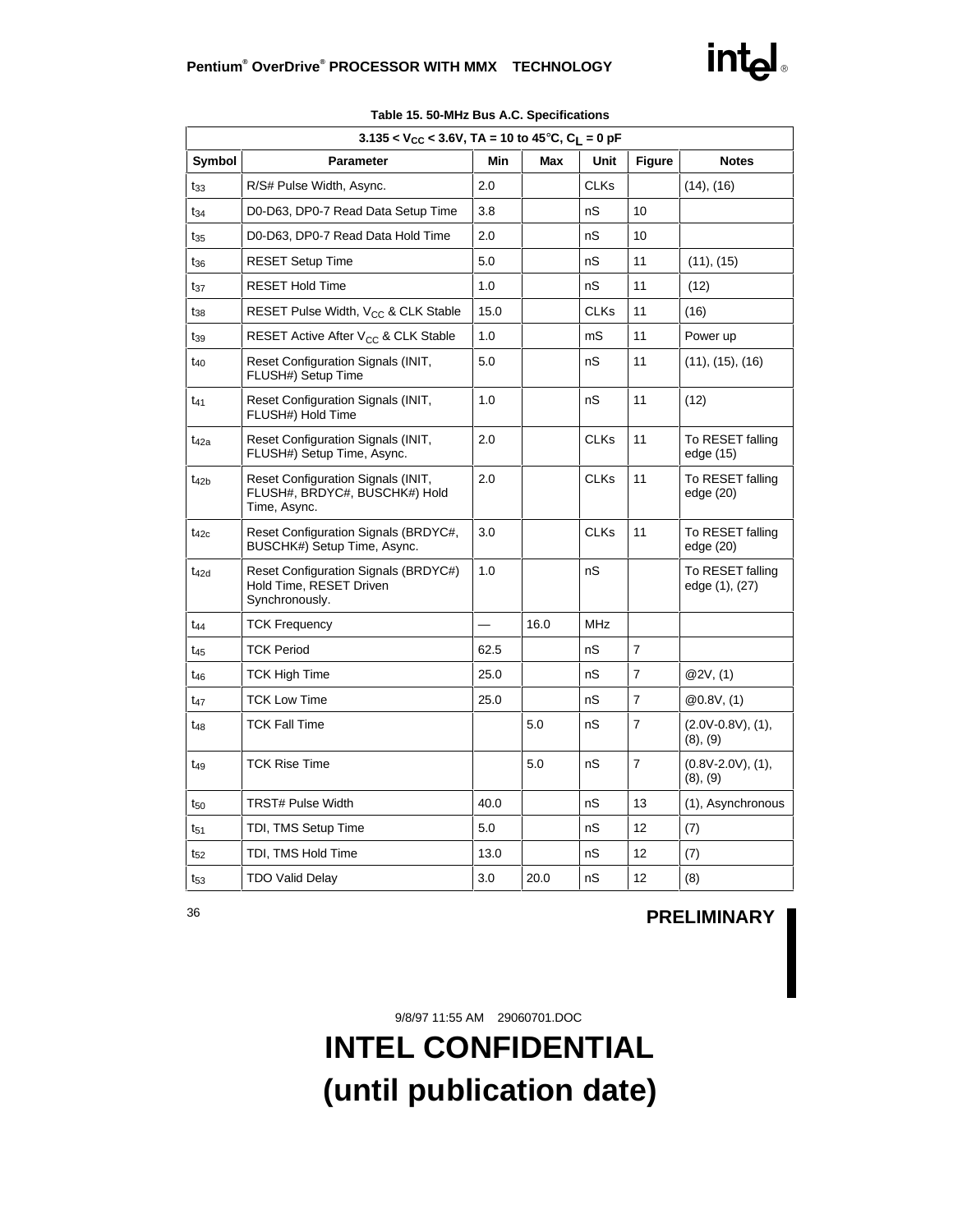| $3.135 < V_{CC} < 3.6V$ , TA = 10 to 45°C, C <sub>I</sub> = 0 pF |                                  |      |            |      |               |                     |  |  |  |
|------------------------------------------------------------------|----------------------------------|------|------------|------|---------------|---------------------|--|--|--|
| Symbol                                                           | <b>Parameter</b>                 | Min  | <b>Max</b> | Unit | <b>Figure</b> | <b>Notes</b>        |  |  |  |
| $t_{54}$                                                         | <b>TDO Float Delay</b>           |      | 25.0       | nS   | 12            | (1), (8)            |  |  |  |
| $t_{55}$                                                         | All Non-Test Outputs Valid Delay | 3.0  | 20.0       | nS   | 12            | (3), (8), (10)      |  |  |  |
| $t_{56}$                                                         | All Non-Test Outputs Float Delay |      | 25.0       | nS   | 12            | (1), (3), (8), (10) |  |  |  |
| $t_{57}$                                                         | All Non-Test Inputs Setup Time   | 5.0  |            | nS   | 12            | (3), (7), (10)      |  |  |  |
| $t_{58}$                                                         | All Non-Test Inputs Hold Time    | 13.0 |            | nS   | 12            | (3), (7), (10)      |  |  |  |

#### **Table 15. 50-MHz Bus A.C. Specifications**

#### **NOTES:**

#### **Notes 2, 6, and 13 are general and apply to all standard TTL signals used with the Pentium® OverDrive processor with MMX™ technology.**

- 1. Not 100% tested. Guaranteed by design/characterization.
- 2. TTL input test waveforms are assumed to be 0 to 3 Volt transitions with 1Volt/nS rise and fall times.
- 3. Non-Test Outputs and Inputs are the normal output or input signals (besides TCK, TRST#, TDI, TDO, and TMS). These timings correspond to the response of these signals due to boundary scan operations.
- 4. APCHK#, FERR#, HLDA, IERR#, LOCK#, and PCHK# are glitch free outputs. Glitch free signals monotonically transition without false transitions (i.e., glitches).
- 5.  $0.8$  V/ns  $\leq$  CLK input rise/fall time  $\leq$  8 V/ns.
- 6.  $0.3$  V/ns  $\leq$  Input rise/fall time  $\leq$  5 V/ns.
- 7. Referenced to TCK rising edge.
- 8. Referenced to TCK falling edge.
- 9. 1ns can be added to the max TCK rise and fall times for every 10 MHz of frequency below 33 MHz.
- 10. During probe mode operation, do not use the boundary scan timings  $(t_{55-58})$ .
- 11. Setup time is required to guarantee recognition on a specific clock. This is not applicable to the Pentium OverDrive processor with MMX technology.
- 12. Hold time is required to guarantee recognition on a specific clock.
- 13. All TTL timings are referenced from 1.5 V.
- 14. To guarantee proper asynchronous recognition, the signal must have been deasserted (inactive) for a minimum of 2 clocks before being returned active and must meet the minimum pulse width.
- 15. This input may be driven asynchronously. However, when operating the Pentium® OverDrive® processor with MMX™ technology, FLUSH# and RESET must be asserted synchronously.
- 16. When driven asynchronously, RESET, NMI, FLUSH#, R/S#, INIT, and SMI# must be deasserted (inactive) for a minimum of 2 clocks before being returned active.
- 17. The D/C#, M/IO#, W/R#, CACHE#, and A5-A31 signals are sampled only on the CLK that ADS# is active.
- 18. BF, BF1, and CPUTYP should be strapped to  $V_{CC}$  or  $V_{SS}$ .
- 19. These signals are measured on the rising edge of adjacent CLKs at 1.5V. To ensure a 1:1 relationship between the amplitude of the input jitter and the internal and external clocks, the jitter frequency specturm should not have any power spectrum peaking between 500KHz and 1/3 of the CLK operating frequency. The amount of jitter present must be accounted for as a component of CLK skew between devices.
- 20. BRDYC# and BUSCHK# are used as Reset configuration signals to select buffer size.
- 21. The value of this signal may have been changed, check the latest Pentium Processor Data Book for the updated values.

\*\* Each valid delay is specified for a 0 pF load. The system designer should use I/O buffer modeling to account for signal flight time delays.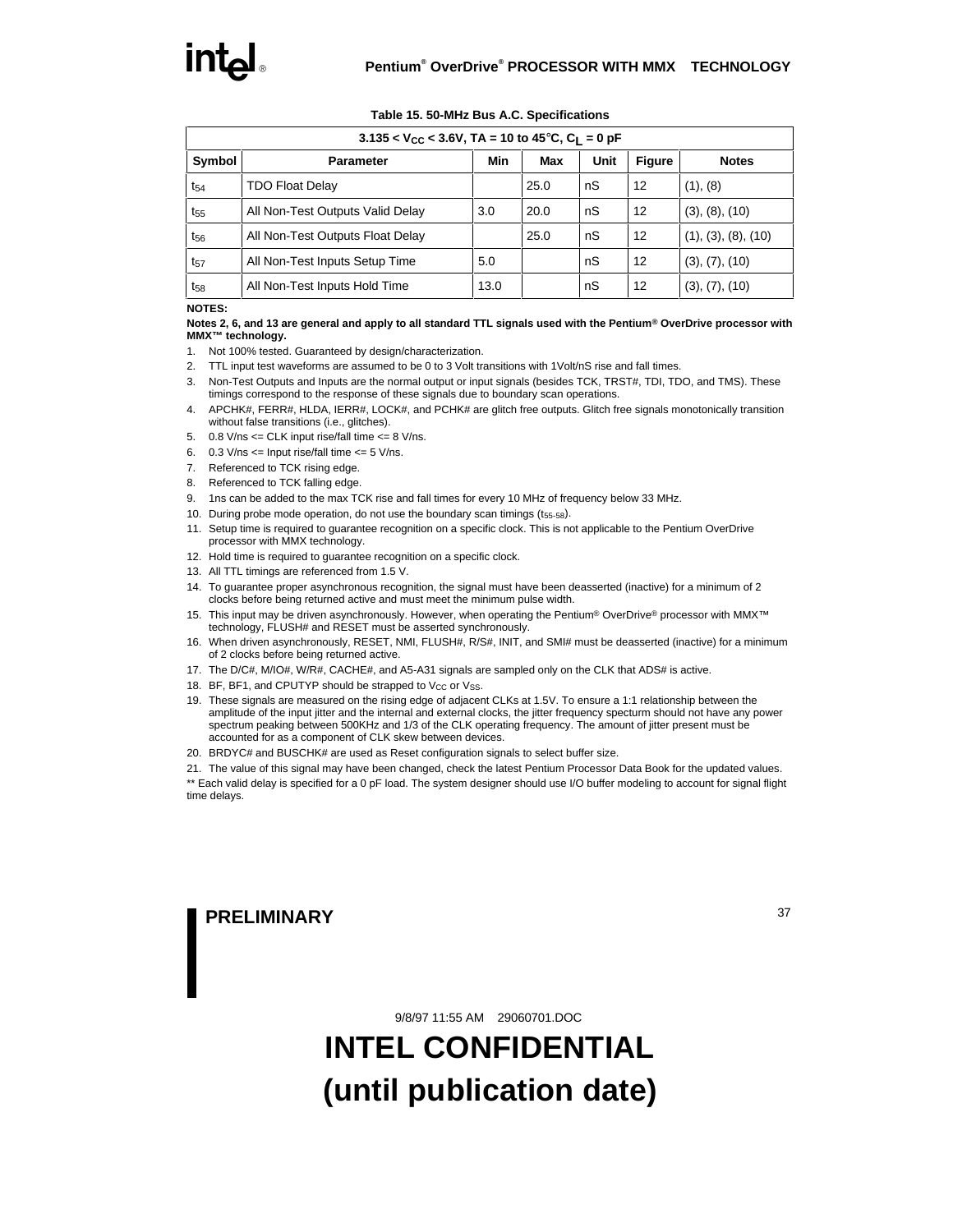#### **5.6.2. A. C. TABLES FOR A 60-MHZ BUS**

The A.C. specifications given in Table 16 consist of output delays, input setup requirements and input hold requirements for a 60-MHz external bus. All A.C. specifications (with the exception of those for the TAP signals) are relative to the rising edge of the CLK input.

All timings are referenced to 1.5 volts for both "0" and "1" logic levels unless otherwise specified. Within the sampling window, a synchronous input must be stable for correct 180-MHz Pentium OverDrive processor with MMX technology operation.

| $3.135 < V_{CC} < 3.6V$ , T <sub>A</sub> = 10 to 45°C, C <sub>L</sub> = 0 pF |                                                                                                     |       |            |            |                |                                    |  |  |  |
|------------------------------------------------------------------------------|-----------------------------------------------------------------------------------------------------|-------|------------|------------|----------------|------------------------------------|--|--|--|
| Symbol                                                                       | <b>Parameter</b>                                                                                    | Min   | <b>Max</b> | Unit       | <b>Figure</b>  | <b>Notes</b>                       |  |  |  |
|                                                                              | Frequency                                                                                           | 30    | 60.0       | <b>MHz</b> |                | Max core Freq = $150$<br>MHz @ 2/5 |  |  |  |
| $t_{1a}$                                                                     | <b>CLK Period</b>                                                                                   | 16.67 | 33.33      | nS         | $\overline{7}$ |                                    |  |  |  |
| $t_{1b}$                                                                     | <b>CLK Period Stability</b>                                                                         |       | ±250       | pS         | $\overline{7}$ | Adjacent Clocks, (1), (25)         |  |  |  |
| t <sub>2</sub>                                                               | <b>CLK High Time</b>                                                                                | 4.0   |            | nS         | $\overline{7}$ | @2V, (1)                           |  |  |  |
| $t_3$                                                                        | <b>CLK Low Time</b>                                                                                 | 4.0   |            | nS         | $\overline{7}$ | @0.8V, (1)                         |  |  |  |
| $t_{4}$                                                                      | <b>CLK Fall Time</b>                                                                                | 0.15  | 1.5        | nS         | $\overline{7}$ | $(2.0V-0.8V)$ , $(1)$              |  |  |  |
| t5                                                                           | <b>CLK Rise Time</b>                                                                                | 0.15  | 1.5        | nS         | $\overline{7}$ | $(0.8V-2.0V)$ , $(1)$              |  |  |  |
| $t_{6a}$                                                                     | ADS#, ADSC#, PWT, PCD, BE0-7#,<br>M/IO#, D/C#, W/R#, CACHE#, SCYC<br>Valid Delay                    | 1.0   | 7.0        | nS         | 8              |                                    |  |  |  |
| $t_{6b}$                                                                     | AP Valid Delay                                                                                      | 1.0   | 8.5        | nS         | 8              |                                    |  |  |  |
| $t_{6c}$                                                                     | A3-A31, LOCK# Valid Delay                                                                           | 1.1   | 7.0        | nS         | 8              |                                    |  |  |  |
| t <sub>7</sub>                                                               | ADS#, ADSC#, AP, A3-A31, PWT,<br>PCD, BE0-7#, M/IO#, D/C#, W/R#,<br>CACHE#, SCYC, LOCK# Float Delay |       | 10.0       | nS         | 9              | (1)                                |  |  |  |
| t <sub>8a</sub>                                                              | APCHK#, IERR#, FERR# Valid Delay                                                                    | 1.0   | 8.3        | nS         | 8              | (4)                                |  |  |  |
| $t_{8b}$                                                                     | PCHK# Valid Delay                                                                                   | 1.0   | 7.8        | nS         | 8              | (4)                                |  |  |  |
| tga                                                                          | BREQ, HLDA Valid Delay                                                                              | 1.0   | 8.0        | nS         | 8              | (4)                                |  |  |  |
| t <sub>9b</sub>                                                              | SMIACT# Valid Delay                                                                                 | 1.0   | 7.6        | nS         | 8              | (4)                                |  |  |  |
| $t_{10a}$                                                                    | <b>HIT# Valid Delay</b>                                                                             | 1.0   | 8.0        | nS         | 8              |                                    |  |  |  |
| t <sub>10b</sub>                                                             | <b>HITM# Valid Delay</b>                                                                            | 1.1   | 6.0        | nS         | 8              |                                    |  |  |  |
| $t_{11a}$                                                                    | PM0-1, BP0-3 Valid Delay                                                                            | 1.0   | 10.0       | nS         | 8              |                                    |  |  |  |
| $t_{11b}$                                                                    | <b>PRDY Valid Delay</b>                                                                             | 1.0   | 8.0        | nS         | 8              |                                    |  |  |  |
| $t_{12}$                                                                     | D0-D63, DP0-7 Write Data Valid Delay                                                                | 1.3   | 7.5        | nS         | 8              |                                    |  |  |  |

#### **Table 16. 60-MHz Bus A.C. Specifications**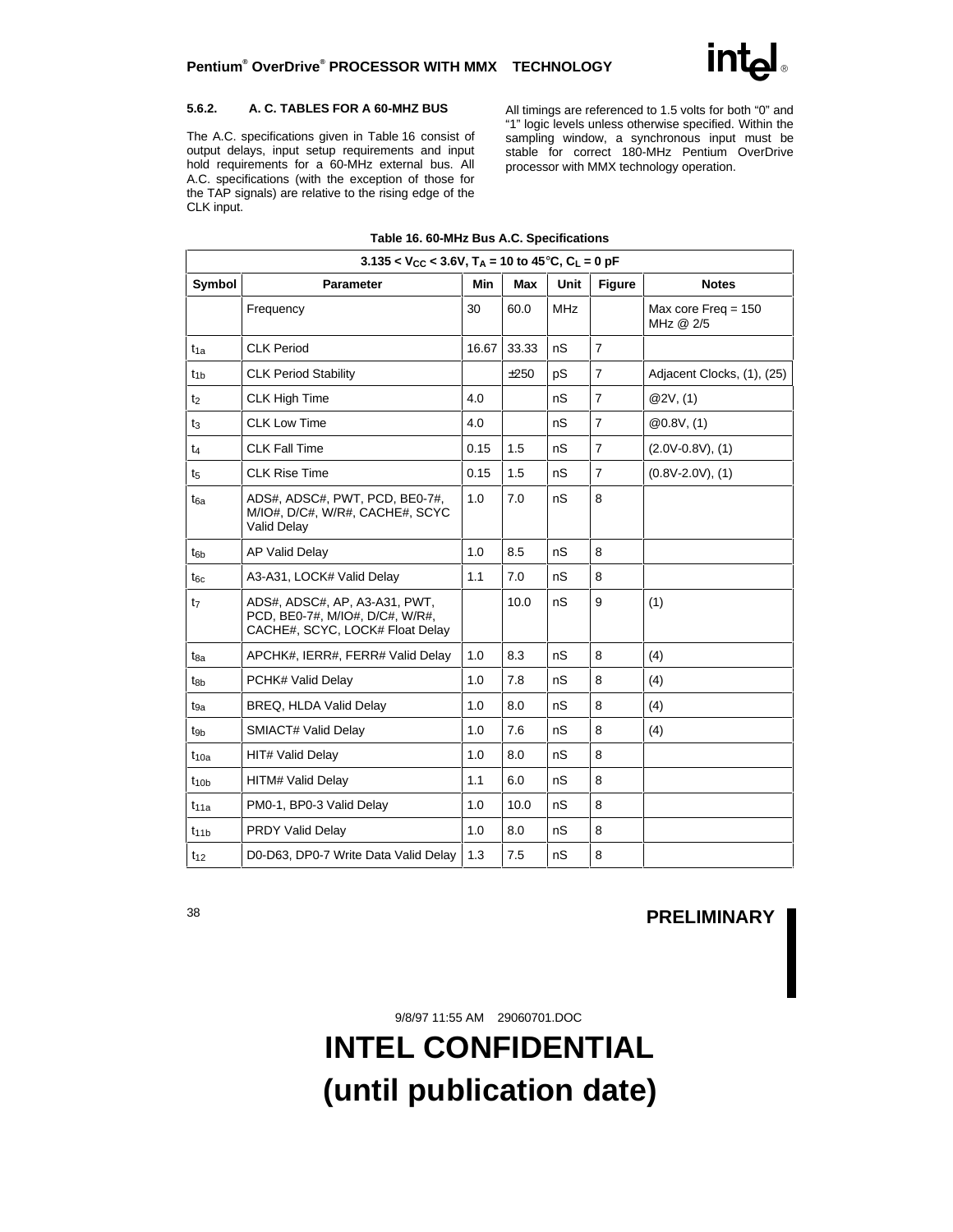| $3.135 < V_{CC} < 3.6V$ , T <sub>A</sub> = 10 to 45°C, C <sub>L</sub> = 0 pF |                                                       |     |      |             |               |                  |  |  |
|------------------------------------------------------------------------------|-------------------------------------------------------|-----|------|-------------|---------------|------------------|--|--|
| Symbol                                                                       | <b>Parameter</b>                                      | Min | Max  | Unit        | <b>Figure</b> | <b>Notes</b>     |  |  |
| $t_{13}$                                                                     | D0-D63, DP0-3 Write Data Float Delay                  |     | 10.0 | nS          | 9             | (1)              |  |  |
| $t_{14}$                                                                     | A5-A31 Setup Time                                     | 6.0 |      | nS          | 10            |                  |  |  |
| $t_{15}$                                                                     | A5-A31 Hold Time                                      | 1.0 |      | nS          | 8             |                  |  |  |
| $t_{16a}$                                                                    | <b>INV, AP Setup Time</b>                             | 5.0 |      | nS          | 8             |                  |  |  |
| $t_{16b}$                                                                    | EADS# Setup Time                                      | 5.5 |      | nS          | 8             |                  |  |  |
| $t_{17}$                                                                     | EADS#, INV, AP Hold Time                              | 1.0 |      | nS          | 8             |                  |  |  |
| $t_{18a}$                                                                    | <b>KEN# Setup Time</b>                                | 5.0 |      | nS          | 8             |                  |  |  |
| t <sub>18b</sub>                                                             | NA#, WB/WT# Setup Time                                | 4.5 |      | nS          | 8             |                  |  |  |
| $t_{19}$                                                                     | KEN#, WB/WT#, NA# Hold Time                           | 1.0 |      | nS          | 8             |                  |  |  |
| $t_{20}$                                                                     | BRDY#, BRDYC# Setup Time                              | 5.0 |      | nS          | 8             |                  |  |  |
| $t_{21}$                                                                     | BRDY#, BRDYC# Hold Time                               | 1.0 |      | nS          | 8             |                  |  |  |
| t <sub>22</sub>                                                              | AHOLD, BOFF# Setup Time                               | 5.5 |      | nS          | 8             |                  |  |  |
| $t_{23}$                                                                     | AHOLD, BOFF# Hold Time                                | 1.0 |      | nS          | 8             |                  |  |  |
| t <sub>24</sub>                                                              | BUSCHK#, EWBE#, HOLD, PEN#<br>Setup Time              | 5.0 |      | nS          | 8             |                  |  |  |
| $t_{25}$                                                                     | BUSCHK#, EWBE#, PEN# Hold Time                        | 1.0 |      | nS          | 8             |                  |  |  |
| t <sub>25a</sub>                                                             | <b>HOLD Hold Time</b>                                 | 1.5 |      | nS          | 8             |                  |  |  |
| t <sub>26</sub>                                                              | A20M#, INTR, STPCLK# Setup Time                       | 5.0 |      | nS          | 8             | (11), (15)       |  |  |
| t <sub>27</sub>                                                              | A20M#, INTR, STPCLK# Hold Time                        | 1.0 |      | nS          | 8             | (12)             |  |  |
| t <sub>28</sub>                                                              | INIT, FLUSH#, NMI, SMI#, IGNNE#<br>Setup Time         | 5.0 |      | nS          | 8             | (11), (15), (16) |  |  |
| t <sub>29</sub>                                                              | INIT, FLUSH#, NMI, SMI#, IGNNE#<br><b>Hold Time</b>   | 1.0 |      | nS          | 8             | (12)             |  |  |
| $t_{30}$                                                                     | INIT, FLUSH#, NMI, SMI#, IGNNE#<br>Pulse Width, Async | 2.0 |      | <b>CLKs</b> |               | $(14)$ , $(16)$  |  |  |
| t31                                                                          | R/S# Setup Time                                       | 5.0 |      | nS          | 8             | (11), (15), (16) |  |  |
| $t_{32}$                                                                     | R/S# Hold Time                                        | 1.0 |      | nS          | 8             | (12)             |  |  |
| t33                                                                          | R/S# Pulse Width, Async.                              | 2.0 |      | <b>CLKs</b> |               | $(14)$ , $(16)$  |  |  |
| t <sub>34</sub>                                                              | D0-D63, DP0-7 Read Data Setup Time                    | 3.0 |      | nS          | 8             |                  |  |  |
| $t_{35}$                                                                     | D0-D63, DP0-7 Read Data Hold Time                     | 1.5 |      | nS          | 8             |                  |  |  |

**Table 16. 60-MHz Bus A.C. Specifications** (Continued)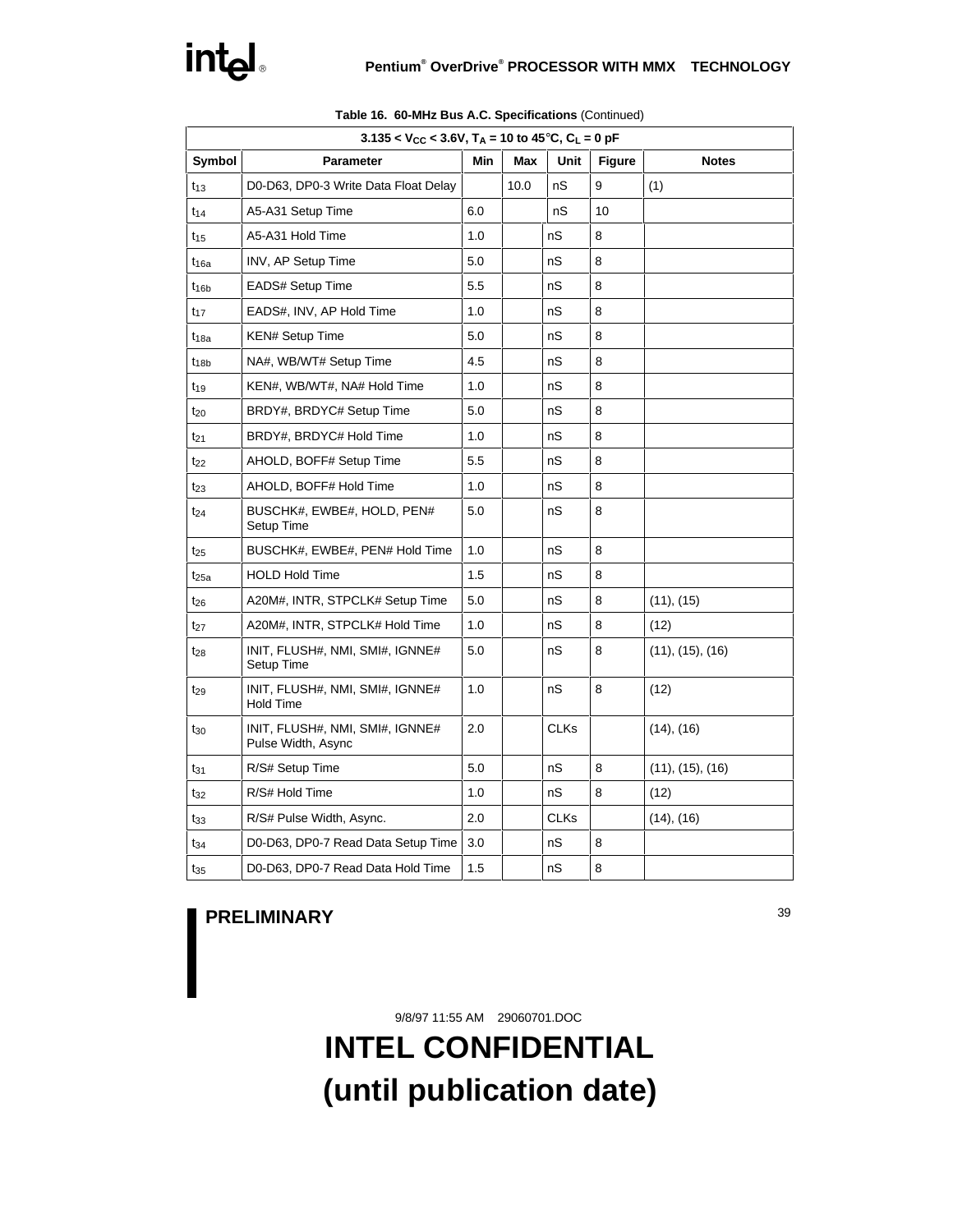| $3.135 < V_{CC} < 3.6V$ , T <sub>A</sub> = 10 to 45°C, C <sub>L</sub> = 0 pF |                                                                                          |      |      |             |                |                                       |  |  |
|------------------------------------------------------------------------------|------------------------------------------------------------------------------------------|------|------|-------------|----------------|---------------------------------------|--|--|
| Symbol                                                                       | Parameter                                                                                | Min  | Max  | Unit        | <b>Figure</b>  | <b>Notes</b>                          |  |  |
| $t_{36}$                                                                     | <b>RESET Setup Time</b>                                                                  | 5.0  |      | nS          | 9              | (11), (15)                            |  |  |
| $t_{37}$                                                                     | <b>RESET Hold Time</b>                                                                   | 1.0  |      | nS          | 9              | (12)                                  |  |  |
| $t_{38}$                                                                     | RESET Pulse Width, VCC & CLK<br>Stable                                                   | 15   |      | <b>CLKs</b> | 9              | (16)                                  |  |  |
| $t_{39}$                                                                     | RESET Active After VCC & CLK<br>Stable                                                   | 1.0  |      | mS          | 9              | Power up                              |  |  |
| $t_{40}$                                                                     | Reset Configuration Signals (INIT,<br>FLUSH#) Setup Time                                 | 5.0  |      | nS          | 9              | (11), (15), (16)                      |  |  |
| $t_{41}$                                                                     | Reset Configuration Signals (INIT,<br>FLUSH#) Hold Time                                  | 1.0  |      | nS          | 9              | (12)                                  |  |  |
| t <sub>42a</sub>                                                             | Reset Configuration Signals (INIT,<br>FLUSH#) Setup Time, Async.                         | 2.0  |      | <b>CLKs</b> | 9              | (15)                                  |  |  |
| $t_{42b}$                                                                    | Reset Configuration Signals (FLUSH#,<br>BRDYC#, INIT, BUSCHK#) Hold Time,<br>Async.      | 2.0  |      | <b>CLKs</b> | 9              | (20)                                  |  |  |
| $t_{42c}$                                                                    | Reset Configuration Signals (BRDYC#,<br>BUSCHK#) Setup Time, Async.                      | 3.0  |      | <b>CLKs</b> | 9              | (20)                                  |  |  |
| $t_{42d}$                                                                    | <b>Reset Configuration Signals</b><br>(BRDYC#) Hold Time, RESET Driven<br>Synchronously. | 1.0  |      | nS          |                | To RESET falling edge<br>(1), (27)    |  |  |
| $t_{44}$                                                                     | <b>TCK Frequency</b>                                                                     |      | 16.0 | <b>MHz</b>  |                |                                       |  |  |
| t <sub>45</sub>                                                              | <b>TCK Period</b>                                                                        | 62.5 |      | nS          | $\overline{7}$ |                                       |  |  |
| t46                                                                          | <b>TCK High Time</b>                                                                     | 25.0 |      | nS          | $\overline{7}$ | @2V, (1)                              |  |  |
| t <sub>47</sub>                                                              | <b>TCK Low Time</b>                                                                      | 25.0 |      | nS          | $\overline{7}$ | @0.8V, (1)                            |  |  |
| $t_{48}$                                                                     | <b>TCK Fall Time</b>                                                                     |      | 5.0  | nS          | $\overline{7}$ | $(2.0V-0.8V)$ , $(1)$ , $(8)$ , $(9)$ |  |  |
| t <sub>49</sub>                                                              | <b>TCK Rise Time</b>                                                                     |      | 5.0  | nS          | 7              | $(0.8V-2.0V)$ , $(1)$ , $(8)$ , $(9)$ |  |  |
| $t_{50}$                                                                     | <b>TRST# Pulse Width</b>                                                                 | 40.0 |      | nS          | 13             | Asynchronous, (1)                     |  |  |
| $t_{51}$                                                                     | TDI, TMS Setup Time                                                                      | 5.0  |      | nS          | 12             | (7)                                   |  |  |
| $t_{52}$                                                                     | TDI, TMS Hold Time                                                                       | 13.0 |      | nS          | 12             | (7)                                   |  |  |
| $t_{53}$                                                                     | <b>TDO Valid Delay</b>                                                                   | 3.0  | 20.0 | nS          | 12             | (8)                                   |  |  |
| t <sub>54</sub>                                                              | <b>TDO Float Delay</b>                                                                   |      | 25.0 | nS          | 12             | (1), (8)                              |  |  |
| t <sub>55</sub>                                                              | All Non-Test Outputs Valid Delay                                                         | 3.0  | 20.0 | nS          | 12             | (3), (8), (10)                        |  |  |
| t <sub>56</sub>                                                              | All Non-Test Outputs Float Delay                                                         |      | 25.0 | nS          | 12             | (1), (3), (8), (10)                   |  |  |

**Table 16. 60-MHz Bus A.C. Specifications** (Continued)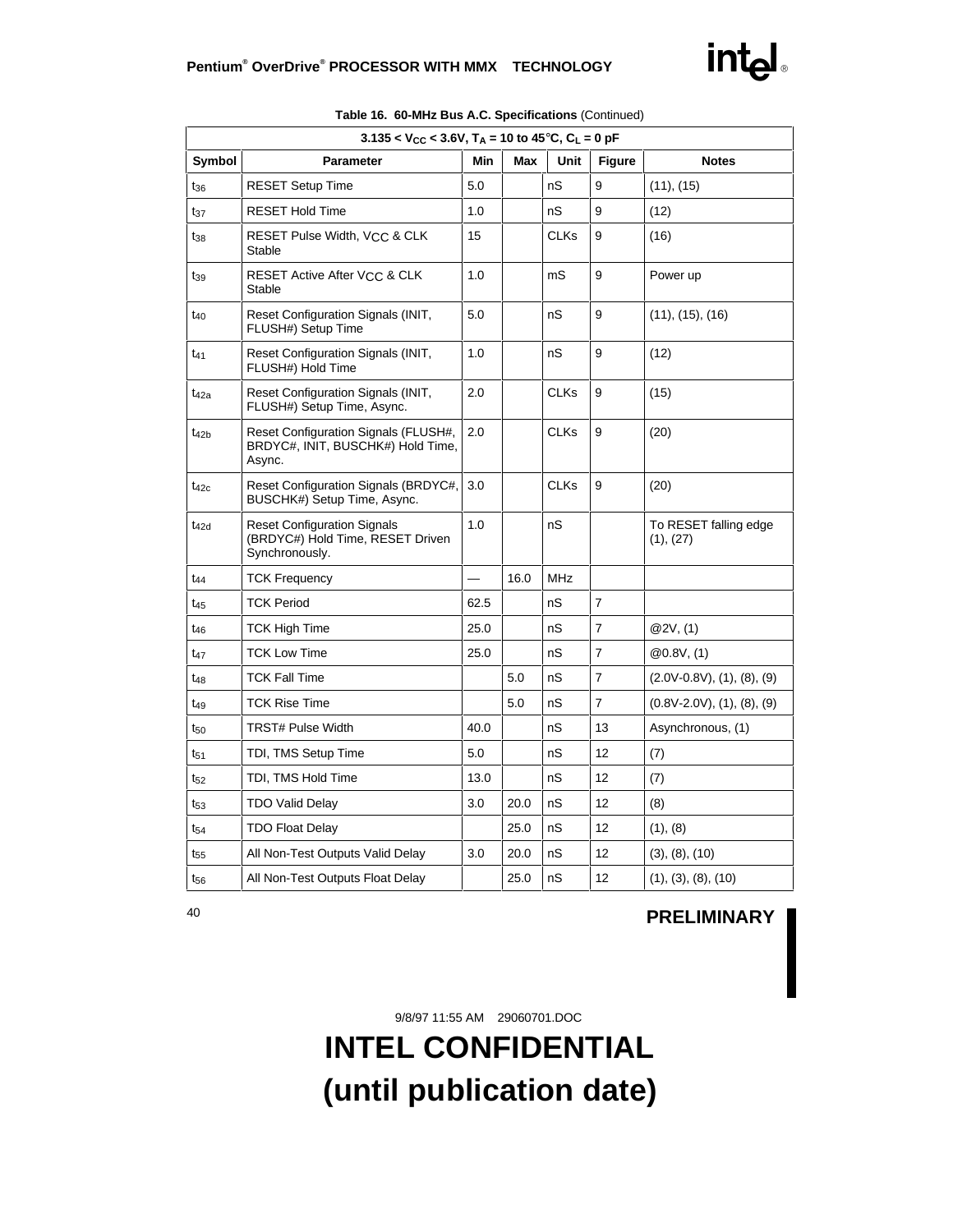| $3.135 < V_{CC} < 3.6V$ , T <sub>A</sub> = 10 to 45°C, C <sub>L</sub> = 0 pF |                                |      |            |      |               |                |  |  |
|------------------------------------------------------------------------------|--------------------------------|------|------------|------|---------------|----------------|--|--|
| Symbol                                                                       | <b>Parameter</b>               | Min  | <b>Max</b> | Unit | <b>Figure</b> | <b>Notes</b>   |  |  |
| $t_{57}$                                                                     | All Non-Test Inputs Setup Time | 5.0  |            | nS   | 12            | (3), (7), (10) |  |  |
| $t_{58}$                                                                     | All Non-Test Inputs Hold Time  | 13.0 |            | nS   | 12            | (3), (7), (10) |  |  |

#### **Table 16. 60-MHz Bus A.C. Specifications** (Continued)

#### **NOTES:**

#### **Notes 2, 6, and 13 are general and apply to all standard TTL signals used with the Pentium® OverDrive processor with MMX™ technology.**

- 1. Not 100% tested. Guaranteed by design/characterization.
- 2. TTL input test waveforms are assumed to be 0 to 3 Volt transitions with 1Volt/nS rise and fall times.
- 3. Non-Test Outputs and Inputs are the normal output or input signals (besides TCK, TRST#, TDI, TDO, and TMS). These timings correspond to the response of these signals due to boundary scan operations.
- 4. APCHK#, FERR#, HLDA, IERR#, LOCK#, and PCHK# are glitch free outputs. Glitch free signals monotonically transition without false transitions (i.e., glitches).
- 5. 0.8 V/ns <= CLK input rise/fall time <= 8 V/ns.
- 6.  $0.3$  V/ns  $\leq$  Input rise/fall time  $\leq$  5 V/ns.
- 7. Referenced to TCK rising edge.
- 8. Referenced to TCK falling edge.
- 9. 1ns can be added to the max TCK rise and fall times for every 10 MHz of frequency below 33 MHz.
- 10. During probe mode operation, do not use the boundary scan timings  $(t_{55-58})$ .
- 11. Setup time is required to guarantee recognition on a specific clock. This is not applicable to the Pentium OverDrive processor with MMX technology.
- 12. Hold time is required to guarantee recognition on a specific clock.
- 13. All TTL timings are referenced from 1.5 V.
- 14. To guarantee proper asynchronous recognition, the signal must have been deasserted (inactive) for a minimum of 2 clocks before being returned active and must meet the minimum pulse width.
- 15. This input may be driven asynchronously. However, when operating the Pentium® OverDrive® processor with MMX™ technology, FLUSH# and RESET must be asserted synchronously.
- 16. When driven asynchronously, RESET, NMI, FLUSH#, R/S#, INIT, and SMI# must be deasserted (inactive) for a minimum of 2 clocks before being returned active.
- 17. The D/C#, M/IO#, W/R#, CACHE#, and A5-A31 signals are sampled only on the CLK that ADS# is active.
- 18. BF, BF1, and CPUTYP should be strapped to  $V_{CC}$  or  $V_{SS}$ .
- 19. These signals are measured on the rising edge of adjacent CLKs at 1.5V. To ensure a 1:1 relationship between the amplitude of the input jitter and the internal and external clocks, the jitter frequency specturm should not have any power spectrum peaking between 500KHz and 1/3 of the CLK operating frequency. The amount of jitter present must be accounted for as a component of CLK skew between devices.
- 20. BRDYC# and BUSCHK# are used as Reset configuration signals to select buffer size.
- 21. The value of this signal may have been changed, check the latest Pentium Processor Data Book for the updated values.

\*\* Each valid delay is specified for a 0 pF load. The system designer should use I/O buffer modeling to account for signal flight time delays.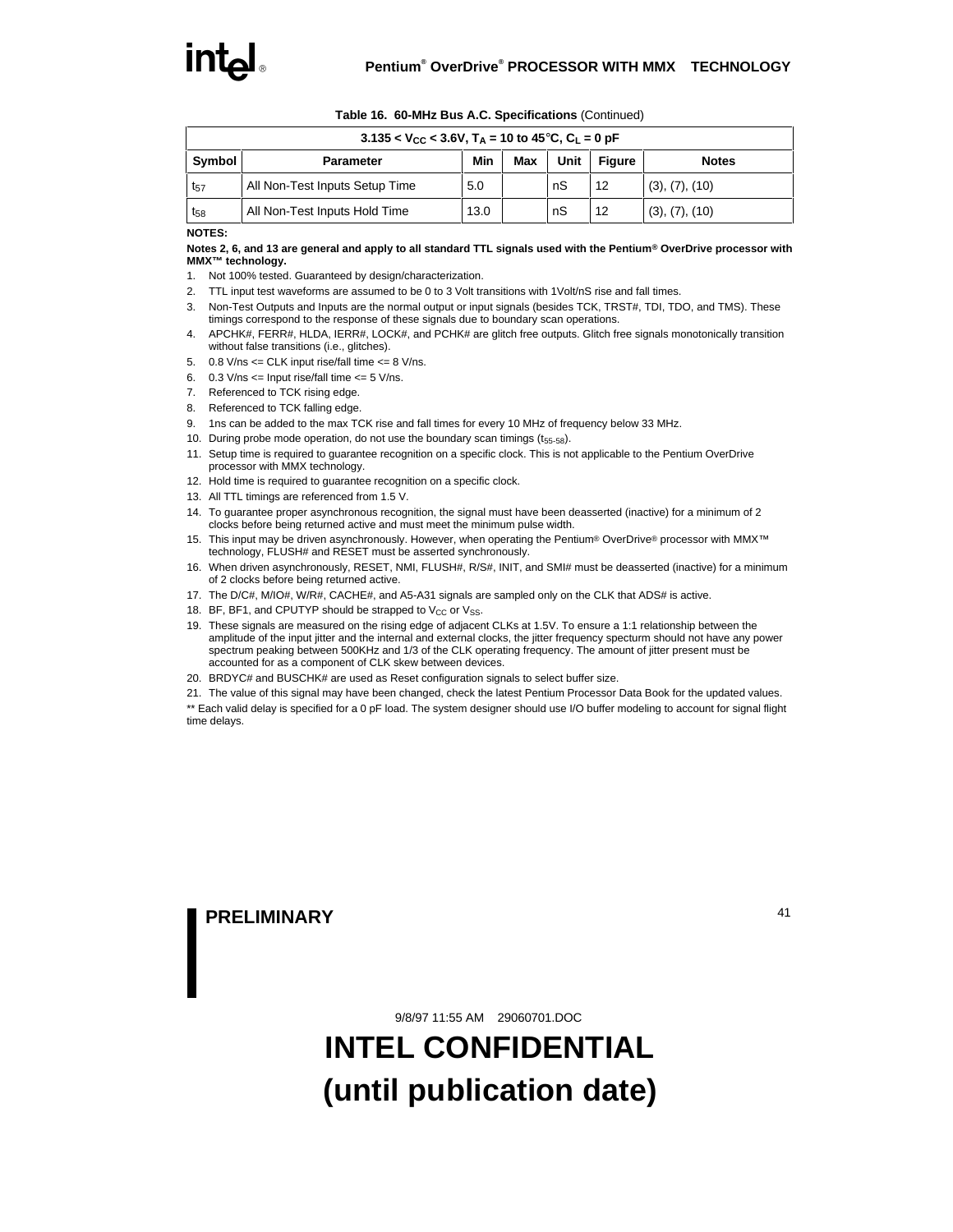#### **5.6.3. A. C. TABLES FOR A 66-MHZ BUS**

The A.C. specifications given in Table 17 consist of output delays, input setup requirements and input hold requirements for a 66-MHz external bus. All A.C. specifications (with the exception of those for the TAP signals) are relative to the rising edge of the CLK input.

All timings are referenced to 1.5 volts for both "0" and "1" logic levels unless otherwise specified. Within the sampling window, a synchronous input must be stable for correct 200-MHz Pentium OverDrive processor with MMX technology operation.

| $3.135 < V_{CC} < 3.6V$ , T <sub>A</sub> = 10 to 45°C, C <sub>L</sub> = 0 pF |                                                                                                     |       |      |            |                |                                    |  |  |  |
|------------------------------------------------------------------------------|-----------------------------------------------------------------------------------------------------|-------|------|------------|----------------|------------------------------------|--|--|--|
| Symbol                                                                       | <b>Parameter</b>                                                                                    | Min   | Max  | Unit       | <b>Figure</b>  | <b>Notes</b>                       |  |  |  |
|                                                                              | Frequency                                                                                           | 33.33 | 66.6 | <b>MHz</b> |                | Max core Freq = $166$ MHz<br>@ 2/5 |  |  |  |
| $t_{1a}$                                                                     | <b>CLK Period</b>                                                                                   | 15.0  | 30.0 | nS         | $\overline{7}$ |                                    |  |  |  |
| $t_{1b}$                                                                     | <b>CLK Period Stability</b>                                                                         |       | ±250 | pS         | $\overline{7}$ | Adjacent Clocks, (1), (25)         |  |  |  |
| t <sub>2</sub>                                                               | <b>CLK High Time</b>                                                                                | 4.0   |      | nS         | $\overline{7}$ | @2V, (1), (5)                      |  |  |  |
| t3                                                                           | <b>CLK Low Time</b>                                                                                 | 4.0   |      | nS         | $\overline{7}$ | @0.8V, (1), (5)                    |  |  |  |
| t4                                                                           | <b>CLK Fall Time</b>                                                                                | 0.15  | 1.5  | nS         | $\overline{7}$ | $(2.0V-0.8V)$ , $(1)$ , $(5)$      |  |  |  |
| t5                                                                           | <b>CLK Rise Time</b>                                                                                | 0.15  | 1.5  | nS         | $\overline{7}$ | $(0.8V-.0V), (1), (5)$             |  |  |  |
| $t_{6a}$                                                                     | ADSC#, PWT, PCD, BE0-7#, D/C#,<br>W/R#, CACHE#, SCYC, Valid Delay                                   | 1.0   | 7.0  | nS         | 8              |                                    |  |  |  |
| t <sub>6b</sub>                                                              | AP Valid Delay                                                                                      | 1.0   | 8.5  | nS         | 8              |                                    |  |  |  |
| $t_{6c}$                                                                     | A3-A31, LOCK# Valid Delay                                                                           | 1.1   | 7.0  | nS         | 8              |                                    |  |  |  |
| $t_{6d}$                                                                     | ADS#, MIO# Valid Delay                                                                              | 1.0   | 6.0  | nS         | 8              |                                    |  |  |  |
| t7                                                                           | ADS#, ADSC#, AP, A3-A31, PWT,<br>PCD, BE0-7#, M/IO#, D/C#, W/R#,<br>CACHE#, SCYC, LOCK# Float Delay |       | 10.0 | nS         | 9              | (1)                                |  |  |  |
| t <sub>8a</sub>                                                              | APCHK#, IERR#, FERR# Valid Delay                                                                    | 1.0   | 8.3  | nS         | 8              | (4)                                |  |  |  |
| $t_{8b}$                                                                     | PCHK# Valid Delay                                                                                   | 1.0   | 7.0  | nS         | 8              | (4)                                |  |  |  |
| t <sub>9a</sub>                                                              | BREQ, HLDA Valid Delay                                                                              | 1.0   | 8.0  | nS         | 8              | (4), (21)                          |  |  |  |
| t <sub>9b</sub>                                                              | SMIACT# Valid Delay                                                                                 | 1.0   | 7.6  | nS         | 8              | (4), (21)                          |  |  |  |
| $t_{10a}$                                                                    | <b>HIT# Valid Delay</b>                                                                             | 1.0   | 8.0  | nS         | 8              | (21)                               |  |  |  |
| t <sub>10b</sub>                                                             | <b>HITM# Valid Delay</b>                                                                            | 1.1   | 6.0  | nS         | 8              |                                    |  |  |  |
| $t_{11a}$                                                                    | PM0-1, BP0-3 Valid Delay                                                                            | 1.0   | 10.0 | nS         | 8              |                                    |  |  |  |
| $t_{11b}$                                                                    | <b>PRDY Valid Delay</b>                                                                             | 1.0   | 8.0  | nS         | 8              |                                    |  |  |  |
| $t_{12}$                                                                     | D0-D63, DP0-7 Write Data Valid Delay                                                                | 1.3   | 7.5  | nS         | 8              | (21)                               |  |  |  |

#### **Table 17. 66-MHz Bus A.C. Specifications**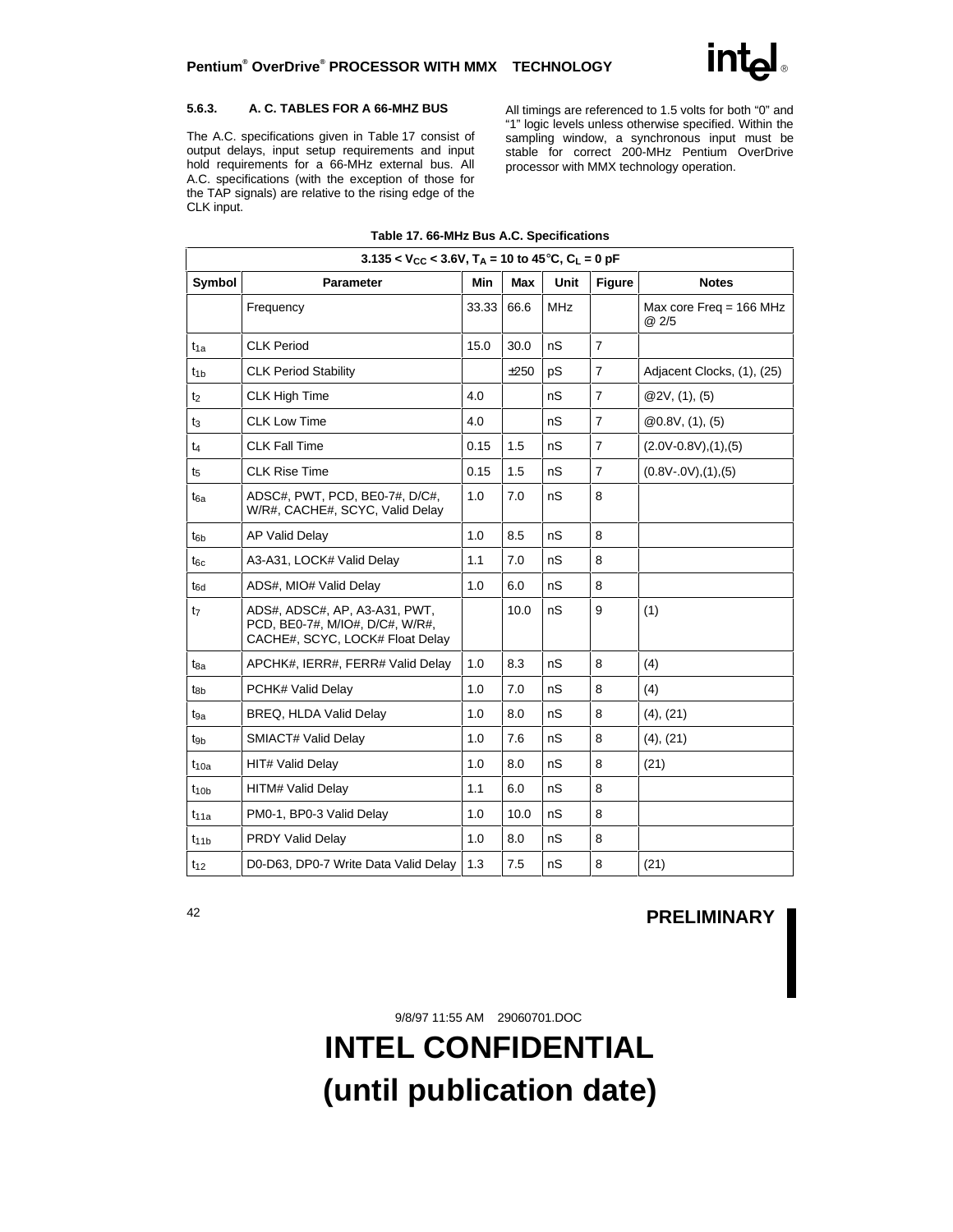| $3.135 < V_{CC} < 3.6V$ , T <sub>A</sub> = 10 to 45°C, C <sub>L</sub> = 0 pF |                                                       |     |      |             |               |                  |  |  |  |
|------------------------------------------------------------------------------|-------------------------------------------------------|-----|------|-------------|---------------|------------------|--|--|--|
| Symbol                                                                       | <b>Parameter</b>                                      | Min | Max  | Unit        | <b>Figure</b> | <b>Notes</b>     |  |  |  |
| $t_{13}$                                                                     | D0-D63, DP0-3 Write Data Float Delay                  |     | 10.0 | nS          | 9             | (1)              |  |  |  |
| $t_{14}$                                                                     | A5-A31 Setup Time                                     | 6.0 |      | nS          | 10            |                  |  |  |  |
| t <sub>15</sub>                                                              | A5-A31 Hold Time                                      | 1.0 |      | nS          | 10            |                  |  |  |  |
| t <sub>16a</sub>                                                             | INV, AP Setup Time                                    | 5.0 |      | nS          | 10            |                  |  |  |  |
| t <sub>16b</sub>                                                             | <b>EADS# Setup Time</b>                               | 5.5 |      | nS          | 10            |                  |  |  |  |
| $t_{17}$                                                                     | EADS#, INV, AP Hold Time                              | 1.0 |      | nS          | 10            |                  |  |  |  |
| t <sub>18a</sub>                                                             | <b>KEN# Setup Time</b>                                | 5.0 |      | nS          | 10            |                  |  |  |  |
| t <sub>18b</sub>                                                             | NA#, WB/WT# Setup Time                                | 4.5 |      | nS          | 10            |                  |  |  |  |
| t <sub>19</sub>                                                              | KEN#, WB/WT#, NA# Hold Time                           | 1.0 |      | nS          | 10            |                  |  |  |  |
| t <sub>20</sub>                                                              | BRDY#, BRDYC# Setup Time                              | 5.0 |      | nS          | 10            |                  |  |  |  |
| $t_{21}$                                                                     | BRDY#, BRDYC# Hold Time                               | 1.0 |      | nS          | 10            |                  |  |  |  |
| t <sub>22</sub>                                                              | AHOLD, BOFF# Setup Time                               | 5.5 |      | nS          | 10            |                  |  |  |  |
| $t_{23}$                                                                     | AHOLD, BOFF# Hold Time                                | 1.0 |      | nS          | 10            |                  |  |  |  |
| t <sub>24</sub>                                                              | BUSCHK#, EWBE#, HOLD, PEN#<br>Setup Time              | 5.0 |      | nS          | 10            |                  |  |  |  |
| t <sub>25a</sub>                                                             | BUSCHK#, EWBE#, PEN# Hold Time                        | 1.0 |      | nS          | 10            |                  |  |  |  |
| $t_{25b}$                                                                    | <b>HOLD Hold Time</b>                                 | 1.5 |      | nS          | 10            |                  |  |  |  |
| t <sub>26</sub>                                                              | A20M#, INTR, STPCLK# Setup Time                       | 5.0 |      | nS          | 10            | (11), (15)       |  |  |  |
| t <sub>27</sub>                                                              | A20M#, INTR, STPCLK# Hold Time                        | 1.0 |      | nS          | 10            | (12)             |  |  |  |
| t <sub>28</sub>                                                              | INIT, FLUSH#, NMI, SMI#, IGNNE#<br>Setup Time         | 5.0 |      | nS          | 10            | (11), (15), (16) |  |  |  |
| $t_{29}$                                                                     | INIT, FLUSH#, NMI, SMI#, IGNNE#<br><b>Hold Time</b>   | 1.0 |      | nS          | 10            | (12)             |  |  |  |
| t30                                                                          | INIT, FLUSH#, NMI, SMI#, IGNNE#<br>Pulse Width, Async | 2.0 |      | <b>CLKs</b> |               | $(14)$ , $(16)$  |  |  |  |
| $t_{31}$                                                                     | R/S# Setup Time                                       | 5.0 |      | nS          | 10            | (11), (15), (16) |  |  |  |
| $t_{32}$                                                                     | R/S# Hold Time                                        | 1.0 |      | nS          | 10            | (12)             |  |  |  |
| t33                                                                          | R/S# Pulse Width, Async.                              | 2.0 |      | <b>CLKs</b> |               | (14), (16)       |  |  |  |
| t34                                                                          | D0-D63, DP0-7 Read Data Setup Time                    | 3.0 |      | nS          | 10            | (21)             |  |  |  |
| $t_{35}$                                                                     | D0-D63, DP0-7 Read Data Hold Time                     | 2.0 |      | nS          | 10            | (21)             |  |  |  |

**Table 17. 66-MHz Bus A.C. Specifications** (Continued)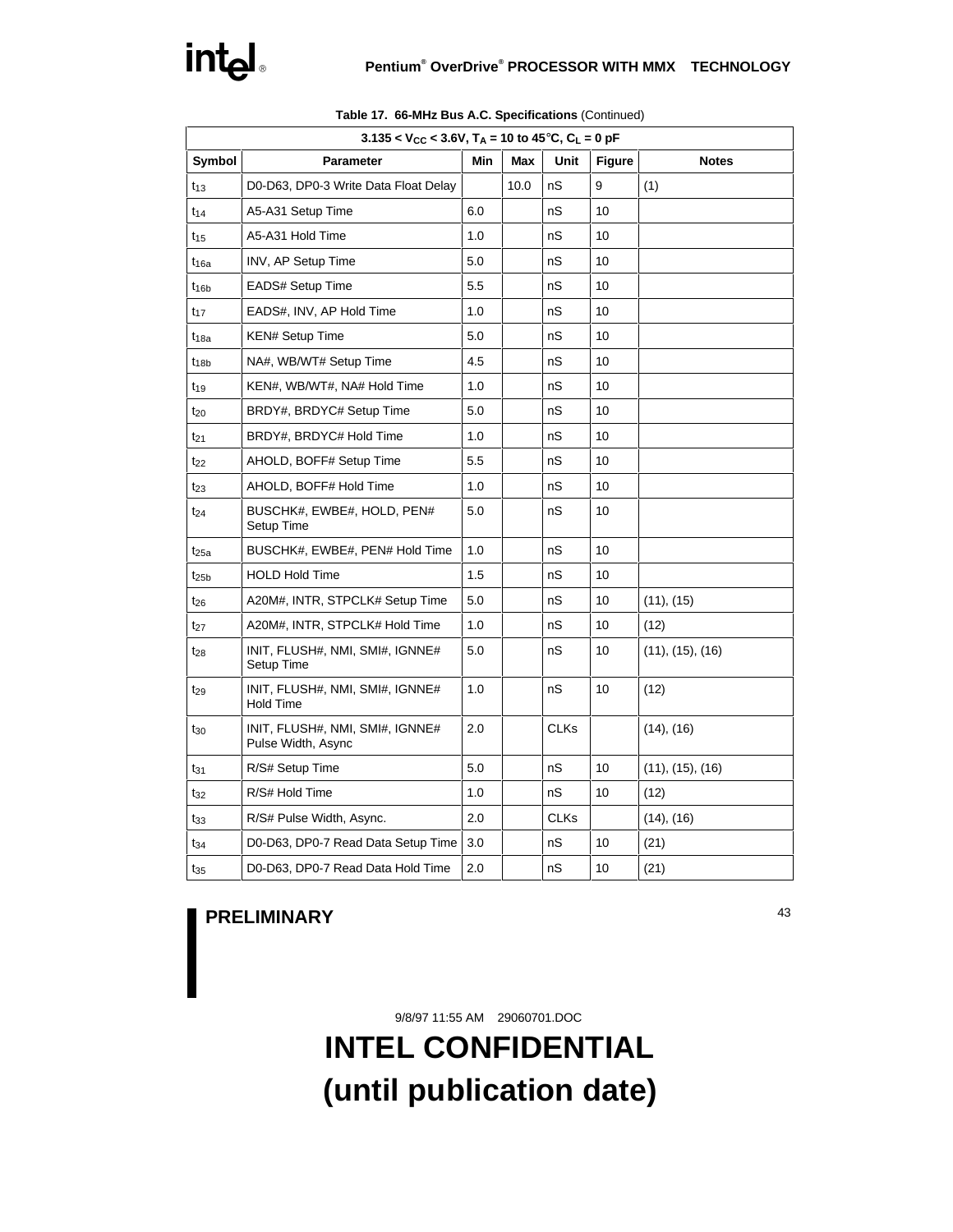| $3.135 < V_{CC} < 3.6V$ , T <sub>A</sub> = 10 to 45°C, C <sub>L</sub> = 0 pF |                                                                                          |      |      |             |                |                                       |  |  |  |
|------------------------------------------------------------------------------|------------------------------------------------------------------------------------------|------|------|-------------|----------------|---------------------------------------|--|--|--|
| Symbol                                                                       | Parameter                                                                                | Min  | Max  | Unit        | <b>Figure</b>  | <b>Notes</b>                          |  |  |  |
| t <sub>36</sub>                                                              | <b>RESET Setup Time</b>                                                                  | 5.0  |      | nS          | 11             | (11), (15)                            |  |  |  |
| t <sub>37</sub>                                                              | <b>RESET Hold Time</b>                                                                   | 1.0  |      | nS          | 11             | (12)                                  |  |  |  |
| $t_{38}$                                                                     | RESET Pulse Width, VCC & CLK<br>Stable                                                   | 15.0 |      | <b>CLKs</b> | 11             | (16)                                  |  |  |  |
| t39                                                                          | RESET Active After VCC & CLK<br>Stable                                                   | 1.0  |      | mS          | 11             | Power up                              |  |  |  |
| $t_{40}$                                                                     | Reset Configuration Signals (INIT,<br>FLUSH#) Setup Time                                 | 5.0  |      | nS          | 11             | (11), (15), (16)                      |  |  |  |
| $t_{41}$                                                                     | Reset Configuration Signals (INIT,<br>FLUSH#) Hold Time                                  | 1.0  |      | nS          | 11             | (12)                                  |  |  |  |
| $t_{42a}$                                                                    | Reset Configuration Signals (INIT,<br>FLUSH#) Setup Time, Async.                         | 2.0  |      | <b>CLKs</b> | 11             | To RESET falling edge<br>(15)         |  |  |  |
| $t_{42b}$                                                                    | Reset Configuration Signals (INIT,<br>FLUSH#, BRDYC#, BUSCHK#) Hold<br>Time, Async.      | 2.0  |      | <b>CLKs</b> | 11             | To RESET falling edge<br>(20)         |  |  |  |
| $t_{42c}$                                                                    | <b>Reset Configuration Signals</b><br>(BRDYC#, BUSCHK#) Setup Time,<br>Async.            | 3.0  |      | <b>CLKs</b> | 11             | To RESET falling edge<br>(20)         |  |  |  |
| $t_{42d}$                                                                    | <b>Reset Configuration Signals</b><br>(BRDYC#) Hold Time, RESET Driven<br>Synchronously. | 1.0  |      | nS          |                | To RESET falling edge (1),<br>(27)    |  |  |  |
| t <sub>44</sub>                                                              | <b>TCK Frequency</b>                                                                     |      | 16.0 | <b>MHz</b>  |                |                                       |  |  |  |
| t <sub>45</sub>                                                              | <b>TCK Period</b>                                                                        | 62.5 |      | nS          | $\overline{7}$ |                                       |  |  |  |
| t <sub>46</sub>                                                              | <b>TCK High Time</b>                                                                     | 25.0 |      | nS          | $\overline{7}$ | @2V, (1)                              |  |  |  |
| $t_{47}$                                                                     | <b>TCK Low Time</b>                                                                      | 25.0 |      | nS          | $\overline{7}$ | @0.8V, (1)                            |  |  |  |
| t <sub>48</sub>                                                              | <b>TCK Fall Time</b>                                                                     |      | 5.0  | nS          | $\overline{7}$ | $(2.0V-0.8V)$ , $(1)$ , $(8)$ , $(9)$ |  |  |  |
| $t_{49}$                                                                     | <b>TCK Rise Time</b>                                                                     |      | 5.0  | nS          | $\overline{7}$ | $(0.8V-2.0V)$ , $(1)$ , $(8)$ , $(9)$ |  |  |  |
| t <sub>50</sub>                                                              | <b>TRST# Pulse Width</b>                                                                 | 40.0 |      | nS          | 13             | Asynchronous, (1)                     |  |  |  |
| $t_{51}$                                                                     | TDI, TMS Setup Time                                                                      | 5.0  |      | nS          | 12             | (7)                                   |  |  |  |
| $t_{52}$                                                                     | TDI, TMS Hold Time                                                                       | 13.0 |      | nS          | 12             | (7)                                   |  |  |  |
| $t_{53}$                                                                     | <b>TDO Valid Delay</b>                                                                   | 3.0  | 20.0 | nS          | 12             | (8)                                   |  |  |  |
| t <sub>54</sub>                                                              | <b>TDO Float Delay</b>                                                                   |      | 25.0 | nS          | 12             | (1), (8)                              |  |  |  |
| $t_{55}$                                                                     | All Non-Test Outputs Valid Delay                                                         | 3.0  | 20.0 | nS          | 12             | (3), (8), (10)                        |  |  |  |

**Table 17. 66-MHz Bus A.C. Specifications** (Continued)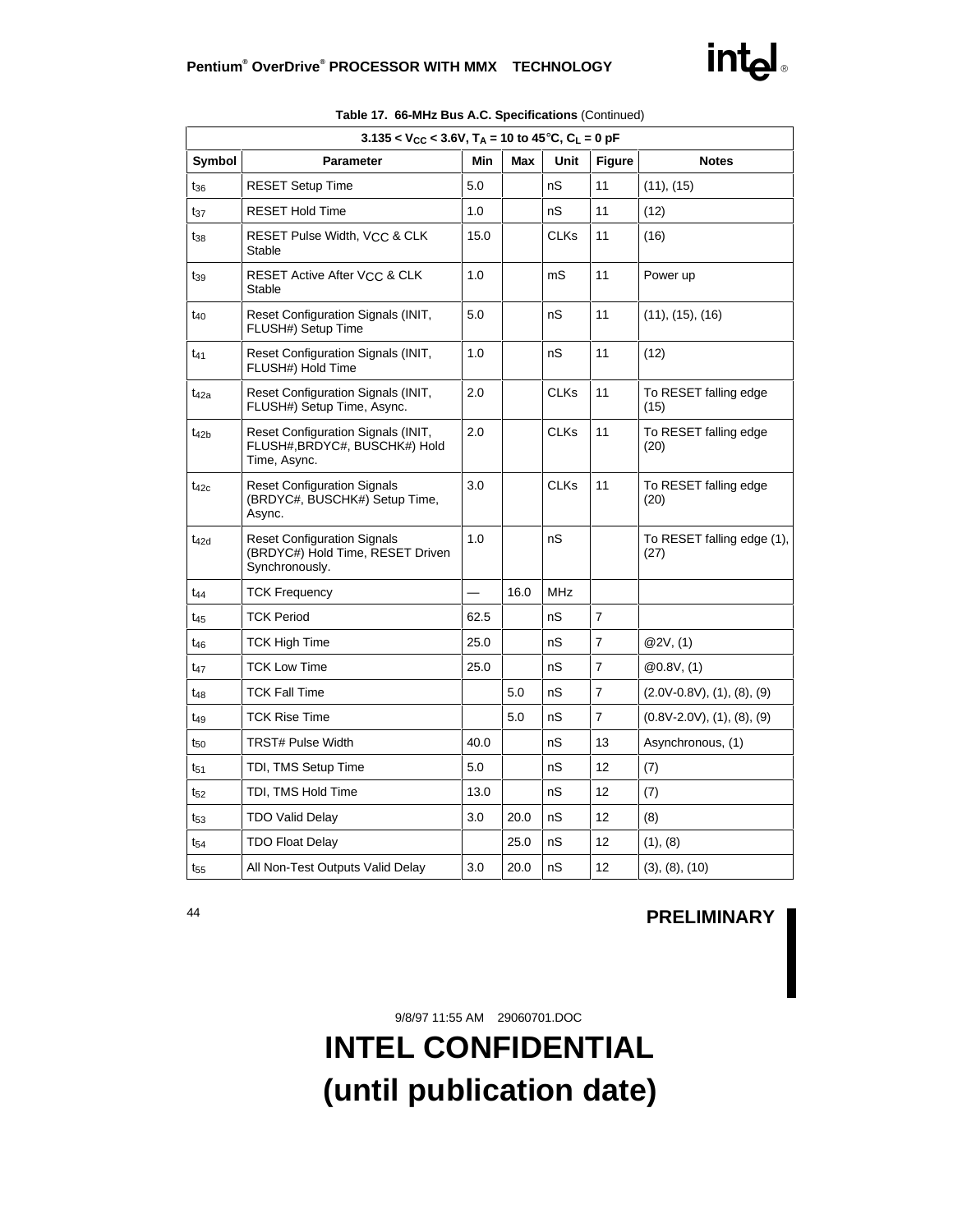| $3.135 < V_{CC} < 3.6V$ , T <sub>A</sub> = 10 to 45°C, C <sub>L</sub> = 0 pF |                                  |      |      |      |               |                     |  |  |  |
|------------------------------------------------------------------------------|----------------------------------|------|------|------|---------------|---------------------|--|--|--|
| Symbol                                                                       | <b>Parameter</b>                 | Min  | Max  | Unit | <b>Figure</b> | <b>Notes</b>        |  |  |  |
| $t_{56}$                                                                     | All Non-Test Outputs Float Delay |      | 25.0 | nS   | 12            | (1), (3), (8), (10) |  |  |  |
| $t_{57}$                                                                     | All Non-Test Inputs Setup Time   | 5.0  |      | nS   | 12            | (3), (7), (10)      |  |  |  |
| $t_{58}$                                                                     | All Non-Test Inputs Hold Time    | 13.0 |      | nS   | 12            | (3), (7), (10)      |  |  |  |

#### **Table 17. 66-MHz Bus A.C. Specifications** (Continued)

#### **NOTES:**

**Notes 2, 6, and 13 are general and apply to all standard TTL signals used with the Pentium® OverDrive processor with MMX™ technology.**

- 1. Not 100% tested. Guaranteed by design/characterization.
- 2. TTL input test waveforms are assumed to be 0 to 3 Volt transitions with 1Volt/nS rise and fall times.
- 3. Non-Test Outputs and Inputs are the normal output or input signals (besides TCK, TRST#, TDI, TDO, and TMS). These timings correspond to the response of these signals due to boundary scan operations.
- 4. APCHK#, FERR#, HLDA, IERR#, LOCK#, and PCHK# are glitch free outputs. Glitch free signals monotonically transition without false transitions (i.e., glitches).
- 5.  $0.8$  V/ns  $\leq$  CLK input rise/fall time  $\leq$  8 V/ns.
- 6.  $0.3$  V/ns  $\leq$  Input rise/fall time  $\leq$  5 V/ns.
- 7. Referenced to TCK rising edge.
- 8. Referenced to TCK falling edge.
- 9. 1ns can be added to the max TCK rise and fall times for every 10 MHz of frequency below 33 MHz.
- 10. During probe mode operation, do not use the boundary scan timings  $(t_{55-58})$ .
- 11. Setup time is required to guarantee recognition on a specific clock. This is not applicable to the Pentium OverDrive processor with MMX technology.
- 12. Hold time is required to guarantee recognition on a specific clock.
- 13. All TTL timings are referenced from 1.5 V.
- 14. To guarantee proper asynchronous recognition, the signal must have been deasserted (inactive) for a minimum of 2 clocks before being returned active and must meet the minimum pulse width.
- 15. This input may be driven asynchronously. However, when operating the Pentium® OverDrive® processor with MMX™ technology, FLUSH# and RESET must be asserted synchronously.
- 16. When driven asynchronously, RESET, NMI, FLUSH#, R/S#, INIT, and SMI# must be deasserted (inactive) for a minimum of 2 clocks before being returned active.
- 17. The D/C#, M/IO#, W/R#, CACHE#, and A5-A31 signals are sampled only on the CLK that ADS# is active.
- 18. BF, BF1, and CPUTYP should be strapped to  $V_{CC}$  or  $V_{SS}$ .
- 19. These signals are measured on the rising edge of adjacent CLKs at 1.5V. To ensure a 1:1 relationship between the amplitude of the input jitter and the internal and external clocks, the jitter frequency specturm should not have any power spectrum peaking between 500KHz and 1/3 of the CLK operating frequency. The amount of jitter present must be accounted for as a component of CLK skew between devices.
- 20. BRDYC# and BUSCHK# are used as Reset configuration signals to select buffer size.
- 21. The value of this signal may have been changed, check the latest Pentium Processor Data Book for the updated values.

\*\* Each valid delay is specified for a 0 pF load. The system designer should use I/O buffer modeling to account for signal flight time delays.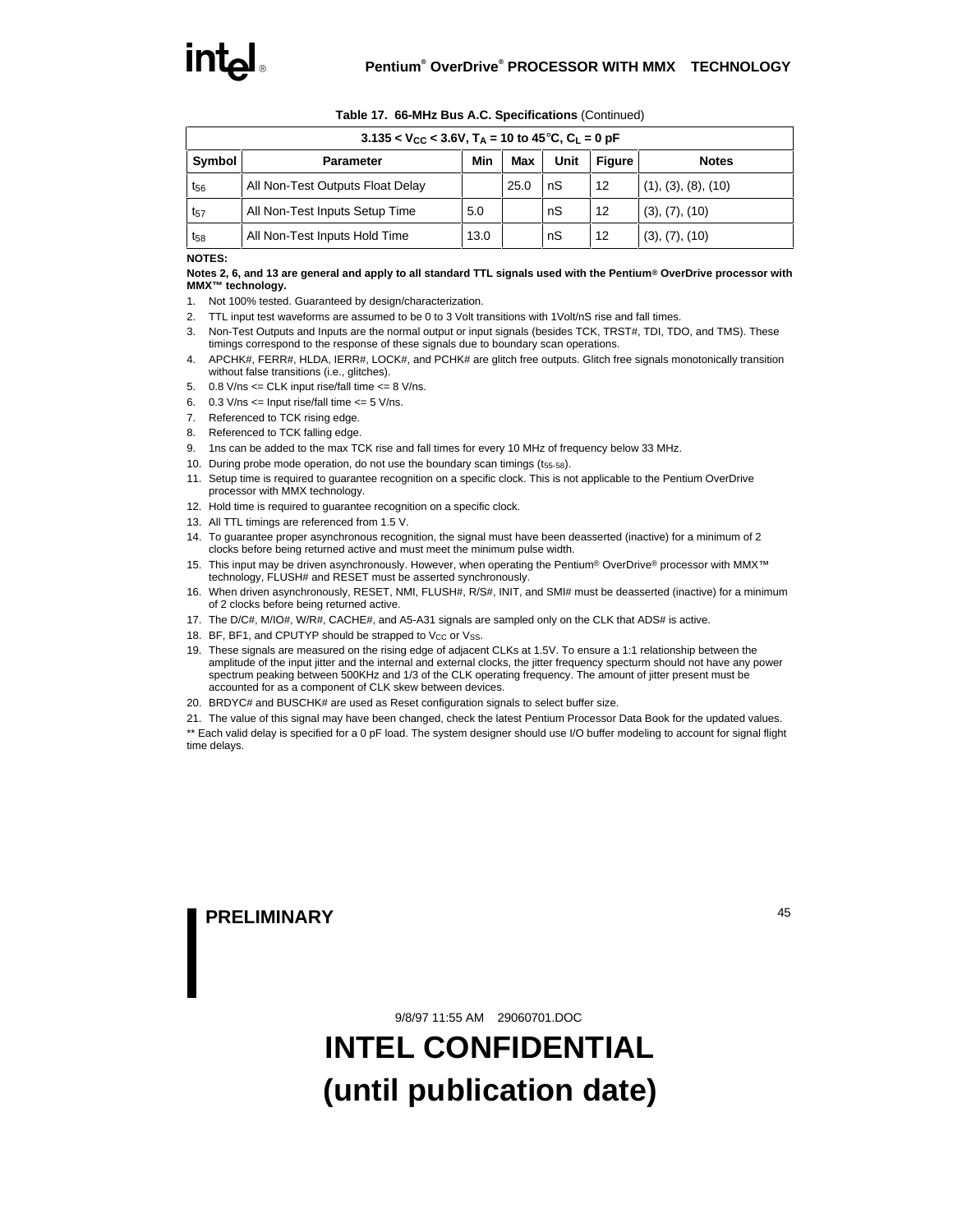

#### **5.6.4. TIMING AND WAVEFORMS**





**Figure 8. Valid Delay Timing**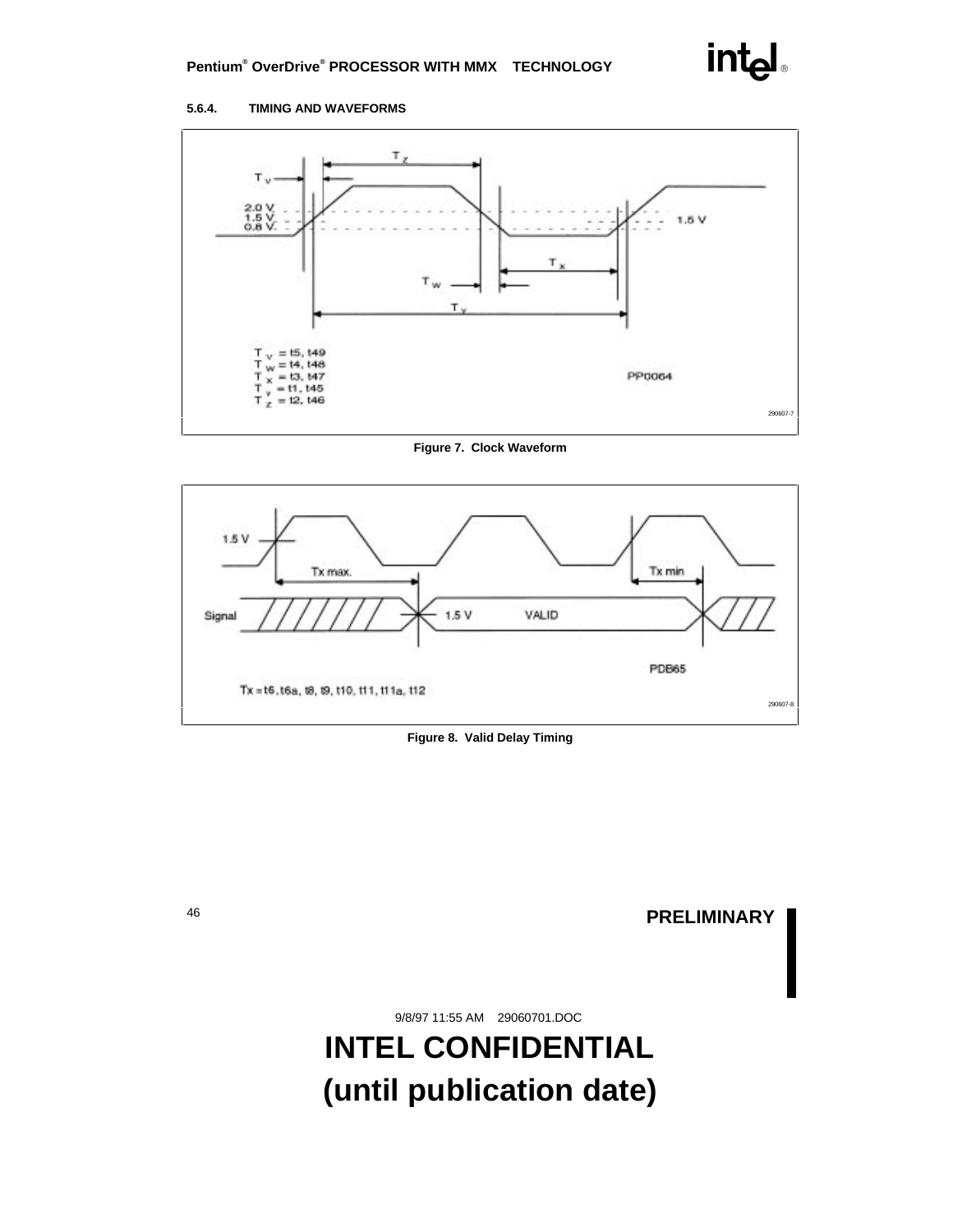# intel



**Figure 9. Float Delay Timing**



**Figure 10. Setup and Hold Timing**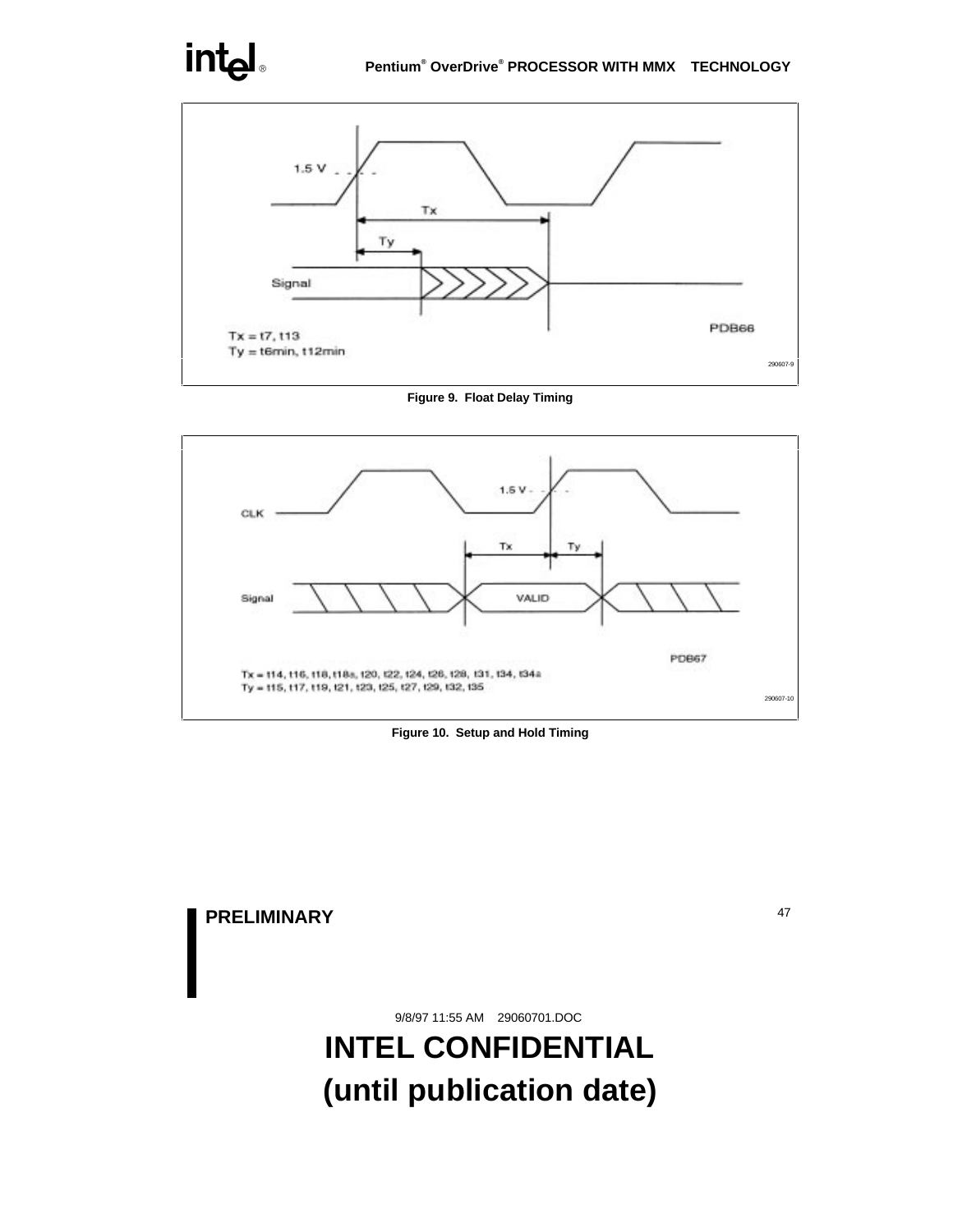

**Figure 11. Reset and Configuration Timing**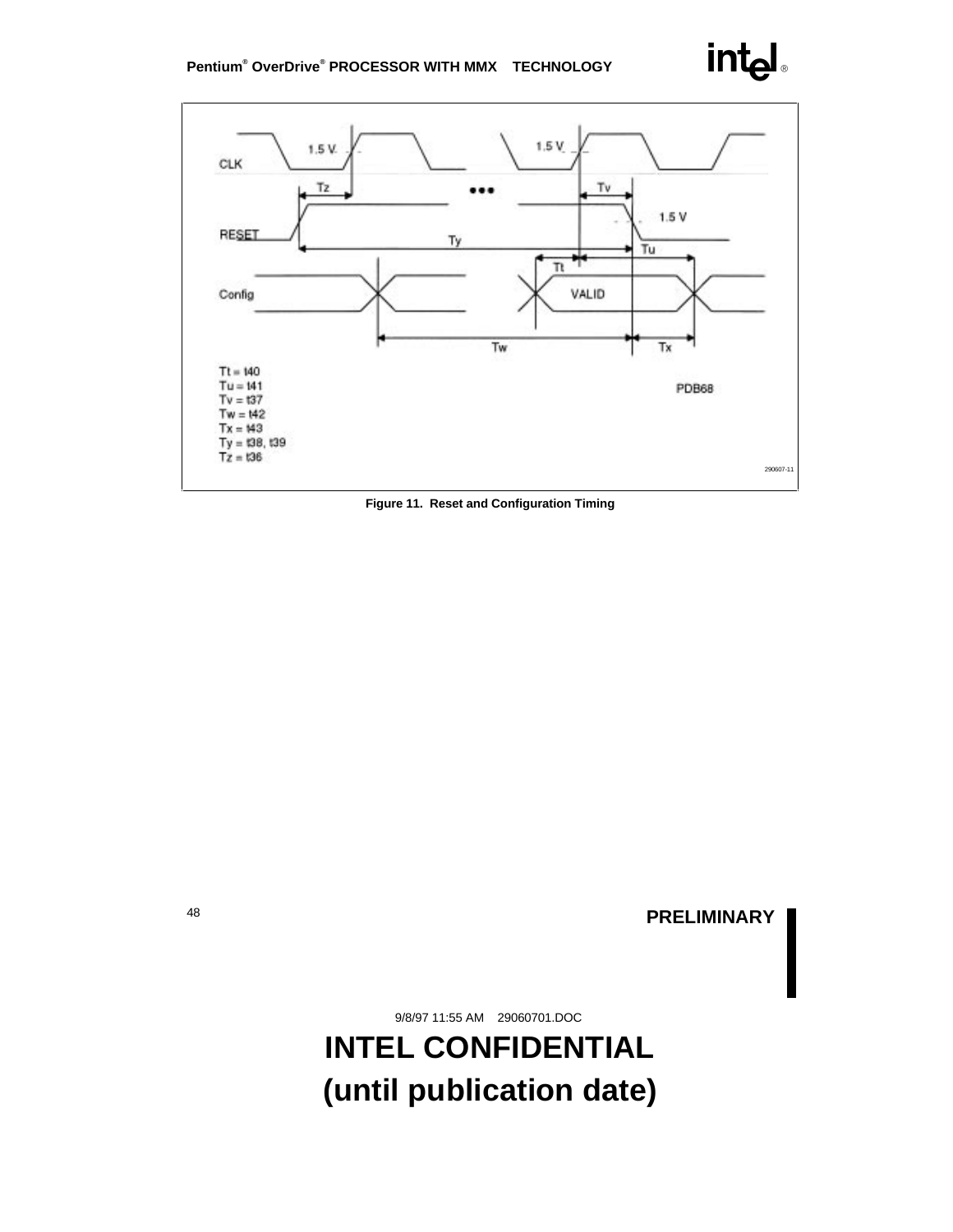# intel



**Figure 12. Test Timing**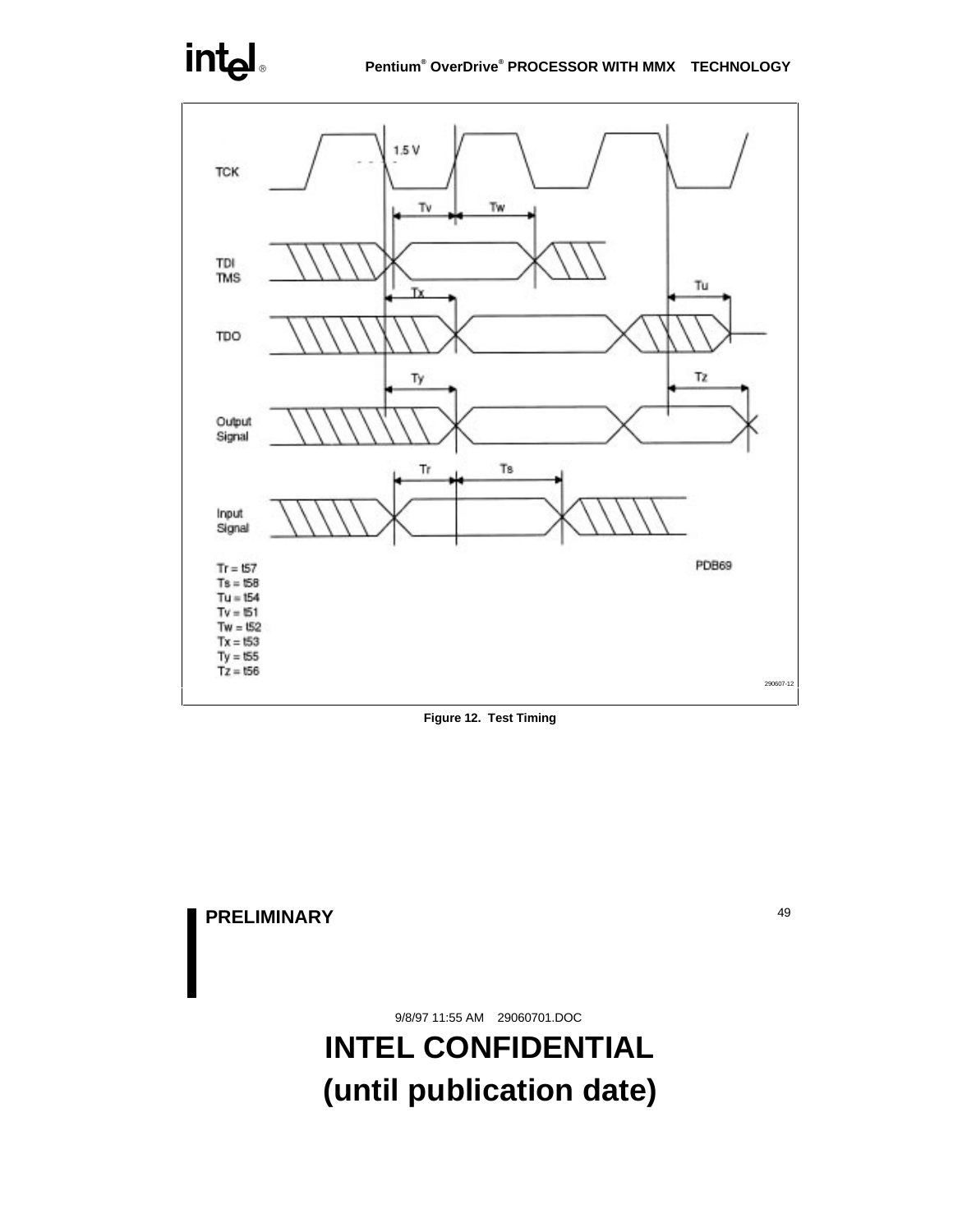4.95cm



**Figure 13. Reset and Configuration Timing**

# **6.0. MECHANICAL SPECIFICATIONS**

### **6.1. Package Dimensions**

The Pentium OverDrive processor with MMX technology, an upgrade for the 75, 90, 100-MHz Pentium processor-based systems, uses a 320-pin ceramic staggered pin grid array (SPGA) package. The pins will be arranged in a 37 x 37 matrix and the package dimensions will be 1.95″ x 1.95″ (4.95cm x 4.95cm). See Table 18.

| MMX <sup>™</sup> Technology Package Summary |                        |                      |                |                        |  |  |  |  |  |  |  |
|---------------------------------------------|------------------------|----------------------|----------------|------------------------|--|--|--|--|--|--|--|
|                                             | Package<br><b>Type</b> | Total<br><b>Pins</b> | Pin<br>Array   | Package<br><b>Size</b> |  |  |  |  |  |  |  |
| <b>Pentium®</b><br>OverDrive <sup>®</sup>   | <b>SPGA</b>            | 320                  | $37 \times 37$ | $1.95"$ x<br>1.95"     |  |  |  |  |  |  |  |
| Processor<br>with MMX™                      |                        |                      |                | 4.95cm x               |  |  |  |  |  |  |  |

**Table 18. Pentium® OverDrive® Processor with**

#### **NOTE:**

**Technology** 

The mechanical specifications are provided in Table 19. Figure 14 shows the package dimensions for the Pentium® OverDrive® processor with MMX™ technology.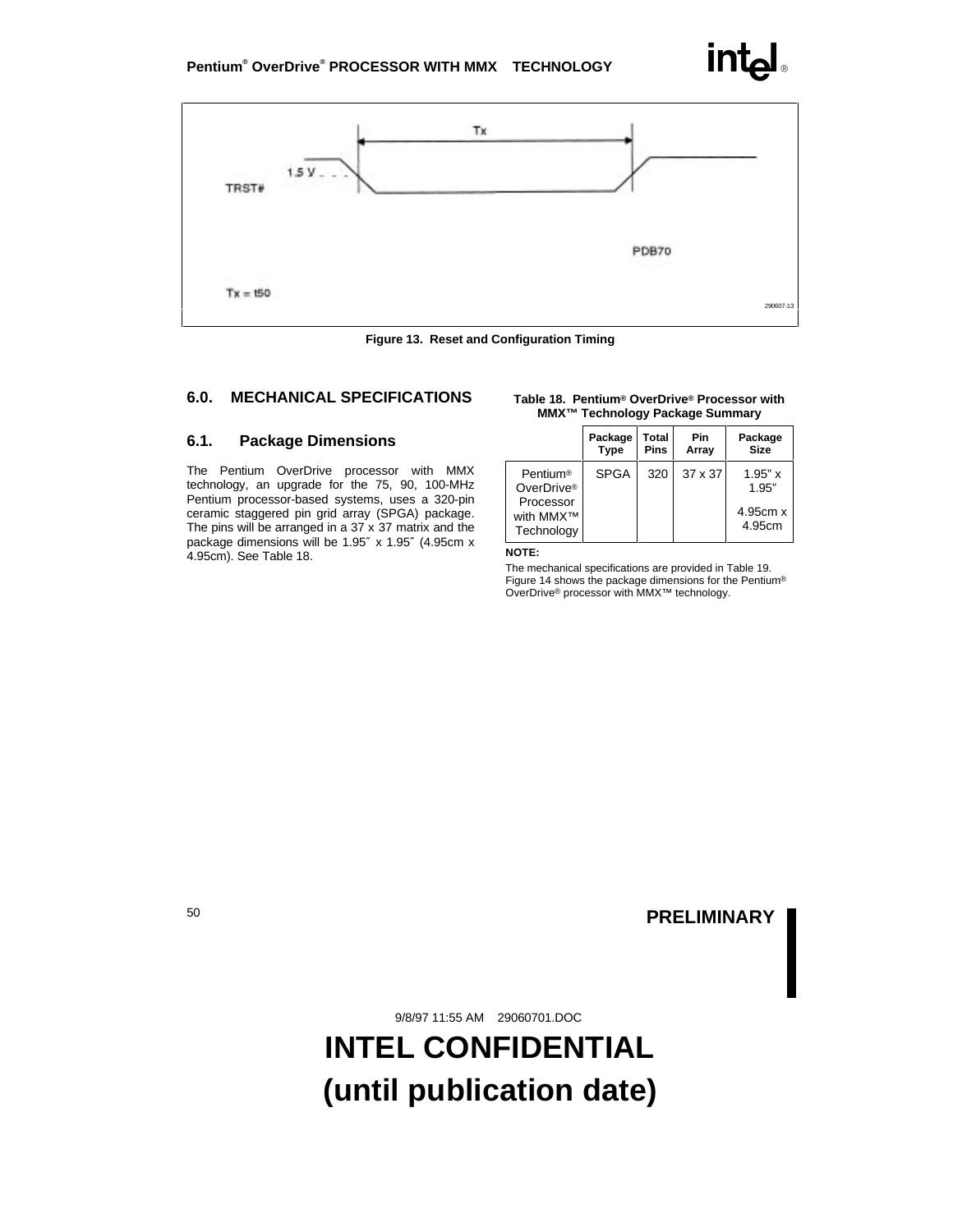| Family: Ceramic Staggered Pin Grid Array Package |       |                    |              |               |       |              |  |  |  |  |  |
|--------------------------------------------------|-------|--------------------|--------------|---------------|-------|--------------|--|--|--|--|--|
| Symbol                                           |       | <b>Millimeters</b> |              | <b>Inches</b> |       |              |  |  |  |  |  |
|                                                  | Min   | Max                | <b>Notes</b> | Min           | Max   | <b>Notes</b> |  |  |  |  |  |
| $A^*$                                            |       | 33.88              | Solid Lid    |               | 1.334 | Solid Lid    |  |  |  |  |  |
| A1                                               | 0.33  | 0.43               | Solid Lid    | 0.013         | 0.017 | Solid Lid    |  |  |  |  |  |
| A2                                               | 2.62  | 2.97               |              | 0.103         | 0.117 |              |  |  |  |  |  |
| A4                                               |       | 20.32              |              |               | 0.800 |              |  |  |  |  |  |
| A <sub>5</sub>                                   | 10.16 |                    | Air Space    | 0.400         |       | Air Space    |  |  |  |  |  |
| B                                                | 0.43  | 0.51               |              | 0.017         | 0.020 |              |  |  |  |  |  |
| D                                                | 49.28 | 49.91              |              | 1.940         | 1.965 |              |  |  |  |  |  |
| D <sub>1</sub>                                   | 45.47 | 45.97              |              | 1.790         | 1.810 |              |  |  |  |  |  |
| E <sub>1</sub>                                   | 2.41  | 2.67               |              | 0.095         | 0.105 |              |  |  |  |  |  |
| E <sub>2</sub>                                   | 1.14  | 1.40               |              | 0.045         | 0.055 |              |  |  |  |  |  |
| L                                                | 3.05  | 3.30               |              | 0.120         | 0.130 |              |  |  |  |  |  |
| N                                                | 320   |                    | SPGA pins    | 320           |       | SPGA pins    |  |  |  |  |  |
| S <sub>1</sub>                                   | 1.52  | 2.54               |              | 0.060         | 0.100 |              |  |  |  |  |  |

|  | <b>Table 19. Package Dimensions</b> |
|--|-------------------------------------|
|  |                                     |

#### **NOTES:**

\* Assumes the minimum air space above the fan/heatsink.

A 0.2″ clearance around three of four sides of the package is also required to allow free airflow through the fan/heatsink.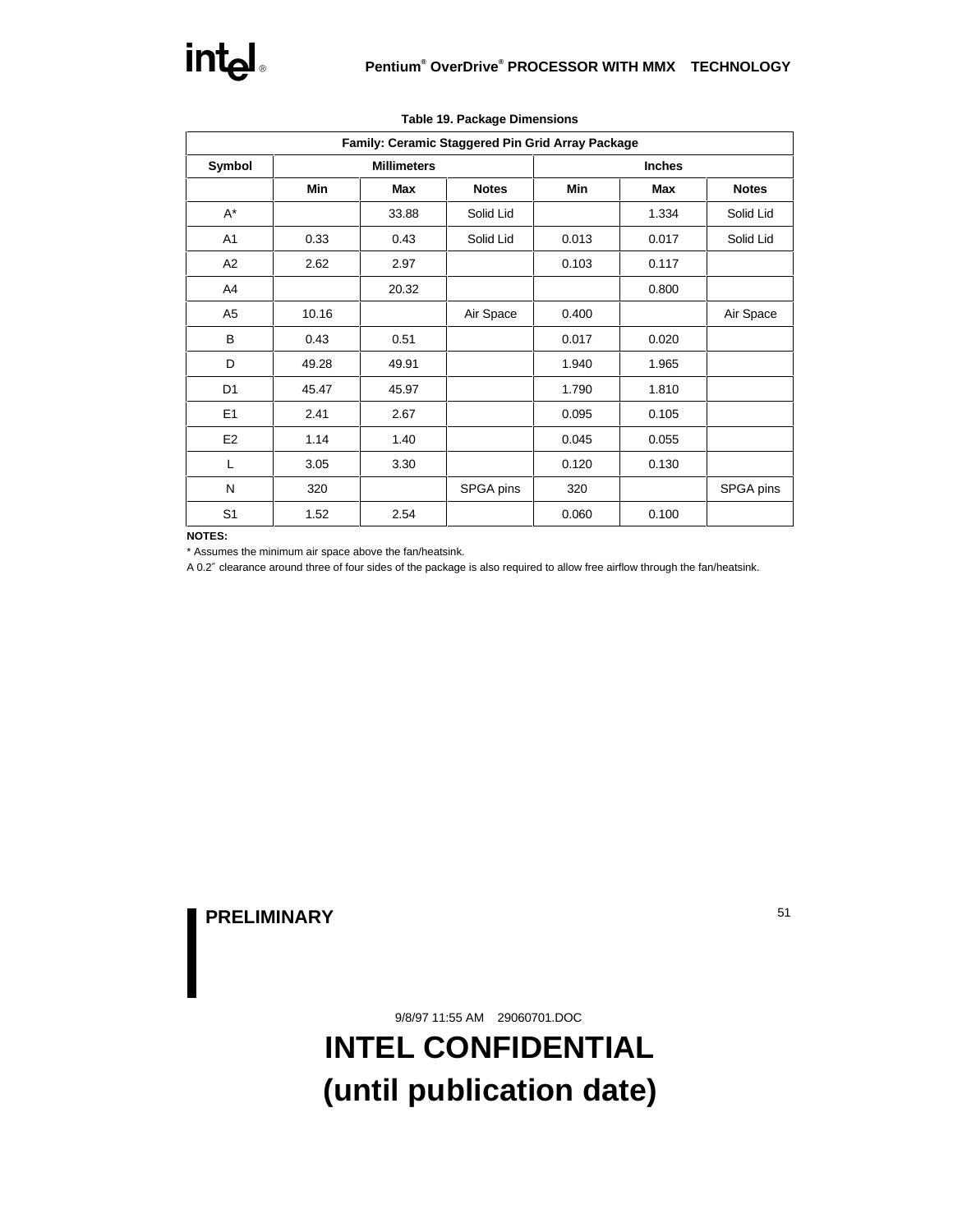

**Figure 14. Pentium® OverDrive® Processor with MMX™ Technology Package Dimensions**

# **6.2. Spatial Requirements**

The Pentium OverDrive processor with MMX technology employs a fan/heatsink thermal management device. Clearance requirements must be met around the fan/heatsink to ensure unimpeded air flow for proper cooling. Figure 15 shows the Pentium OverDrive processor with MMX technology's fan/heatsink space requirements.

The Pentium OverDrive processor with MMX technology has spatial requirements defined in the respective socket specification that must be met. As shown in Figure 16, it is acceptable to allow any device (i.e., add-in cards, surface mount device,

chassis, etc.) to enter within the free space distance of 0.2" from the Pentium OverDrive processor with MMX technology package if it is not taller than the level of the heatsink base. In other words, if a component is taller than height "B," it cannot be closer to the Pentium OverDrive processor with MMX technology package than distance "A". This applies to three of the four sides of the Pentium OverDrive processor with MMX technology package, although the back and handle sides of a ZIF socket will generally automatically meet this specification since they have widths larger than distance "A." Compliance to this requirement will ensure systems can be upgraded to the Pentium OverDrive processor with MMX technology.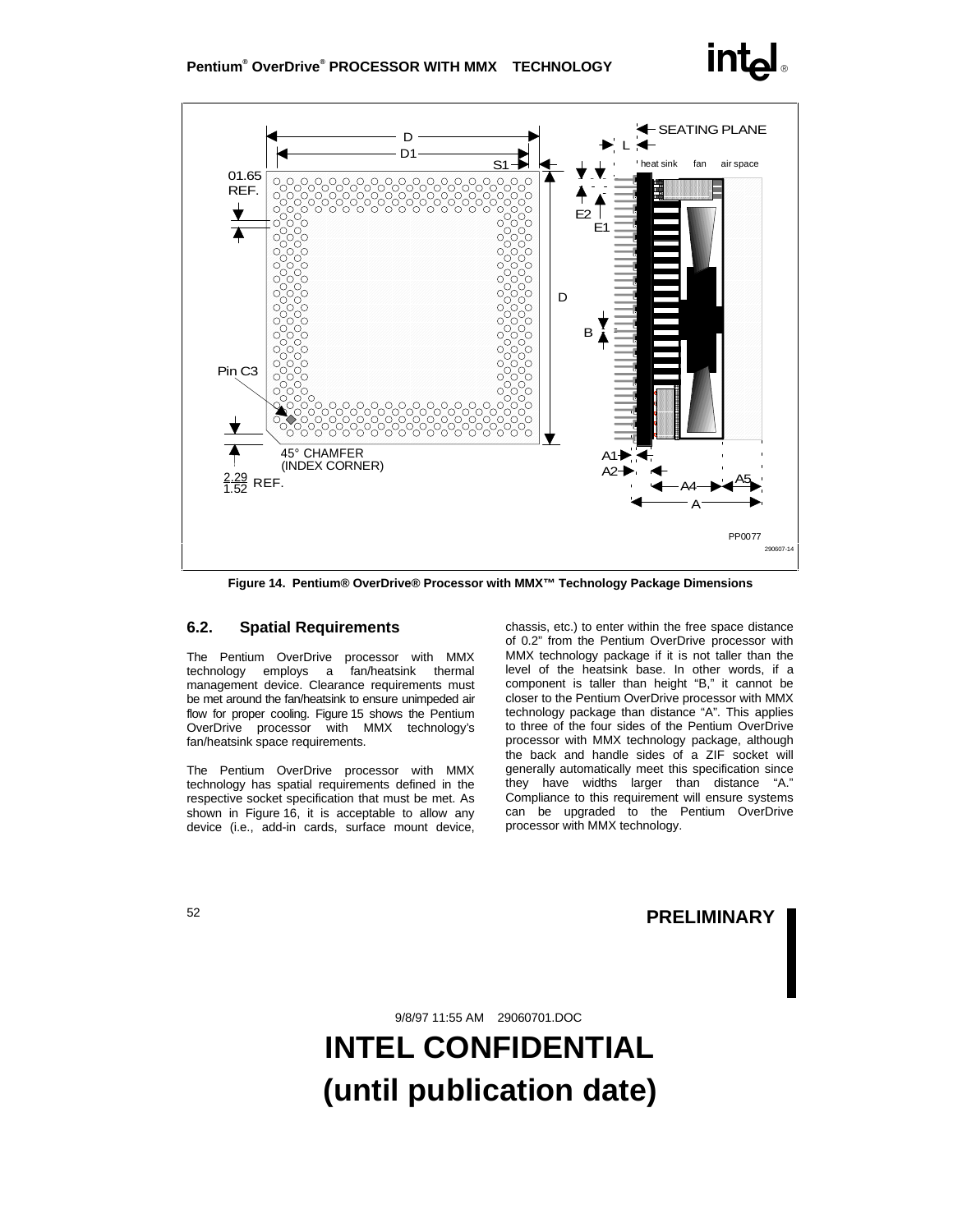**NOTE:**

 $Z = 1.4$  for Pentium<sup>®</sup> OverDrive<sup>®</sup> processor with MMX<sup>™</sup> technology.

#### **Figure 15. Illustrates Physical Space Requirements for the Pentium® OverDrive® Processor with MMX™ Technology**

**TEMP** 

290607-15

**Figure 16. Required Free Space from Sides of SPGA Package**

### **6.3. Socket**

#### **6.3.1. SOCKET COMPATIBILITY**

Socket 5 (320 pins) and Socket 7 (321 pins) are defined specifically for the requirements of the Pentium OverDrive processor with MMX technology. Socket 5 and Socket 7 define a fifth row of pins in the inside of the 296-pin SPGA socket. The rows "E" and "AJ" are the new rows of pins defined by Socket 5 and Socket 7. Socket 5 and Socket 7 are a superset of the original 75, 90, and 100-MHz Pentium processor (296 pins) pinout.

The Pentium OverDrive processor with MMX technology sockets are compatible with their respective original Pentium processors. To insure

proper operation of Pentium OverDrive processor with MMX technology, all power and ground pins should be connected as defined by the respective socket definitions.

#### **6.3.2. SOCKET 5 PINOUT**

Socket 5 is the 320-pin ZIF (Zero Insertion Force) socket recommended for the 150/166-Pentium OverDrive processor with MMX technology. The Socket 5 pinout is defined with additional power and ground pins to ensure proper functionality of the Pentium OverDrive processor with MMX technology. The pinout is also specifically defined to ensure proper orientation for the Pentium OverDrive processor with MMX technology.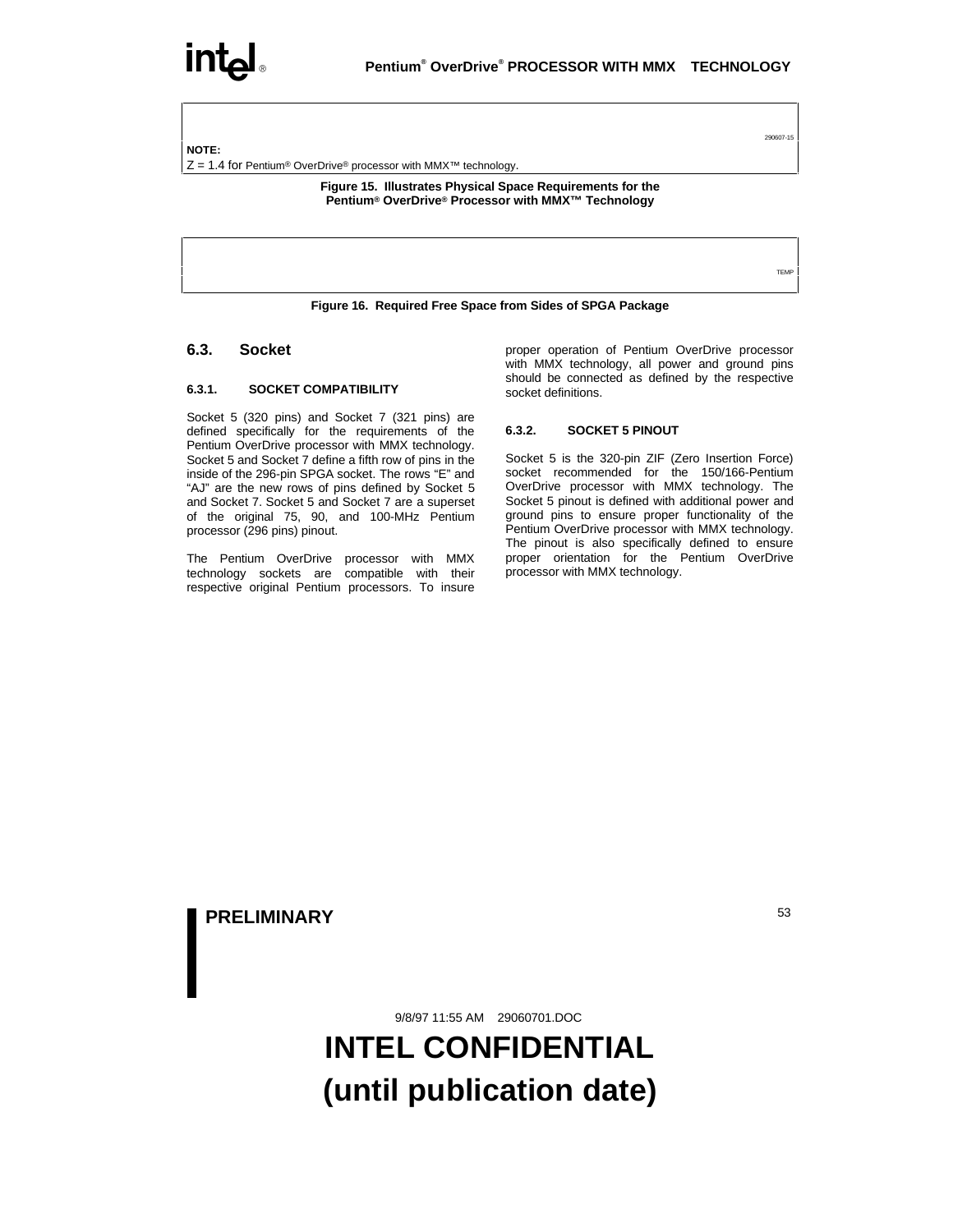

**Figure 17. 320-Pin Socket 5**

#### **6.3.3. SOCKET 7 PINOUT**

Socket 7 is a 321-pin ZIF (Zero Insertion Force) socket recommended for future Pentium and Pentium

OverDrive processors and should be used for all new designs. Socket 7 is pin compatible with the 320-pin Socket 5 with the addition of a key pin. Contact Intel for further information.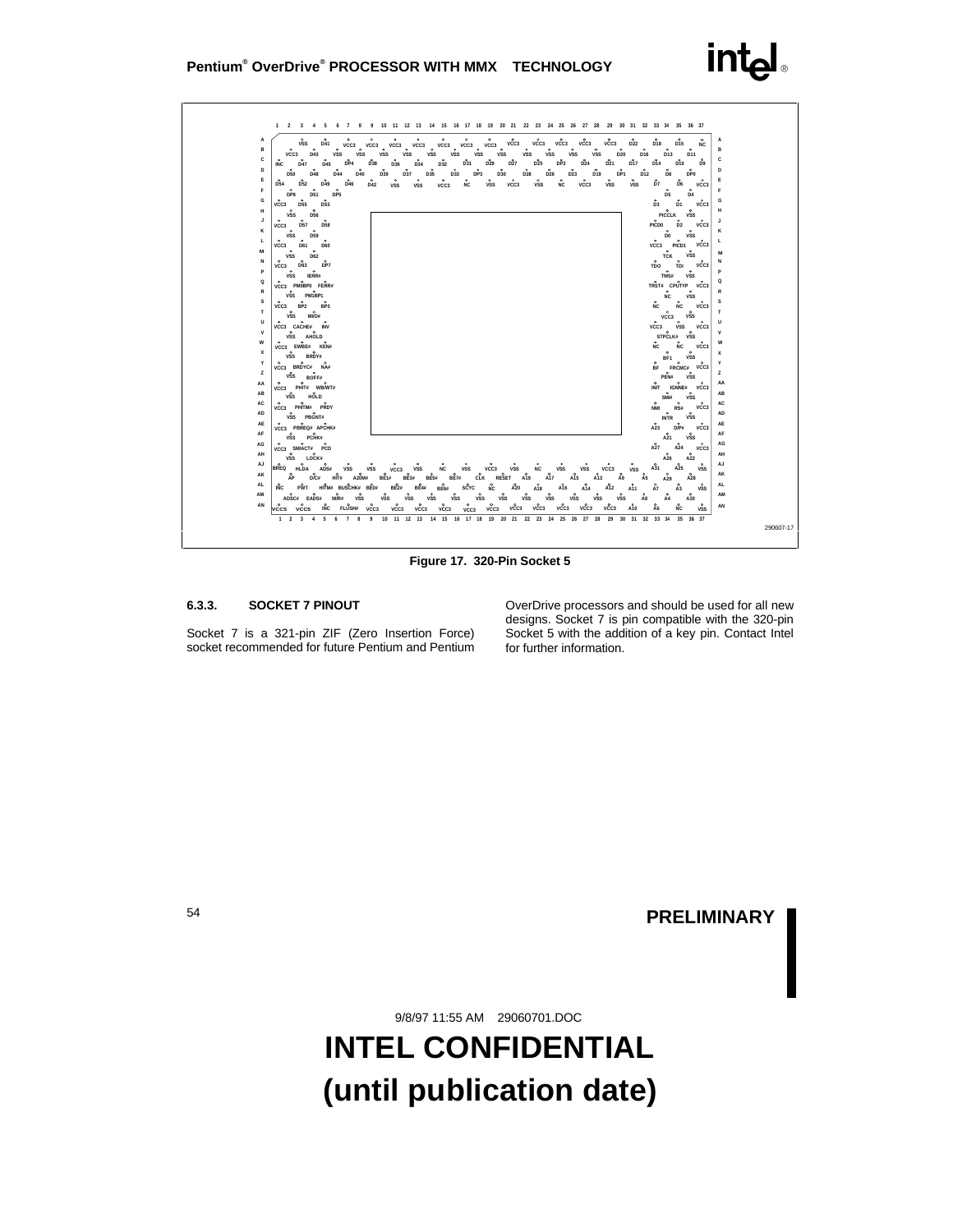# intel

| 2<br>5<br>$\overline{4}$                                                                                    |                                                                                                                               | 6 7 8 9 10 11 12 13 14 15 16 17 18 19 20 21 22 23 24 25 26 27 28 29 30 31 32 33 34 35 36 37                                                                    |                                                                  |  |  |  |  |  |  |
|-------------------------------------------------------------------------------------------------------------|-------------------------------------------------------------------------------------------------------------------------------|----------------------------------------------------------------------------------------------------------------------------------------------------------------|------------------------------------------------------------------|--|--|--|--|--|--|
| A<br>všs<br>$\frac{6}{21}$<br>$vc_{c2}$                                                                     |                                                                                                                               | $v$ $c$ $c$ $3$<br>D <sub>22</sub><br>015<br>$\overline{D18}$                                                                                                  | Νç                                                               |  |  |  |  |  |  |
| в<br>vss<br>D43<br>VCC2<br>všs                                                                              | všs<br>všs<br>všs<br>vss<br>všs<br>$v\bar{s}s$                                                                                | vss<br>020<br>$\overline{v}$ ss<br>všs<br>všs<br>D16<br>$\frac{6}{211}$<br>D <sub>13</sub>                                                                     | в                                                                |  |  |  |  |  |  |
| c<br>$D\hat{P}A$<br>D <sub>45</sub><br>D <sub>47</sub><br>INC                                               | D <sup>o</sup><br>$D_3^o$ 1<br>D <sub>27</sub><br>D <sub>32</sub><br>D <sup>o</sup><br>D <sup>o</sup> 34<br>D38               | $0o$ <sub>25</sub><br>D <sub>24</sub><br>$\frac{6}{21}$<br>$p_{17}^{\circ}$<br>$\overline{DP2}$<br>D14<br>$\overline{D10}$                                     | c<br>D9                                                          |  |  |  |  |  |  |
| D<br>$Do$ 4<br><b>D50</b><br>$D\bar{4}8$<br>D40                                                             | D <sup>o</sup><br>$D_3^{\circ}7$<br>D <sub>33</sub><br>$D\overset{0}{P}3$<br>$_{D30}^{\circ}$<br>D35                          | $_{D28}^{\circ}$<br>D <sup>o</sup><br>D <sub>23</sub><br>$\overline{D}$ 19<br>$\overset{\circ}{\mathsf{DP1}}$<br>$\frac{6}{2}$<br>58<br>$\overrightarrow{DP0}$ | Ð                                                                |  |  |  |  |  |  |
| Ε<br>D46<br>D <sub>49</sub><br>$D\bar{5}2$<br>D54                                                           | $\circ$<br>$\circ$<br>$\bullet$<br>vcc3<br>ΝÇ<br>$\frac{8}{35}$<br><b>D42</b><br>VCC <sub>2</sub><br><b>VSS</b><br><b>VSS</b> | $vc_{c3}$<br>мč<br>o.<br>vss<br>vss<br>všs<br>Ď7                                                                                                               | Ε<br>VCC3                                                        |  |  |  |  |  |  |
| F<br>$D_5^{\circ}$ 1<br>$p_{5}^{\circ}$<br>DP6                                                              |                                                                                                                               | ps<br>b4                                                                                                                                                       | F                                                                |  |  |  |  |  |  |
| G<br>vcc2<br>D <sub>53</sub><br>D55                                                                         |                                                                                                                               | p3<br>$5^{\circ}$                                                                                                                                              | G<br>$\overline{v}$ $\overline{c}$ $\overline{c}$ $\overline{c}$ |  |  |  |  |  |  |
| н<br>$\circ$<br><b>VSS</b><br>D56                                                                           |                                                                                                                               | $\Omega$<br>PICCLK VSS                                                                                                                                         |                                                                  |  |  |  |  |  |  |
| $\mathbf{I}$<br>VCC2<br><b>D57</b><br>D58                                                                   |                                                                                                                               | $PICD0$ $D2$                                                                                                                                                   | VCC3                                                             |  |  |  |  |  |  |
| к<br>D <sub>59</sub><br>$v_{SS}^{\circ}$                                                                    |                                                                                                                               | $\circ$<br>$v_{ss}^{\circ}$<br>D <sub>0</sub>                                                                                                                  | K                                                                |  |  |  |  |  |  |
| L<br>vcc2<br>D61<br>D60                                                                                     |                                                                                                                               | vcc3 PICD1 VCc3                                                                                                                                                | L                                                                |  |  |  |  |  |  |
| M<br>$\circ$<br>$\circ$<br><b>VSS</b><br>D62                                                                |                                                                                                                               | všs<br>TC K                                                                                                                                                    |                                                                  |  |  |  |  |  |  |
| N<br>$vc_{c2}^{\circ}$<br>$\overrightarrow{DP7}$<br>D 63                                                    |                                                                                                                               | TDI VCC3<br>TD <sub>0</sub>                                                                                                                                    |                                                                  |  |  |  |  |  |  |
| P<br>$VSS$ IERR#                                                                                            |                                                                                                                               | vss<br><b>TMS#</b>                                                                                                                                             | p                                                                |  |  |  |  |  |  |
| Q<br>VCC2 PMOBPO FER๊R#                                                                                     |                                                                                                                               | TRST# CPUTYP VCC3                                                                                                                                              |                                                                  |  |  |  |  |  |  |
| R<br>VSS PM1BP1                                                                                             |                                                                                                                               | $\stackrel{\circ}{\mathsf{NC}}$<br>$\sqrt{ss}$                                                                                                                 |                                                                  |  |  |  |  |  |  |
| s<br>$B_{P2}^{\circ}$<br>$vc\overset{o}{c}z$<br>BP3                                                         |                                                                                                                               | Νç<br>ÑС                                                                                                                                                       | s<br>VCC3                                                        |  |  |  |  |  |  |
| т<br>$VSS$ $M1/0$ #                                                                                         |                                                                                                                               | VCC3<br><b>VSS</b>                                                                                                                                             | T                                                                |  |  |  |  |  |  |
| U<br>VCC2 CACHE# INV                                                                                        |                                                                                                                               | VCC3<br><b>VSS</b>                                                                                                                                             | VCC3                                                             |  |  |  |  |  |  |
| v<br>VSS AHOLD                                                                                              |                                                                                                                               | STPCLK# VSS                                                                                                                                                    |                                                                  |  |  |  |  |  |  |
| W<br>VCC2 EWBE# KEN#                                                                                        |                                                                                                                               | $\Omega$<br>ΝÇ<br>ΝC                                                                                                                                           | $\Omega$<br>VCC3                                                 |  |  |  |  |  |  |
| x<br>BRDY#<br>$\mathsf{v}\mathsf{s}\mathsf{s}$                                                              |                                                                                                                               | $\circ$<br><b>VSS</b><br>IN C                                                                                                                                  | x                                                                |  |  |  |  |  |  |
| γ<br>VCC2 BRDYC# NA#                                                                                        |                                                                                                                               | INC FROMC# VCC3                                                                                                                                                | Y                                                                |  |  |  |  |  |  |
| z<br>$v$ Ss BOFF#                                                                                           |                                                                                                                               | PEN#<br><b>VSS</b>                                                                                                                                             | z                                                                |  |  |  |  |  |  |
| $\circ$<br>AA<br>VCC2 PHĬT# WB/WT#                                                                          |                                                                                                                               | INIT IGNNE# VCC3                                                                                                                                               | ΑA                                                               |  |  |  |  |  |  |
| AВ<br>VSS HOLD                                                                                              |                                                                                                                               | <b>SMI#</b><br><b>VSS</b>                                                                                                                                      | AB                                                               |  |  |  |  |  |  |
| AC<br>vcc2 PHTM# PRDY                                                                                       |                                                                                                                               | N M I<br>RS≢                                                                                                                                                   | AC<br>VCC <sub>3</sub>                                           |  |  |  |  |  |  |
| AD<br>VSS PBGNT#                                                                                            |                                                                                                                               | všs<br><b>INTR</b>                                                                                                                                             | AD                                                               |  |  |  |  |  |  |
| AE<br>vcc2 PBREQ# APCHK#                                                                                    |                                                                                                                               | A23<br>D/P#                                                                                                                                                    | AE<br>VCC3                                                       |  |  |  |  |  |  |
| AF<br>$v$ ss $P$ c $H$ <sub>K#</sub>                                                                        |                                                                                                                               | $v_{ss}^{\circ}$<br>A21                                                                                                                                        | AF                                                               |  |  |  |  |  |  |
| ΑG<br>VCC2 SMIACT# PCD                                                                                      |                                                                                                                               | A27<br>A24                                                                                                                                                     | AG<br>VCC3                                                       |  |  |  |  |  |  |
| AH<br>$\frac{8}{55}$<br>LOCK#                                                                               |                                                                                                                               | $\circ$<br>A22<br>A26                                                                                                                                          | AH<br>AJ                                                         |  |  |  |  |  |  |
| AJ<br>BREQ HLDA ADS#<br><b>VSS</b>                                                                          | <b>VSS</b><br>VCC <sub>2</sub><br>VCC3<br><b>VSS</b><br><b>NC</b><br><b>VSS</b><br><b>VSS</b>                                 | $A_3^O$ 1<br>$A\bar{2}5$<br><b>NC</b><br>vss<br>vss<br>VCC3<br><b>VSS</b>                                                                                      | všs                                                              |  |  |  |  |  |  |
| AΚ<br>ÅP<br>HIT# A20M#<br>D/C#                                                                              | BE1#<br>$BE^0$ <sup>#</sup><br>CLK RESET A19<br>BE5# BE7#                                                                     | A <sub>29</sub><br>$A0$ <sub>5</sub><br>Å9<br>Å5<br>A28<br>A17<br>A13                                                                                          | AK                                                               |  |  |  |  |  |  |
| AL<br>$PWT$ $H1$ $M*$ $BUS$ $CHK*$ $BED*$<br>IÑC<br>AM                                                      | BE4# BE6#<br>scyc<br>៷៓<br>$A_{20}^{\circ}$<br>$BEo$ #                                                                        | $A_1^{\circ}$<br>$A_1^{\circ}$<br>$A_1^{\circ}A$<br>A <sub>12</sub><br>$A_1^0$ 1<br>៱៓<br>Å3                                                                   | AL<br>$v_{SS}^{\circ}$<br>AM                                     |  |  |  |  |  |  |
| ABC# EADS# W/R# VSS<br>AN                                                                                   | vss<br>$v$ s s<br>všs<br>všs<br>งรีร<br>งริร                                                                                  | $\mathsf{A}^{\circ}$<br>A30<br>vss<br>vŝs<br>$v_{SS}^{\circ}$<br>vss<br>Å8<br>všs                                                                              | AN                                                               |  |  |  |  |  |  |
| FLUSH# VCC2<br>INC<br>VCC5<br>VCC5                                                                          | vecz vecz vecz vecz vecz vecz vecz vecz                                                                                       | vcc3 vcc3<br>$A_1^0$<br>$vc_{c3}$<br>Ă6<br>ΝČ                                                                                                                  | <b>VSS</b>                                                       |  |  |  |  |  |  |
| $\overline{\mathbf{3}}$<br>$\overline{7}$<br>8<br>$1\quad 2$<br>$\overline{4}$<br>5<br>6                    | 9                                                                                                                             | 10 11 12 13 14 15 16 17 18 19 20 21 22 23 24 25 26 27 28 29 30 31 32 33 34 35 36 37                                                                            | 290607-18                                                        |  |  |  |  |  |  |
|                                                                                                             |                                                                                                                               |                                                                                                                                                                |                                                                  |  |  |  |  |  |  |
| NOTE:                                                                                                       |                                                                                                                               |                                                                                                                                                                |                                                                  |  |  |  |  |  |  |
| Shaded pins are internal no connects on the Pentium® OverDrive® processor with MMX <sup>™</sup> technology. |                                                                                                                               |                                                                                                                                                                |                                                                  |  |  |  |  |  |  |

**Figure 18. Pentium® OverDrive® Processor with MMX™ Technology Pinout—Top Side View**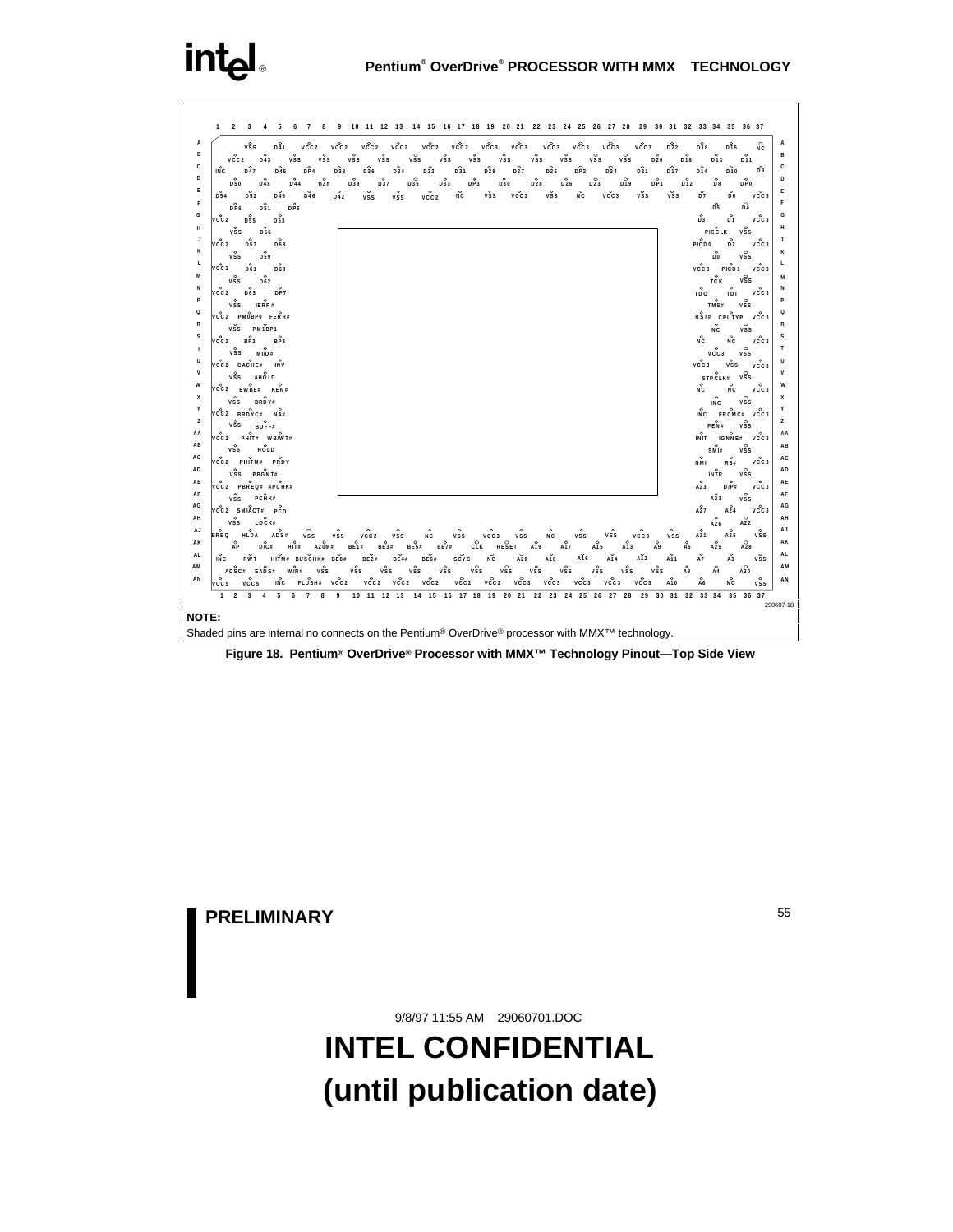# **Pentium® OverDrive® PROCESSOR WITH MMX™ TECHNOLOGY**<br>
PROCESSOR WITH MMX™ TECHNOLOGY

|        | 37 36 35 34 33 32 31 30 29 28 27 26 25 24 23 22 21 20 19 18 17 16 15 14 13 12 11 10 9 8 7           |                                      |                  |                        |                  |                  |                         |                  |                          |                           |                  |                               |                         |                                                                         |                        |                               |                |                               |                        |                       |                 |                 | 6                      |                          | 5 4 3 2 1                                                                 |                  |           |
|--------|-----------------------------------------------------------------------------------------------------|--------------------------------------|------------------|------------------------|------------------|------------------|-------------------------|------------------|--------------------------|---------------------------|------------------|-------------------------------|-------------------------|-------------------------------------------------------------------------|------------------------|-------------------------------|----------------|-------------------------------|------------------------|-----------------------|-----------------|-----------------|------------------------|--------------------------|---------------------------------------------------------------------------|------------------|-----------|
| А      |                                                                                                     | D <sub>15</sub>                      | D18              | $\overset{\circ}{D22}$ |                  |                  |                         |                  |                          |                           |                  |                               |                         | vcc̃ဒ vcc̃ဒ vcc̃ဒ vc̃cဒ vcc̃ဒ vc̄cဒ vc̃cz vc̄cz vc̄cz vc̄cz vc̄cz vc̄cz |                        |                               |                |                               |                        |                       |                 |                 | D41                    |                          | <b>VSS</b>                                                                |                  | А         |
| B      | <b>NC</b><br>D11                                                                                    | D13                                  |                  | $\overline{D16}$       | $\overline{D20}$ |                  | všs                     | všs              |                          | všs                       | všs              |                               | všs                     | všs                                                                     | všs                    | všs                           |                | všs                           | všs                    |                       | všs             |                 | všs                    | D43                      | VCC <sub>2</sub>                                                          |                  | B         |
| c      | D <sub>9</sub>                                                                                      | D10                                  | $\overline{D14}$ | DĬ7                    |                  | $D\breve{2}1$    | $D_{24}^{\circ}$        |                  | $\overrightarrow{DP2}$   | D25                       |                  | $\overline{D27}$              | D <sup>o</sup> 29       | $D\overline{3}1$                                                        |                        | $\overset{\circ}{D32}$        | $D_{34}^\circ$ |                               | $D_3^{\circ}6$         | $D\breve{3}8$         |                 | DP <sub>4</sub> | $D_{45}^{\circ}$       |                          | D47                                                                       | INC              | C         |
| D      | DP <sub>0</sub>                                                                                     | D <sub>8</sub>                       |                  | $\overline{D12}$       | DP1              |                  | $_{\text{D19}}^{\circ}$ | $\overline{D23}$ |                          | $_{\mathrm{D26}}^{\circ}$ | $D_{28}^{\circ}$ |                               | $_{\text{D}30}^{\circ}$ | DP3                                                                     | $\overrightarrow{D33}$ | $\overset{\circ}{\text{D35}}$ |                | $\overset{\circ}{\text{D37}}$ | $\overrightarrow{D39}$ |                       | $\Omega$<br>D40 |                 | D44                    | D48                      | <b>D50</b>                                                                |                  | D         |
| Е      | VCC3                                                                                                | $\overset{\circ}{\mathsf{D6}}$       | D7               | VSS                    |                  | VSS              | VCC3                    |                  | <b>NC</b>                | $\Omega$<br><b>VSS</b>    |                  | VCC <sub>3</sub>              | $\Omega$<br><b>VSS</b>  | $\circ$<br><b>NC</b>                                                    |                        | $\bullet$<br>VCC2             | $\circ$<br>vss |                               | $^{\circ}$<br>VSS      | $\Omega$<br>D42       |                 | D46             | D49                    |                          | $D_{52}^{\circ}$                                                          | D <sub>54</sub>  | Ε         |
| F      | D <sub>4</sub>                                                                                      | D <sub>5</sub>                       |                  |                        |                  |                  |                         |                  |                          |                           |                  |                               |                         |                                                                         |                        |                               |                |                               |                        |                       |                 |                 | DP5                    | <b>D51</b>               | DP6                                                                       |                  | F         |
| G      | VCC3                                                                                                | D1                                   | D <sub>3</sub>   |                        |                  |                  |                         |                  |                          |                           |                  |                               |                         |                                                                         |                        |                               |                |                               |                        |                       |                 |                 | D53                    | <b>D55</b>               |                                                                           | VCC2             | G         |
| н      |                                                                                                     | VSS PICCLK                           |                  |                        |                  |                  |                         |                  |                          |                           |                  |                               |                         |                                                                         |                        |                               |                |                               |                        |                       |                 |                 |                        | $\circ$<br>D56           | <b>VSS</b>                                                                |                  | н         |
| J      | vcc3 D2 PICD0                                                                                       |                                      |                  |                        |                  |                  |                         |                  |                          |                           |                  |                               |                         |                                                                         |                        |                               |                |                               |                        |                       |                 |                 |                        | D58 D57                  |                                                                           | VCC <sub>2</sub> |           |
| ĸ      | $\Omega$<br><b>VSS</b>                                                                              | $\Omega$<br>D0                       |                  |                        |                  |                  |                         |                  |                          |                           |                  |                               |                         |                                                                         |                        |                               |                |                               |                        |                       |                 |                 |                        | $\Omega$<br>D59          | $\Omega$<br><b>VSS</b>                                                    |                  |           |
| г      | VCC3 PICD1 VCC3                                                                                     |                                      |                  |                        |                  |                  |                         |                  |                          |                           |                  |                               |                         |                                                                         |                        |                               |                |                               |                        |                       |                 |                 |                        | $\circ$<br>D60 D61       | $\sim$                                                                    | VCC <sub>2</sub> |           |
| М      |                                                                                                     | $\sim$<br>všs <sub>TCK</sub>         |                  |                        |                  |                  |                         |                  |                          |                           |                  |                               |                         |                                                                         |                        |                               |                |                               |                        |                       |                 |                 |                        | $\circ$                  | $\sim$<br>D62 VSS                                                         |                  |           |
| Ν      | vcc3 TDI TDO                                                                                        |                                      |                  |                        |                  |                  |                         |                  |                          |                           |                  |                               |                         |                                                                         |                        |                               |                |                               |                        |                       |                 |                 |                        |                          | DP7 D63 VCC2                                                              |                  |           |
| P      |                                                                                                     | $\overset{\circ}{\mathsf{VSS}}$ TMS# |                  |                        |                  |                  |                         |                  |                          |                           |                  |                               |                         |                                                                         |                        |                               |                |                               |                        |                       |                 |                 |                        |                          | IERR# VSS                                                                 |                  |           |
| Q      | VCC3 CPUTYP TRŠT#                                                                                   |                                      |                  |                        |                  |                  |                         |                  |                          |                           |                  |                               |                         |                                                                         |                        |                               |                |                               |                        |                       |                 |                 |                        |                          | FERR# PMOBPO VCC2                                                         |                  |           |
| R      |                                                                                                     | $\circ$<br>vss nc                    |                  |                        |                  |                  |                         |                  |                          |                           |                  |                               |                         |                                                                         |                        |                               |                |                               |                        |                       |                 |                 |                        |                          | PM1BP1 VSS                                                                |                  |           |
| S      | $\overrightarrow{VCC}$ 3 $\overrightarrow{NC}$                                                      |                                      | <b>NC</b>        |                        |                  |                  |                         |                  |                          |                           |                  |                               |                         |                                                                         |                        |                               |                |                               |                        |                       |                 |                 | $\circ$                |                          | BP3 BP2 VCC2                                                              |                  | s         |
| т      |                                                                                                     | $\circ$<br>všs vcc3                  |                  |                        |                  |                  |                         |                  |                          |                           |                  |                               |                         |                                                                         |                        |                               |                |                               |                        |                       |                 |                 |                        |                          | $M1^{\circ}$ $VSS$                                                        |                  | т         |
| U      | vcc3 vss vcc3                                                                                       | $\Omega$                             |                  |                        |                  |                  |                         |                  |                          |                           |                  |                               |                         |                                                                         |                        |                               |                |                               |                        |                       |                 |                 |                        |                          | INV CACHE# VCC2                                                           |                  | U         |
| v<br>W |                                                                                                     | VŠS STPČLK#                          |                  |                        |                  |                  |                         |                  |                          |                           |                  |                               |                         |                                                                         |                        |                               |                |                               |                        |                       |                 |                 |                        |                          | AHOLD VSS                                                                 |                  | v<br>W    |
| X      | $\overrightarrow{vcc}$ 3 $\overrightarrow{vcc}$                                                     | $\Omega$                             | <b>NC</b>        |                        |                  |                  |                         |                  |                          |                           |                  |                               |                         |                                                                         |                        |                               |                |                               |                        |                       |                 |                 |                        |                          | $KEN#$ EWBE# VCC2                                                         |                  | X         |
| Υ      |                                                                                                     | VSS INC                              |                  |                        |                  |                  |                         |                  |                          |                           |                  |                               |                         |                                                                         |                        |                               |                |                               |                        |                       |                 |                 |                        |                          | BRDY# vSS                                                                 |                  | Υ         |
| z      | VCC3 FRCMC# INC                                                                                     |                                      |                  |                        |                  |                  |                         |                  |                          |                           |                  |                               |                         |                                                                         |                        |                               |                |                               |                        |                       |                 |                 |                        |                          | $N$ <sub>A#</sub> BRDYC# VCC2                                             |                  | z         |
| AA     |                                                                                                     | VSS PEN#                             |                  |                        |                  |                  |                         |                  |                          |                           |                  |                               |                         |                                                                         |                        |                               |                |                               |                        |                       |                 |                 |                        |                          | $\overrightarrow{BOFF}$ vSs                                               |                  | AA        |
| AB     | VCC3 IGNNE# INIT                                                                                    |                                      |                  |                        |                  |                  |                         |                  |                          |                           |                  |                               |                         |                                                                         |                        |                               |                |                               |                        |                       |                 |                 |                        |                          | $W$ BWT# PHIT# $VCC2$<br>$H_{\text{O}}$ $V_{\text{S}}$ $V_{\text{S}}$ $S$ |                  | AB        |
| AC     | $\sim$                                                                                              | o o<br>VSS SMI#<br>$\alpha$          | $\Omega$         |                        |                  |                  |                         |                  |                          |                           |                  |                               |                         |                                                                         |                        |                               |                |                               |                        |                       |                 |                 |                        |                          | PRDY PHITM# VCC2                                                          |                  | AC        |
| AD     | VCC3 RS#                                                                                            | $\sim$                               | NMI              |                        |                  |                  |                         |                  |                          |                           |                  |                               |                         |                                                                         |                        |                               |                |                               |                        |                       |                 |                 |                        |                          | PBGNT# VSS                                                                |                  | <b>AD</b> |
| AE     | $\alpha$                                                                                            | VŠS INTR                             |                  |                        |                  |                  |                         |                  |                          |                           |                  |                               |                         |                                                                         |                        |                               |                |                               |                        |                       |                 |                 |                        |                          | APCHK# PBREQ# VCC2                                                        |                  | AE        |
| AF     | VCC3 D/P#<br><b>VSS</b>                                                                             | A21                                  | A23              |                        |                  |                  |                         |                  |                          |                           |                  |                               |                         |                                                                         |                        |                               |                |                               |                        |                       |                 |                 |                        |                          | PCHK# VSS                                                                 |                  | AF        |
| AG     | VČC3 AŽ4                                                                                            |                                      | A27              |                        |                  |                  |                         |                  |                          |                           |                  |                               |                         |                                                                         |                        |                               |                |                               |                        |                       |                 |                 |                        |                          | PCD SMIACT# VCC2                                                          |                  | AG        |
| AH     | $\Omega$<br>A22                                                                                     | $\Omega$<br>A26                      |                  |                        |                  |                  |                         |                  |                          |                           |                  |                               |                         |                                                                         |                        |                               |                |                               |                        |                       |                 |                 |                        |                          | $LOCK#$ VSS                                                               |                  | AH        |
| AJ     | VSS                                                                                                 | A25                                  | A31              | $\circ$<br><b>VSS</b>  |                  | $\circ$          | $\circ$<br>VCC3 VSS     |                  | $^{\circ}$<br><b>VSS</b> | $\circ$<br><b>NC</b>      |                  | $\circ$<br>VSS                | $\circ$<br>VCC3         | $\circ$<br>VSS                                                          |                        | $\circ$<br><b>NC</b>          | $\circ$<br>vss |                               | $\circ$<br>VCC2        | $\circ$<br><b>VSS</b> |                 | $\circ$<br>VSS  |                        |                          | ADS# HLDA BREQ                                                            |                  | AJ        |
| AК     | A28                                                                                                 | A29                                  |                  | A <sub>5</sub>         | A9               |                  | A <sub>13</sub>         | A15              |                          | Aĭ7                       |                  |                               | A 19 RESET CLK          |                                                                         |                        | $BE7#$ $BE5#$ $BE3#$          |                |                               | BE1#                   |                       | A20M#           |                 | HIT#                   | $DI\breve{\mathsf{C}}$ # |                                                                           |                  | AK        |
| AL     | VSS                                                                                                 | А3                                   | Å7               | A11                    |                  | A12              | $\circ$<br>A14          |                  | $A_1^{\circ}6$           | A18                       |                  | $\mathop{\mathsf{A20}}^\circ$ |                         | NC SCYC BE6# BE4#                                                       |                        |                               |                |                               | BE2#                   |                       |                 |                 | BE0# BUSCHK# HITM# PWT |                          |                                                                           | INC              | AL.       |
| AM     | A30                                                                                                 | A4                                   |                  | A8                     | VSS              |                  | VSS                     | VSS              |                          | VSS                       | VŠS              |                               | VSS                     | VŠS                                                                     | $v_{SS}^{\circ}$       |                               | všs všs        |                               | VŠS                    |                       | všs             |                 |                        |                          | $W/R$ # EADS# ADSC#                                                       |                  | AM        |
| AN     | VSS                                                                                                 | ΝC                                   | A6               | A10                    |                  | VCC <sub>3</sub> |                         | VCC3 VCC3        |                          | VCC3                      |                  |                               |                         | vcc3 vcc2 vcc2                                                          |                        | včc2 včc2 vcč2                |                |                               |                        |                       | VCC2 FLUSH#     |                 | INC                    |                          | VCC5                                                                      | VCC5             | AN        |
|        | 37 36 35 34 33 32 31 30 29 28 27 26 25 24 23 22 21 20 19 18 17 16 15 14 13 12 11 10 9 8 7 6 5 4 3 2 |                                      |                  |                        |                  |                  |                         |                  |                          |                           |                  |                               |                         |                                                                         |                        |                               |                |                               |                        |                       |                 |                 |                        |                          |                                                                           | $\mathbf{1}$     |           |
|        |                                                                                                     |                                      |                  |                        |                  |                  |                         |                  |                          |                           |                  |                               |                         |                                                                         |                        |                               |                |                               |                        |                       |                 |                 |                        |                          |                                                                           |                  | 290607-19 |

**Figure 19. Pentium® OverDrive® Processor with MMX™ Technology Pinout—Pin Side View**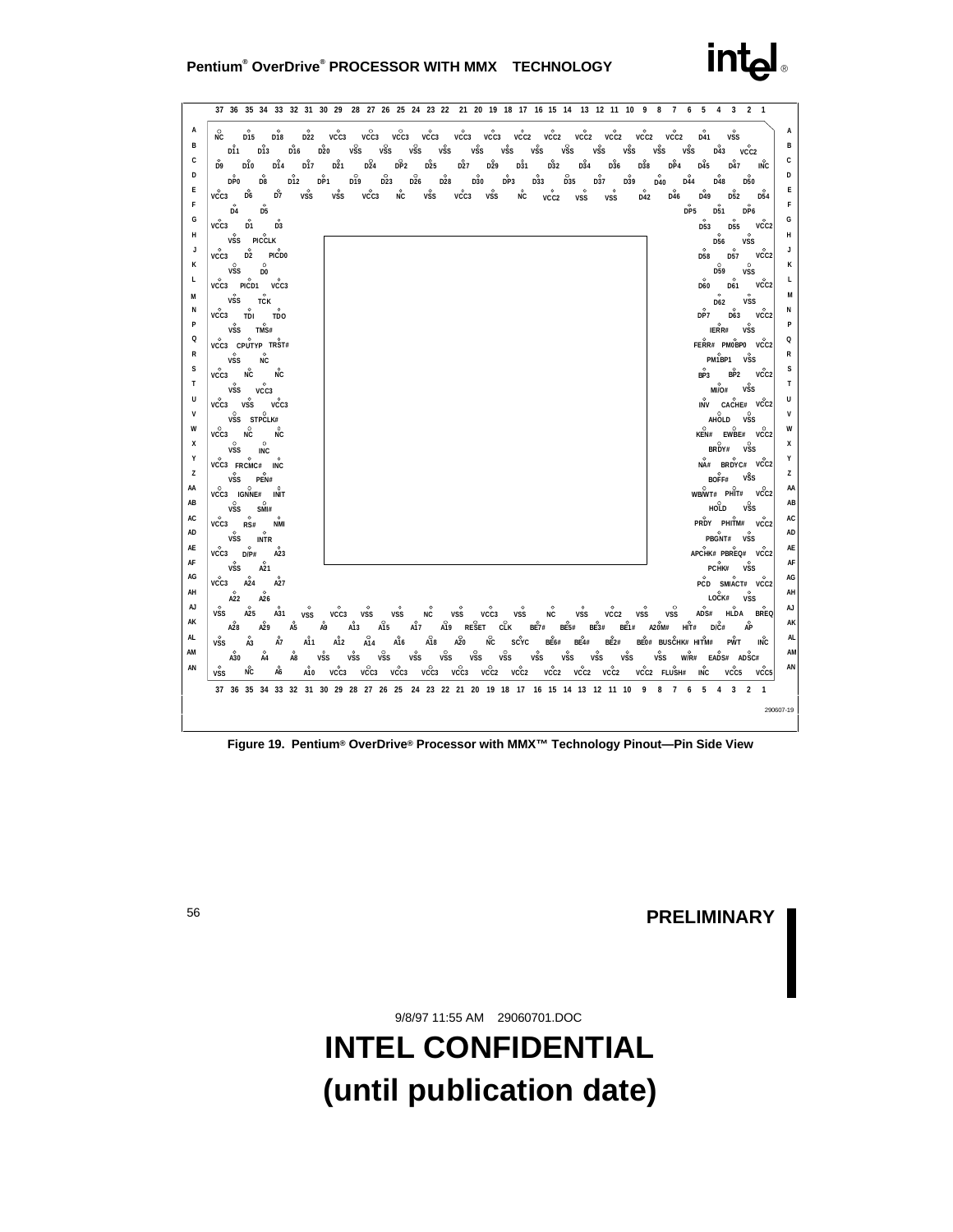# **7.0. THERMAL SPECIFICATIONS**

The Pentium OverDrive processor with MMX technology is shipped with an attached fan/heatsink for a complete thermal solution for the processor upgrade. The fan/heatsink cooling solution will properly cool the Pentium OverDrive processor with MMX technology provided the space requirements of Section 6.2 are met and the maximum air temperature entering the fan/heatsink (TA) does not exceed 45°C. The fan/heatsink inlet temperature (TA) is measured 0.3" above the centerline of the fan hub at the system maximum ambient operating temperature (see Figure 15).

# **8.0. TESTABILITY**

# **8.1. Introduction**

This section describes the features which are included in the Pentium OverDrive processor with MMX technology for purposes of testability of the part. The testability features provided for the original Pentium processor are also available on the Pentium OverDrive processor with MMX technology. The Pentium OverDrive processor with MMX technology however, does not support the IEEE Standard 1149.1 boundary scan using the Test Access Port (TAP) and TAP Controller as described in Chapters 11 and 27 of the Pentium® Family User's Manual, Volume 1. Contact your Intel representative for further details. Some features of testability are described below.

### **8.2. Built in Self Test (BIST)**

Self test is initiated by driving the INIT pin high when RESET transitions from high to low. No bus cycles are run by the Pentium OverDrive processor with MMX technology during self test. The duration of self test is approximately  $2^{19}$  clocks. BIST is used to test approximately 70% of the devices in the Pentium OverDrive processor with MMX technology.

The Pentium OverDrive processor with MMX technology BIST consists of two parts: hardware self test and microcode self test. During the hardware portion of BIST, the microcode and the large PLAs are tested. All possible input combinations of the microcode ROM and PLAs are tested. The microcode self test is done by comparing the stored value of ROM check sums with the result of the self test.

If a mismatch occurs or errors are detected during BIST, the Pentium OverDrive processor with MMX technology will assert the IERR# pin and attempt to shutdown.

#### **8.3. Tri-State Test Mode**

When the FLUSH# pin is sampled low in the clock prior to the RESET pin going from high to low, the Pentium OverDrive processor with MMX technology enters tristate test mode. The Pentium OverDrive processor with MMX technology floats all of its output pins and bi-directional pins including pins which are never floated during normal operation (except TD0). Tristate test mode can be initiated in order to facilitate testing of board connections. The Pentium OverDrive processor with MMX technology remains in tristate test mode until the RESET pin is toggled again.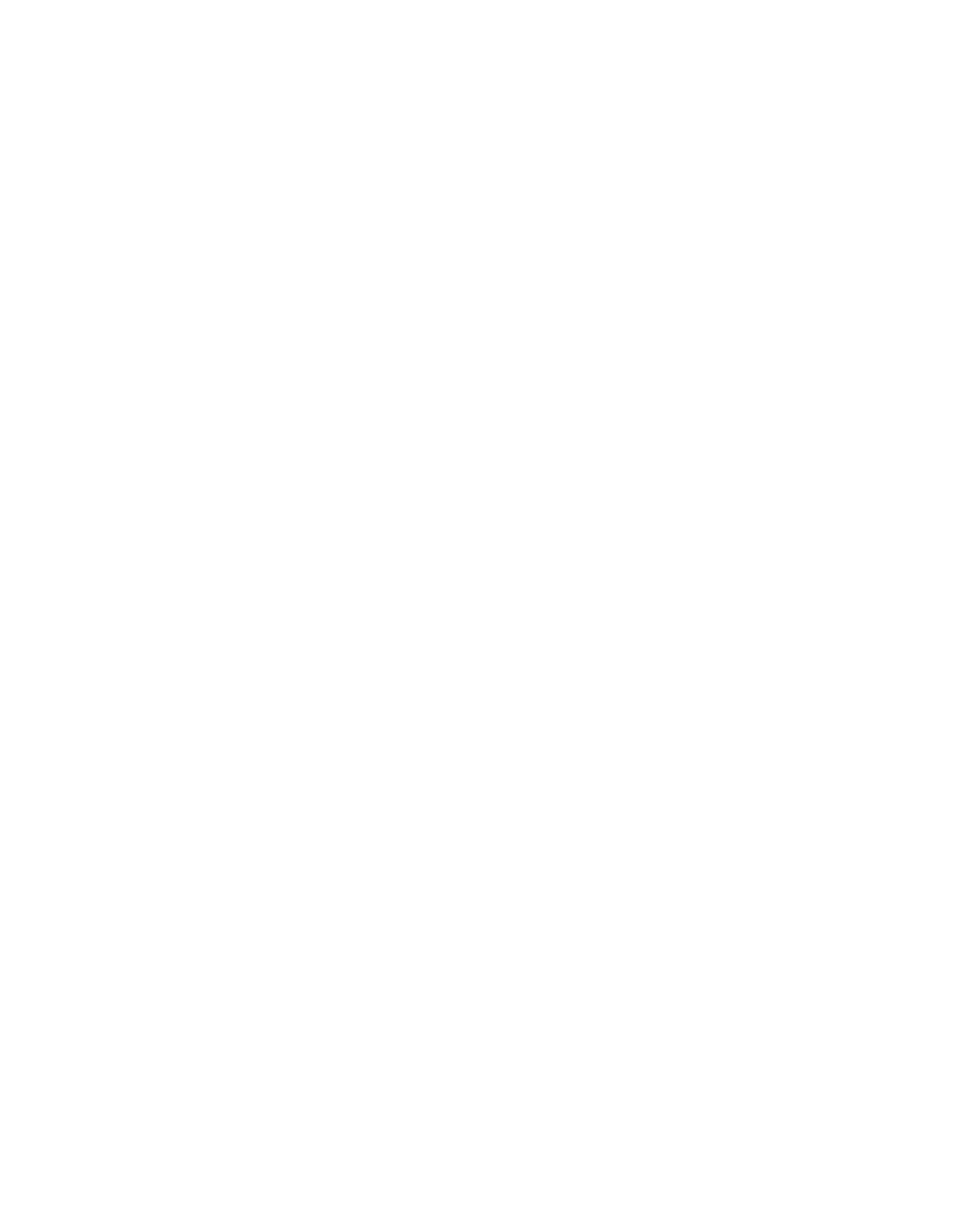# **APPENDIX A**

# **Pentium® OverDrive® Processor with MMX™ Technology UPGRADABILITY DESIGN CONSIDERATIONS**

Intel has designed the family of Pentium OverDrive processors so that they can be easily installed by the enduser. PC manufactures can support this by implementing the design considerations listed in Table 20.

| <b>Design Consideration</b>                                                             | Implementation                                                                                                                                                                                                                                                                                                                                                                                                                             |
|-----------------------------------------------------------------------------------------|--------------------------------------------------------------------------------------------------------------------------------------------------------------------------------------------------------------------------------------------------------------------------------------------------------------------------------------------------------------------------------------------------------------------------------------------|
| Visible Pentium® OverDrive® Processor with MMX <sup>™</sup><br><b>Technology Socket</b> | The Pentium OverDrive processor socket should be<br>easily visible when the PC's cover is removed. Label<br>the Pentium OverDrive processor socket and the<br>location of pin 1 by silk screening this information on<br>the PC board.                                                                                                                                                                                                     |
| Accessible Pentium OverDrive Processor Socket                                           | Make the Pentium processor easily accessible to the<br>end user (i.e., do not place the Intel Pentium<br>OverDrive processor socket under the hard disk). If<br>the low insertion force (LIF) is used, position the<br>Pentium OverDrive processor socket on the PC board<br>such that there is ample clearance around the socket.                                                                                                         |
| <b>Foolproof Chip Orientation</b>                                                       | Intel packages all Pentium OverDrive processors with<br>a "keyed pin configuration" that insures that the<br>Pentium OverDrive processors fits into the respective<br>sockets in the correct orientation.                                                                                                                                                                                                                                  |
| Zero Insertion Force Upgrade Socket                                                     | The high pin count of the Pentium OverDrive<br>processors often require more than 60 lbs of insertion<br>force for Low Insertion Force (LIF) sockets. A Zero<br>Insertion Force (ZIF) socket insures that the chip<br>insertion force does not damage the PC Board. If the<br>ZIF socket has a handle, be sure to allow enough<br>clearance for the socket handle. If a LIF socket is<br>used, additional PC board support is recommended. |
| "Plug and Play"                                                                         | Jumper or switch changes should not be needed to<br>electrically configure the system for the Pentium<br>OverDrive processor.                                                                                                                                                                                                                                                                                                              |
| <b>Thorough Documentation</b>                                                           | Describe the Pentium OverDrive processor's<br>installation procedure in the PC's User's Manual.                                                                                                                                                                                                                                                                                                                                            |

#### **Table 20. Design Considerations**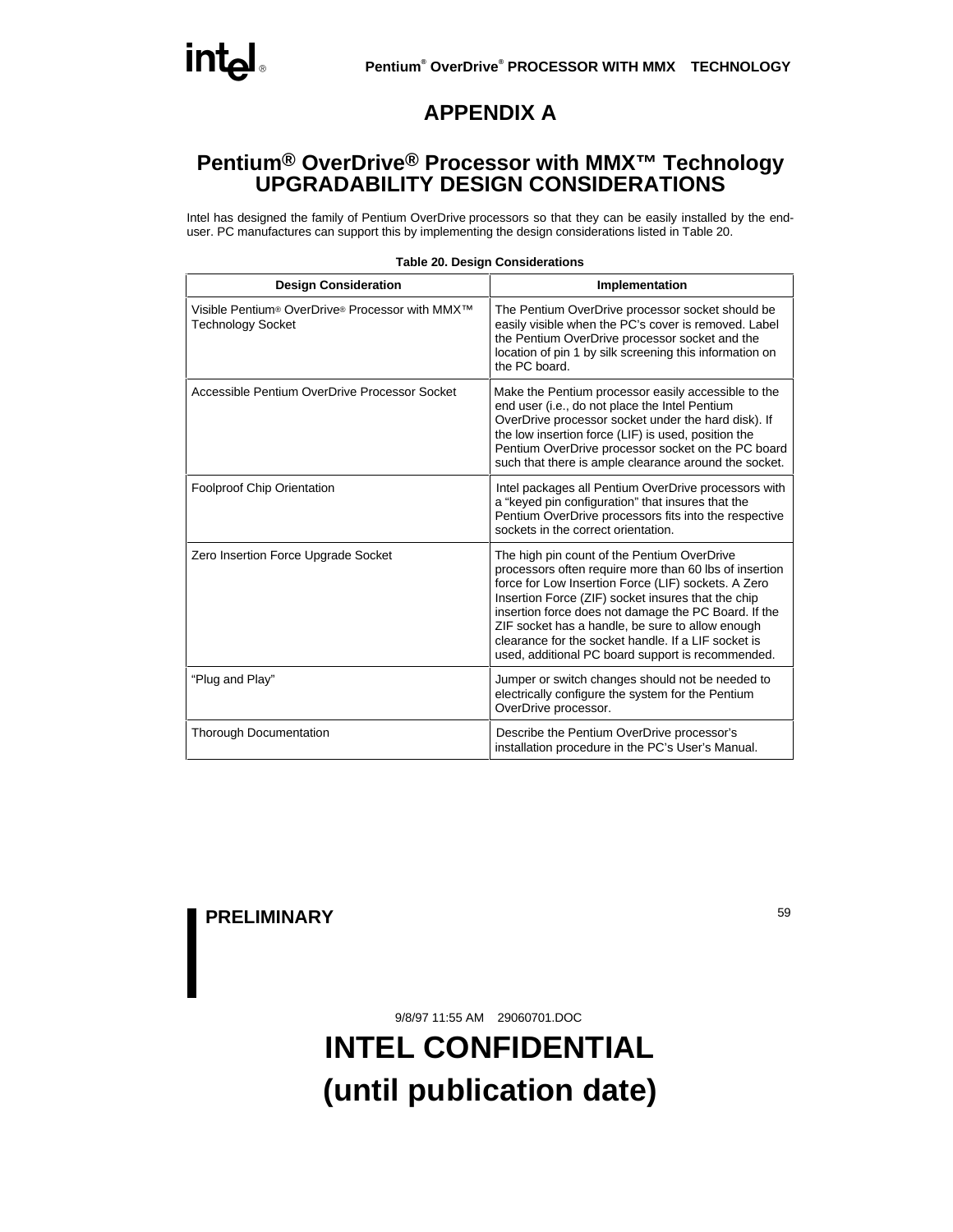# **APPENDIX B**

# **Pentium® OverDrive® Processor with MMX™ Technology ZIF SOCKET VENDORS**

The following list provides examples of sockets which can be used for Pentium processor-based systems.

#### **NOTE**

This is not a comprehensive list, Intel has not tested all of the Vendor's sockets listed below and cannot guarantee that these will meet every PC manufacturer's specific requirement.

|                | Socket No. |                | <b>Style</b> | Drawing No.                                                                             | Part No.        |  |  |
|----------------|------------|----------------|--------------|-----------------------------------------------------------------------------------------|-----------------|--|--|
| <b>AMP</b>     | Socket     | 5              | SLAZ, OC, T  | C-916513                                                                                | 916513          |  |  |
| (800) 522-6752 | Socket     | 5              | SLAZ, OC, T  | C-916560                                                                                | 916560          |  |  |
|                | Socket     | 5              | SLAZ, OC, T  | C-916655                                                                                | 916655          |  |  |
|                | Socket     | 5              | SLAZ, OC, T  | C-916656                                                                                | 916656          |  |  |
|                | Socket     | 5              | SLAZ, OC, T  | C-916671                                                                                | 916671          |  |  |
|                | Socket     | 5              | SLAZ, OC, T  | C-916672                                                                                | 916672          |  |  |
|                | Socket     | 7              | SLAZ, OC, T  | C-916637                                                                                | 916637          |  |  |
|                | Socket     | $\overline{7}$ | SLAZ, OC, T  | C-916657                                                                                | 916657          |  |  |
|                | Socket     | $\overline{7}$ | SLAZ, OC, T  | C-916658                                                                                | 916658          |  |  |
| <b>Appros</b>  | Socket     | 5              | SLAZ, OC, T  | KEA391129                                                                               | SLR-S19-320-LN2 |  |  |
| (408) 567-1234 | Socket     | $\overline{7}$ | SLAZ, OC, T  | KEA391130                                                                               | SLR-S19-321-LN2 |  |  |
|                |            |                |              | Average plating thickness used for qualification testing: 11.2 micro inches gold.       |                 |  |  |
| Augat          | Socket     | 5              | SLAZ, OC, T  | MP-AX159BCD20                                                                           | MP-AX159BCD203  |  |  |
| (800) 999-7646 | Socket     | 5              | SLAZ, OC, T  | MP-AX159BCD20A                                                                          | MP-AX159BCD203A |  |  |
|                | Socket     | 5              | SLAZ, OC, T  | MP-AX159BCD20B                                                                          | MP-AX159BCD203B |  |  |
|                | Socket     | $\overline{7}$ | SLAZ, OC, T  | MP-AX164BCD21X                                                                          | MP-AX164BCD213  |  |  |
|                | Socket     | $\overline{7}$ | SLAZ, OC, T  | MP-AX164BCD21XA                                                                         | MP-AX164BCD213A |  |  |
|                | Socket     | $\overline{7}$ | SLAZ, OC, T  | MP-AX164BCD21XB                                                                         | MP-AX164BCD213B |  |  |
|                |            |                |              | Average plating thickness used for qualification testing sockets: 19 micro inches gold. |                 |  |  |